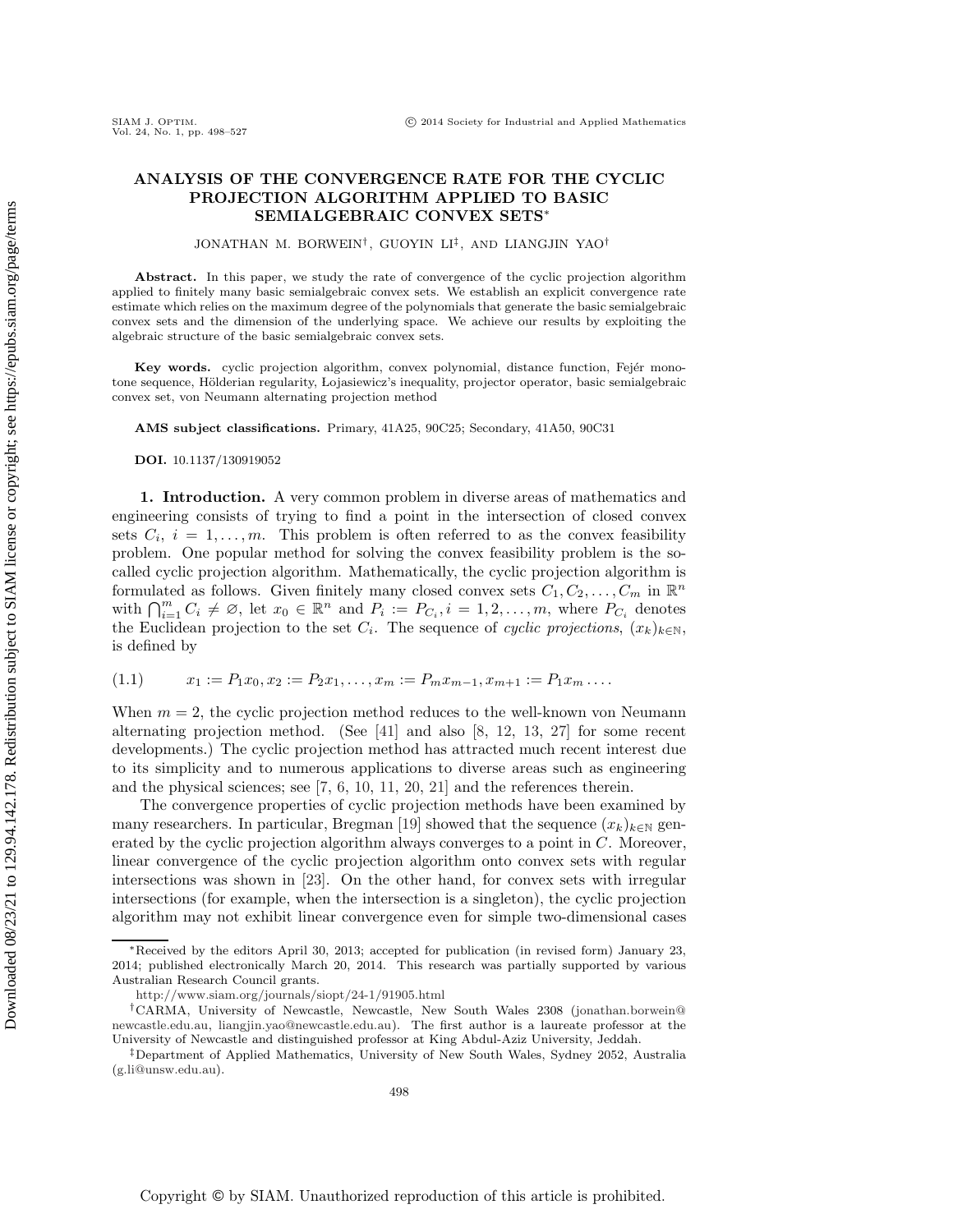as observed by [\[9,](#page-28-7) Example 5.3]. (See section [5](#page-22-0) for more examples.) This then raises the following basic question:

Can we estimate the convergence rate of the cyclic projection algo-

rithm for convex sets with possibly irregular intersections?

In this paper, we provide an answer for the above question by focusing on the case where each set  $C_i$  is a *basic semialgebraic convex set* in  $\mathbb{R}^n$  in the sense that there exist  $\gamma_i \in \mathbb{N}$  and convex polynomial functions,  $g_{i,j}$ ,  $j = 1, \ldots, \gamma_i$  such that

$$
C_i = \{ x \in \mathbb{R}^n \mid g_{ij}(x) \leq 0, j = 1, \dots, \gamma_i \}.
$$

The main motivation for examining basic semialgebraic convex sets lies with the following two facts. First, as recently established in [\[2,](#page-28-8) [3\]](#page-28-9), optimization problems involving semialgebraic structure have a number of remarkable properties (such as the celebrated Kurdyka–Lojasiewicz inequality) which enables us to obtain useful qualitative information of the problem. Second, the class of basic semialgebraic convex sets is a broad class of convex sets which covers polyhedra and convex sets described by convex quadratic functions. Additionally, the structure can often be relatively easily identified [\[24\]](#page-29-6).

By exploiting the precise algebraic structure, we are able to provide an explicit rate for the cyclic projection algorithm applied to finitely many basic semialgebraic convex sets *without any regularity conditions*. More precisely, let  $C_i$  be basic semialgebraic convex sets generated by polynomials in  $\mathbb{R}^n$  with degree at most  $d \in \mathbb{N}$ . We show that the sequence of cyclic projections  $(x_k)_{k\in\mathbb{N}}$  [\(1.1\)](#page-0-0) converges (at least) at the rate of  $\frac{1}{k^{\rho}}$  when  $d > 1$ , where  $\rho := \frac{1}{\min\{(2d-1)^n-1, 2\beta(n-1)d^n-2\}}$  and  $\beta(s)$  denotes the *central binomial coefficient* with respect to s—which is given by  $\binom{s}{[s/2]}$ .<sup>[1](#page-1-0)</sup> When  $d = 1$ , the sequence of cyclic projections converges linearly.

The remainder of this paper is organized as follows. In section [2,](#page-1-1) we collect notation and auxiliary results for future use and for the reader's convenience. In section [3,](#page-5-0) we give a Hölderian regularity result for finitely many basic semialgebraic convex sets. The proof of our main result (Theorem [4.2\)](#page-16-0) forms the bulk of section [4.](#page-15-0) In section [5,](#page-22-0) we explore various concrete examples. Finally, we end the paper with some conclusions and open questions.

<span id="page-1-1"></span>**2. Preliminaries and auxiliary results.** We assume throughout that  $\mathbb{R}^n$  is a Euclidean space with the norm  $\|\cdot\|$  and inner product  $\langle \cdot, \cdot \rangle$ , where  $n \in \mathbb{N} :=$  $\{1, 2, 3, \ldots\}$ . We reserve  $d \in \mathbb{N}$ . We denote by  $\mathbb{B}(x, \varepsilon) := \{y \in \mathbb{R}^n \mid ||y - x|| < \varepsilon\}$ . We adopt standard notation used in these books [\[12,](#page-28-1) [14,](#page-29-7) [18,](#page-29-8) [37,](#page-29-9) [39,](#page-29-10) [42\]](#page-29-11).

Given a subset C of  $\mathbb{R}^n$ , int C is the *interior* of C, bd C is the *boundary* of C, aff C is the *affine hull* of C, and  $\overline{C}$  is the norm *closure* of C. The *orthogonal set* is  $C^{\perp} := \{x^* \in \mathbb{R}^n \mid (\text{for all } c \in C) \langle x^*, c \rangle = 0\}.$  The *distance function* to the set C, written dist( $\cdot$ , C), is defined by  $x \mapsto \inf_{c \in C} ||x - c||$ . The *projector operator* to the set  $C$ , denoted by  $P_C$ , is defined by

$$
P_C(x) := \{ c \in C \mid ||y - c|| = \text{dist}(x, C) \} \quad \forall x \in \mathbb{R}^n.
$$

Let  $D \subseteq \mathbb{R}^n$ . The distance of two sets: C and D, is  $dist(C, D) := \inf_{c \in C, d \in D} ||c - d||$ . Given  $f: X \to [-\infty, +\infty]$ , we set dom  $f := f^{-1}(\mathbb{R})$ . We say f is *proper* if dom  $f \neq \emptyset$ . Let f be a proper function on  $\mathbb{R}^n$ . Its associated *recession function*  $f^{\infty}$  is defined, for

<span id="page-1-0"></span><sup>1</sup>Here, [*a*] denotes the integer part of *a*.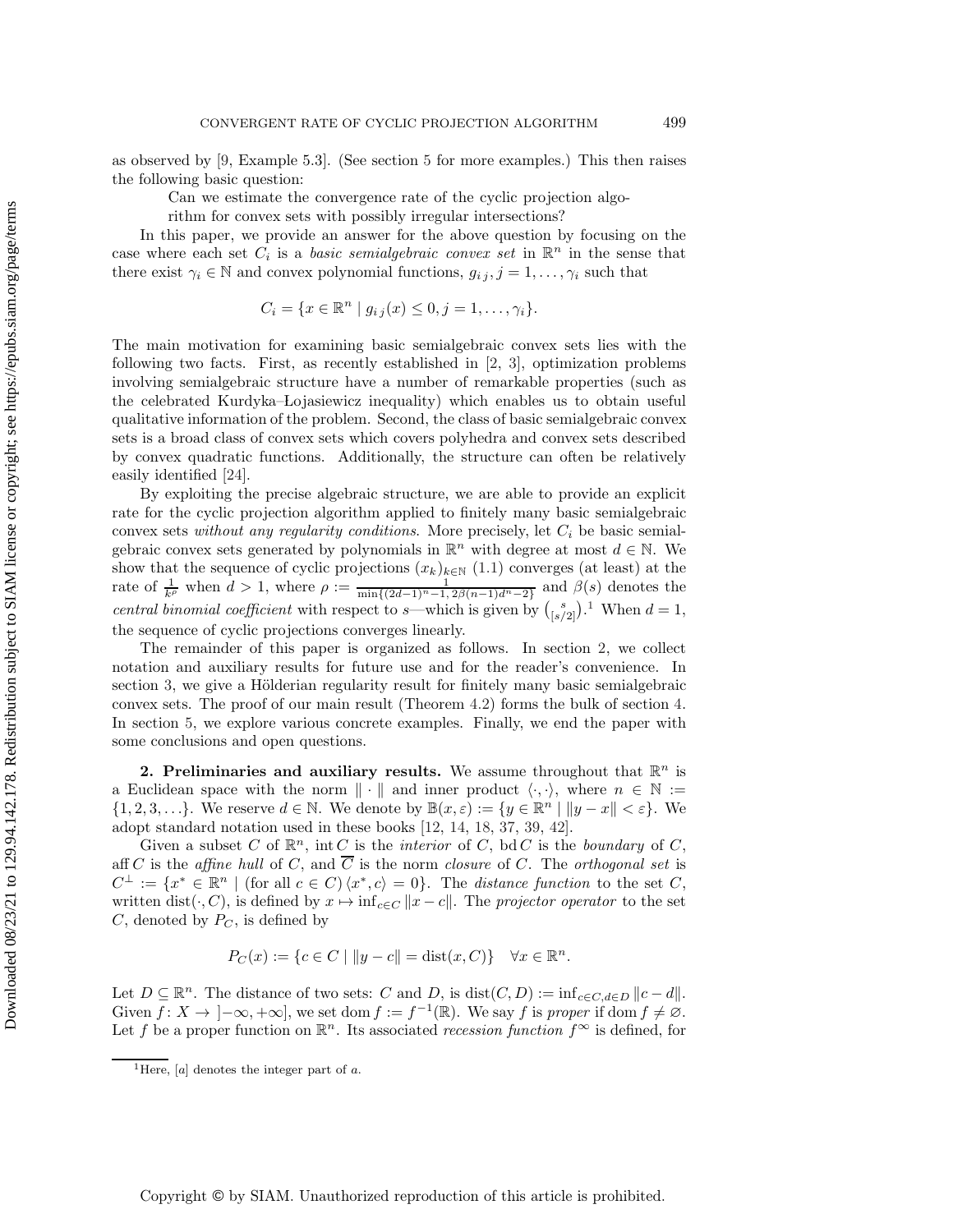any  $v \in \mathbb{R}^n$ , by

$$
f^{\infty}(v):=\liminf_{t\to\infty,\,v'\to v}\frac{f(tv')}{t}.
$$

If f is further assumed to be lower semicontinuous and convex, one has (see [\[4,](#page-28-10) Proposition 2.5.2])

(2.1) 
$$
f^{\infty}(v) = \lim_{t \to \infty} \frac{f(x + tv) - f(x)}{t} = \sup_{t > 0} \frac{f(x + tv) - f(x)}{t} \quad \forall x \in \text{dom} f.
$$

**2.1.** Notation and facts on polynomials. Recall that  $f: \mathbb{R}^n \to \mathbb{R}$  is a *polynomial* if there exists a number  $r \in \mathbb{N}$  such that

$$
f(x):=\sum_{0\leq |\alpha|\leq r}\lambda_{\alpha}x^{\alpha},
$$

where  $\lambda_{\alpha} \in \mathbb{R}$ ,  $x = (x_1, \ldots, x_n)$ ,  $x^{\alpha} := x_1^{\alpha_1} \cdots x_n^{\alpha_n}$ ,  $\alpha_i \in \mathbb{N} \cup \{0\}$ , and  $|\alpha| := \sum_{j=1}^n \alpha_j$ . The corresponding constant r is called the *degree* of f.

Next, let us recall a useful property of polynomial functions.

<span id="page-2-1"></span>FACT 2.1 (see [\[5,](#page-28-11) Remark 4]). Let  $f : \mathbb{R}^n \to \mathbb{R}$  be polynomial, and  $\{x_1, x_2\} \subseteq \mathbb{R}^n$ . *If* f *is constant on*  $D := [x_1, x_2]$ *, then* f *is constant on* aff*D.* 

We now summarize some basic properties of convex polynomials that will be used later. The first property is a Frank–Wolfe type result for convex polynomial optimization problems while the second one is a directional-constancy property for a convex polynomial.

<span id="page-2-0"></span>FACT 2.2 (Belousov [\[15,](#page-29-12) Theorem 13, section 4, Chapter II] or [\[16,](#page-29-13) Theorem 3] and [\[35\]](#page-29-14)). Let f be a convex polynomial on  $\mathbb{R}^n$ . Consider a set  $D := \{x \mid g_i(x) \leq$  $0, i = 1, \ldots, m$ *}, where each*  $g_i, i = 1, \ldots, m$ *, is a convex polynomial on*  $\mathbb{R}^n$ *. Suppose that*  $\inf_{x \in D} f(x) > -\infty$ *. Then* f *attains its minimum on* D.

<span id="page-2-2"></span>FACT 2.3 (see [\[4,](#page-28-10) Proposition 3.2.1]). Let f be a convex polynomial on  $\mathbb{R}^n$  and  $v \in \mathbb{R}^n$ . Assume that  $f^{\infty}(v) = 0$ . Then  $f(x + tv) = f(x)$  for all  $t \in \mathbb{R}$  and for all  $x \in \mathbb{R}^n$ .

**2.2. Notation and facts on semialgebraic sets/functions.** Following [\[17\]](#page-29-15), a set  $D \subseteq \mathbb{R}^n$  is said to be semialgebraic if

$$
D := \bigcup_{i=1}^{l} \bigcap_{j=1}^{s} \{x \in \mathbb{R}^{n} \mid f_{ij}(x) = 0, h_{ij}(x) \le 0\}
$$

for some integers l, s and some polynomial functions  $f_{ij}$ ,  $h_{ij}$  on  $\mathbb{R}^n$  ( $1 \le i \le l$ ,  $1 \le j$ )  $j \leq s$ ). Moreover, a function  $f : \mathbb{R}^n \to \mathbb{R}$  is said to be semialgebraic if its *graph*  $gphf := \{(x, f(x)) \mid x \in \mathbb{R}^n\}$  is semialgebraic.

We now summarize below some basic properties of semialgebraic sets and semialgebraic functions. These properties will be useful for our later work.

Fact 2.4. *The following statements hold (the properties* (P1) *and* (P4) *are direct from the definitions):*

(P1) *Any polynomial is a semialgebraic function.*

- (P2) (see [\[17,](#page-29-15) Proposition 2.2.8].) Let D be a semialgebraic set. Then  $dist(\cdot, D)$  is *a semialgebraic function.*
- (P3) (see [\[17,](#page-29-15) Proposition 2.2.6].) *If* f, g are semialgebraic functions on  $\mathbb{R}^n$  and  $\lambda \in \mathbb{R}$ *, then*  $f + g$ *,*  $\lambda f$ *,*  $\max\{f, g\}$ *, fg are semialgebraic.*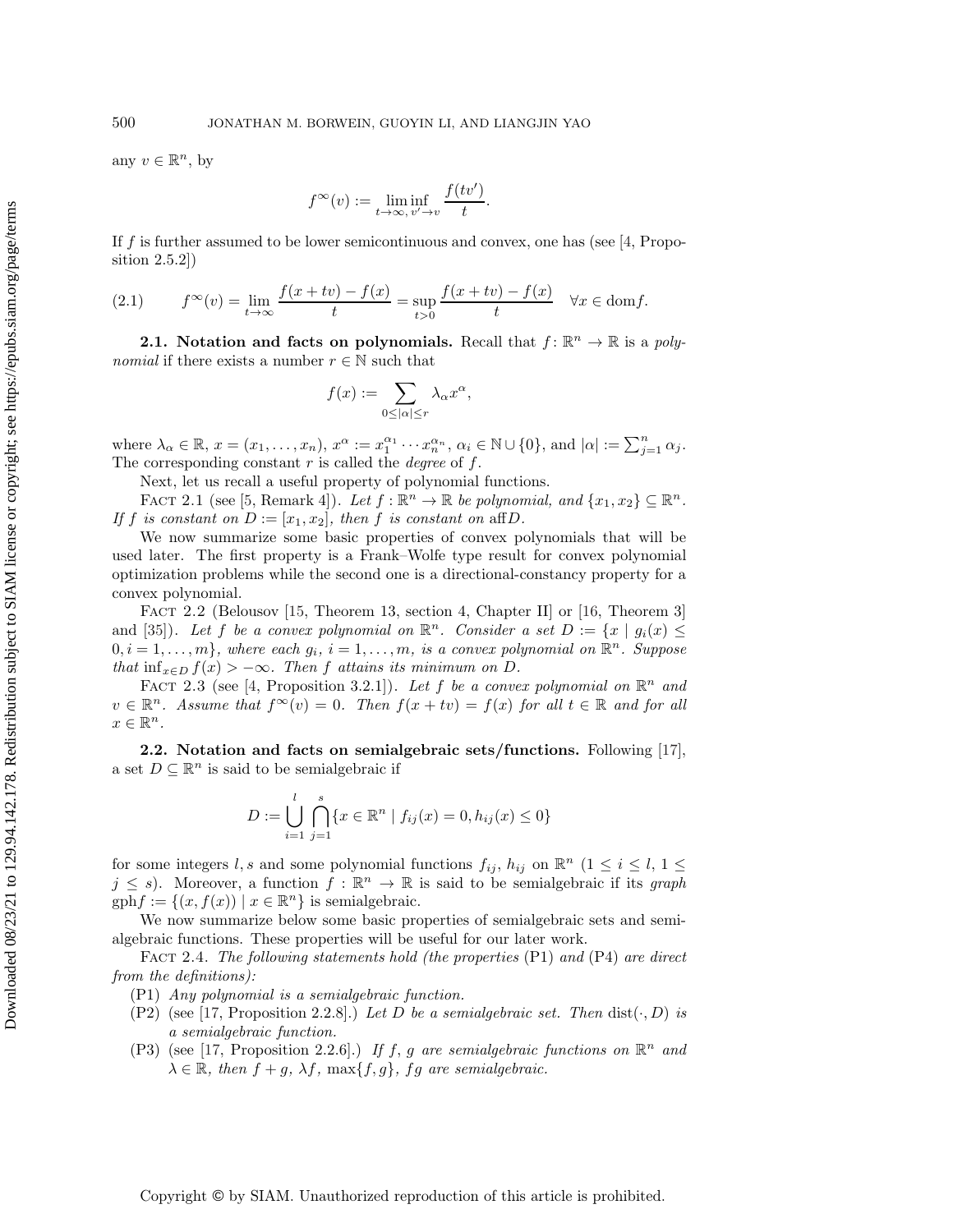- (P4) *If*  $f_i$  are polynomials,  $i = 1, ..., m$ , and  $\lambda \in \mathbb{R}$ , then the sets  $\{x \mid f_i(x) =$  $\lambda, i = 1, \ldots, m$ ,  $\{x \mid f_i(x) \leq \lambda, i = 1, \ldots, m\}$  are semialgebraic.
- (P5) (Lojasiewicz's inequality [\[17,](#page-29-15) Corollary 2.6.7].) *If*  $\phi, \psi$  *are two continuous*  $s$ *emialgebraic functions on compact semialgebraic set*  $K \subseteq \mathbb{R}^n$  *such that*  $\emptyset \neq$  $\phi^{-1}(0) \subseteq \psi^{-1}(0)$ *, then there exist constants*  $c > 0$  *and*  $\tau \in (0,1]$  *such that*

<span id="page-3-1"></span>
$$
|\psi(x)| \le c|\phi(x)|^{\tau} \quad \forall x \in K.
$$

<span id="page-3-0"></span>*Remark* 2.5. As pointed out by [\[34\]](#page-29-16), the corresponding exponent  $\tau$  in Lojasiewicz's inequality (P5) is hard to determine and is typically not known.  $\Box$ 

*Remark* 2.6. Let  $g_i$ ,  $i = 1, ..., m$  be polynomials on  $\mathbb{R}^n$  and set  $S := \{x \in \mathbb{R}^n \mid$  $g_i(x) \leq 0$ . Let  $\bar{x} \in S$ . Then, (P2) and (P4) imply that  $\phi = \max_{1 \leq i \leq m} [g_i]_+$  with  $[g_i]_+ := \max\{g_i(\cdot), 0\}$  and  $\psi = \text{dist}(\cdot, S)$  are semialgebraic functions. Applying (P5), it follows that there exist  $c, \varepsilon > 0$  and  $\tau \in (0, 1]$  such that

(2.2) 
$$
\text{dist}(x, S) \le c \max_{1 \le i \le m} [g_i(x)]_+^{\tau} \quad \forall x \in \mathbb{B}(\bar{x}, \varepsilon). \qquad \Box
$$

As explained in Remark [2.5,](#page-3-0) the exponent  $\tau$  in [\(2.2\)](#page-3-1) is hard to determine and is typically unknown. However, there are some special cases where we can provide some effective estimates on the exponent  $\tau$ : To formulate these results, we introduce the following notation. Define

(2.3) 
$$
\kappa(n, d) := (d - 1)^n + 1.
$$

We now present various results which show that the exponent  $\tau$  in [\(2.2\)](#page-3-1) can be effectively estimated when  $g_i$  have some appropriate extra structure.

<span id="page-3-2"></span>FACT 2.7 (Gwoździewicz [\[22,](#page-29-17) Theorem 3]). Let g be a polynomial on  $\mathbb{R}^n$  with *degree no larger than* d. Suppose that  $g(0) = 0$  and there exists  $\varepsilon_0 > 0$  such that  $g(x) > 0$  *for all*  $x \in \mathbb{B}(0, \varepsilon_0) \setminus \{0\}$ *. Then there exist constants*  $c, \varepsilon > 0$  *such that* 

(2.4) 
$$
||x|| \leq c \, g(x)^{\frac{1}{\kappa(n,d)}} \quad \forall x \in \mathbb{B}(0,\varepsilon).
$$

We denote by  $\beta(s)$  the central binomial coefficient with respect to an integer s:  $\binom{s}{[s/2]}$  (with  $\binom{0}{0} = 1$ )[\[26\]](#page-29-18).

<span id="page-3-3"></span>FACT 2.8 (Kollár see [\[26,](#page-29-18) Theorem 3(i)]). Let  $g_i$  be polynomials on  $\mathbb{R}^n$  with degree  $\leq d$  *for every*  $i = 1, \ldots, m$ *. Let*  $g(x) := \max_{1 \leq i \leq m} g_i(x)$ *. Suppose that there exists*  $\varepsilon_0 > 0$  such that  $g(x) > 0$  for all  $x \in \mathbb{B}(0, \varepsilon_0) \setminus \{0\}$ . Then there exist constants  $c, \varepsilon > 0$ *such that*

$$
||x|| \leq c \, g(x)^{\frac{1}{\beta(n-1)d^n}} \quad \forall x \in \mathbb{B}(0, \varepsilon).
$$

<span id="page-3-4"></span>FACT 2.9 (see [\[29,](#page-29-19) Theorem 4.2]). Let g be a convex polynomial on  $\mathbb{R}^n$  with *degree at most d. Let*  $S := \{x \mid g(x) \leq 0\}$  *and*  $\overline{x} \in S$ *. Then, g has a Hölder type local error bound with exponent*  $\kappa(n, d)^{-1}$ *, i.e., there exist constants*  $c, \varepsilon > 0$  *such that* 

$$
dist(x, S) \le c \left[ g(x) \right]_+^{\frac{1}{\kappa(n,d)}} \quad \forall x \in \mathbb{B}(\bar{x}, \varepsilon).
$$

<span id="page-3-5"></span>FACT 2.10 (see [\[29,](#page-29-19) Theorem 4.1]). Let g be a convex polynomial on  $\mathbb{R}^n$ . Let  $S := \{x \mid g(x) \leq 0\}$ . Suppose that there exists  $x_0 \in \mathbb{R}^n$  such that  $g(x_0) < 0$ . Then, g *has a Lipschitz type global error bound, i.e., there exists a constant*  $c > 0$  *such that* 

$$
dist(x, S) \le c [g(x)]_{+} \quad \forall x \in \mathbb{R}^{n}.
$$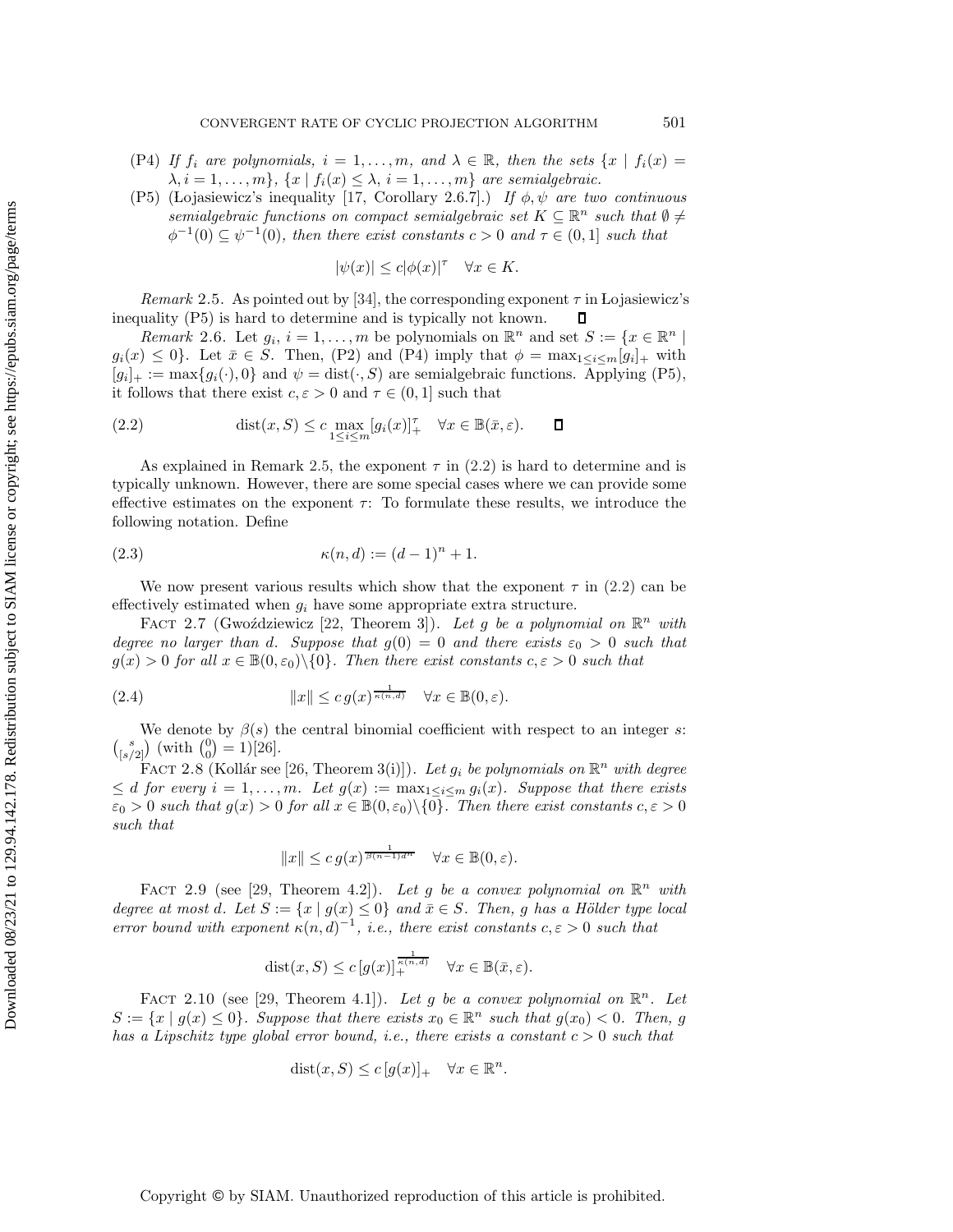<span id="page-4-0"></span>FACT 2.11 (see [\[38,](#page-29-20) Theorem 2]). Let g be a continuous convex function  $\mathbb{R}^n$ . Let  $S := \{x \in \mathbb{R}^n \mid g(x) \leq 0\}$ *. Suppose that there exists*  $x_0 \in \mathbb{R}^n$  *such that*  $g(x_0) < 0$ *. Then, for every compact subset* K of  $\mathbb{R}^n$ *, there exists*  $c > 0$  *such that* 

$$
dist(x, S) \le c [g(x)]_+ \quad \forall x \in K.
$$

The following example shows that the conclusion of Fact [2.11](#page-4-0) can fail if we allow K to be noncompact.

*Example* 2.12 (Shironin, see [\[29,](#page-29-19) Example 4.1] or [\[40\]](#page-29-21)). Let  $g_1, g_2 : \mathbb{R}^4 \to \mathbb{R}$  be defined by

$$
g_1(x_1, x_2, x_3, x_4) := x_1,
$$
  
\n
$$
g_2(x_1, x_2, x_3, x_4) := x_1^{16} + x_2^8 + x_3^6 + x_1 x_2^3 x_3^3 + x_1^2 x_2^4 x_3^2 + x_2^2 x_3^4 + x_1^4 x_3^4
$$
  
\n
$$
+ x_1^4 x_2^6 + x_1^2 x_2^6 + x_1^2 + x_2^2 + x_3^2 - x_4.
$$

Then  $q_1,q_2$  are convex polynomials and

 $q_1(-k, 0, 0, k^{16} + k^2 + k) = q_2(-k, 0, 0, k^{16} + k^2 + k) = -k < 0 \quad \forall k \in \mathbb{N}.$ 

Let  $g(x) := \max\{g_1(x), g_2(x)\}\$  for all  $x \in \mathbb{R}^4$ . Then, g is a continuous convex function and  $g(-k, 0, 0, k^{16} + k^2 + k) < 0$  for all  $k \in \mathbb{N}$ . On the other hand, as shown in [\[40\]](#page-29-21), there exists a sequence  $(x_k)_{k\in\mathbb{N}}$  in  $\mathbb{R}^4$  such that

$$
[g(x_k)]_+ \le 1 \ \forall k \quad \text{but} \quad \text{dist}(x_k, S) \longrightarrow +\infty,
$$

where  $S := \{x \in \mathbb{R}^4 \mid g_1(x) \leq 0, g_2(x) \leq 0\}$ . Let K be a noncompact set such that  ${x_k} \subseteq K$ . Then, the conclusion of Fact [2.11,](#page-4-0) "dist $(x, S) \le c[g(x)]_+$  for all  $x \in K$ ," must fail in this case. Д

Recall that a set  $C \subseteq \mathbb{R}^n$  is a basic semialgebraic convex set if there exist  $\gamma \in \mathbb{N}$ and convex polynomial functions,  $g_j$ ,  $j = 1, \ldots, \gamma$  such that  $C = \{x \in \mathbb{R}^n \mid g_j(x) \leq \gamma\}$  $0, j = 1, \ldots, \gamma$ . Clearly, any basic semialgebraic convex set is convex and semialgebraic. However, the following example shows that a convex and semialgebraic set does not need to be a basic semialgebraic convex set.

<span id="page-4-1"></span>*Example* 2.13. Consider the set  $A := \{(x_1, x_2) \in \mathbb{R}^2 \mid 1 - x_1x_2 \leq 0, -x_1 \leq 0\}$  $0, -x_2 \leq 0$ . Clearly, A is convex and semialgebraic while the polynomial  $(x_1, x_2) \mapsto$  $1 - x_1x_2$  is not convex. We now show that A is not a basic semialgebraic convex set, i.e., it cannot be written as  $\{x : g_i(x) \leq 0, i = 1, \ldots, l\}$  for some convex polynomials  $g_i, i = 1, \ldots, l, l \in \mathbb{N}$ . To see this, we proceed by the method of contradiction. Let  $f : \mathbb{R}^2 \to \mathbb{R}$  be defined by  $f(x_1, x_2) := x_1$ . Clearly  $\inf_{x=(x_1, x_2) \in A} f(x) = 0$ . Then, by Fact [2.2,](#page-2-0)  $f$  should attain its minimum on  $A$ . This leads to a contradiction, and so justifies the claim.  $\Box$ 

**2.3. Notation and facts for projection methods.** From now on, we assume that

 $m \in \mathbb{N}, \gamma_i \in \mathbb{N}, i = 1, \ldots, m,$  $g_{i,1}, g_{i,2}, \ldots, g_{i,\gamma_i}$  are convex polynomials on  $\mathbb{R}^n$ ,  $i = 1, \ldots, m$ ,  $C_i := \left\{ x \in \mathbb{R}^n \mid g_{i,1}(x) \leq 0, g_{i,2}(x) \leq 0, \ldots, g_{i,\gamma_i}(x) \leq 0 \right\}, \, i = 1, \ldots, m,$  $P_i := P_{C_i} \quad \forall i = 1, 2, ..., m,$  $C := \bigcap^m$  $i=1$  $C_i \neq \emptyset$ .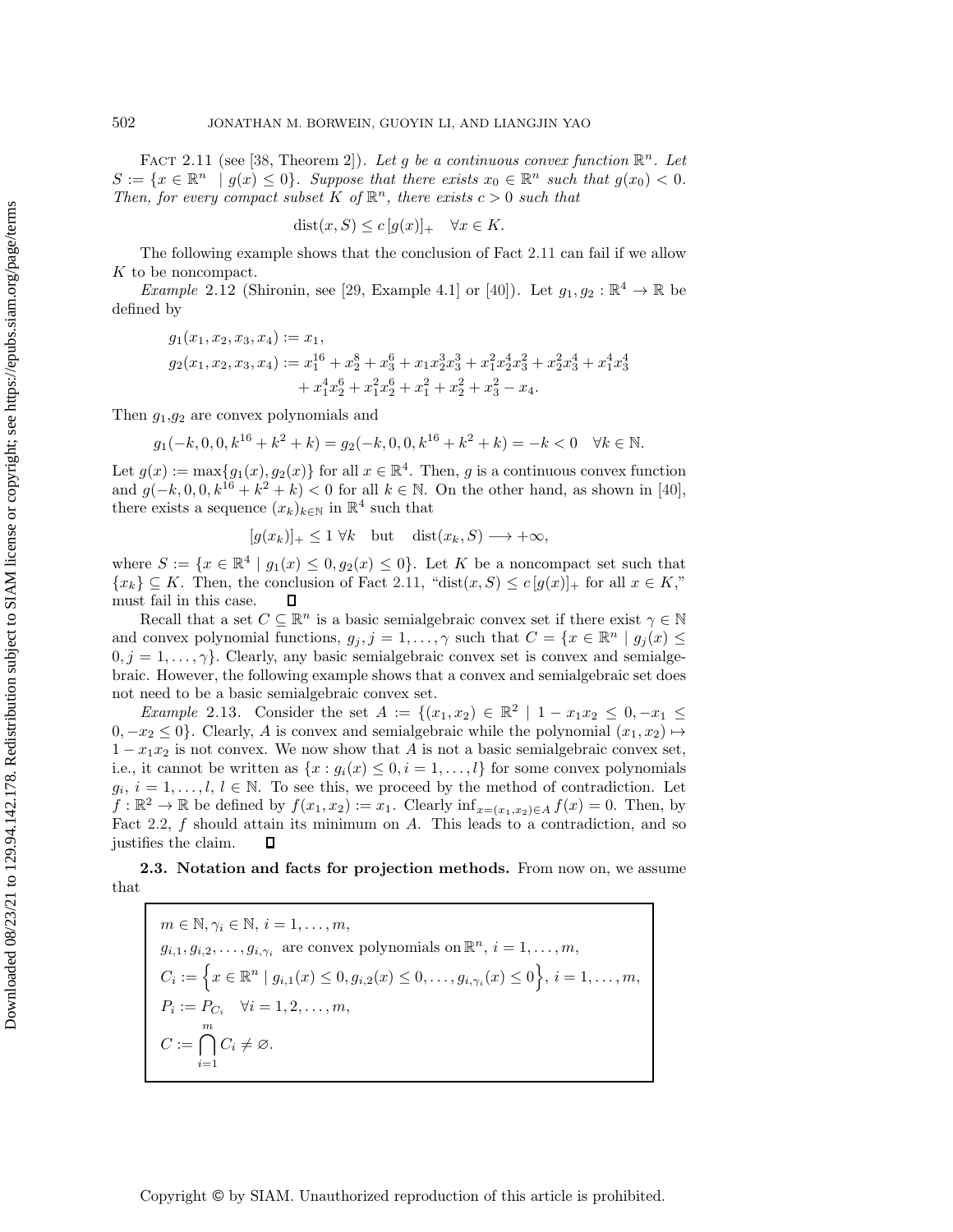<span id="page-5-2"></span>FACT 2.14 (Bregman [\[19\]](#page-29-4)). Let  $x_0 \in \mathbb{R}^n$ . The sequence of cyclic projections, (xk)k∈N*, defined by*

$$
(2.5) \t x_1 := P_1 x_0, x_2 := P_2 x_1, \dots, x_m := P_m x_{m-1}, x_{m+1} := P_1 x_m \dots
$$

<span id="page-5-3"></span>*converges to a point in* C*.*

Fact 2.15 (Bauschke and Borwein [\[9,](#page-28-7) Lemma 2.2 and Theorem 4.8] or [\[8,](#page-28-0) Facts 1.1(iii) and 1.2(ii)]). Let A, B be nonempty convex subsets of  $\mathbb{R}^n$  such that  $A - B$  *is closed. Let*  $b_0 \in X$  *and*  $(a_k)_{k \in \mathbb{N}}, (b_k)_{k \in \mathbb{N}}$  *be defined as below:* 

$$
\begin{cases} a_{k+1} := P_A b_k, \\ b_{k+1} := P_B a_{k+1}. \end{cases}
$$

*Let*  $v := P_{A-B}0$ *. Then, we have* 

- (i)  $||v|| = \text{dist}(A, B)$  *and*  $a_k \rightarrow a, \quad b_k \rightarrow a + v,$
- (ii)  $P_Bx = P_{B \cap (A+v)}x = x + v$  *for all*  $x \in A \cap (B-v)$  *and*  $P_Ay = P_{A \cap (B-v)}y =$  $y - v$  *for all*  $y \in B \cap (A + v)$

DEFINITION 2.16. Let A be a nonempty convex subset of  $\mathbb{R}^n$ . We say the sequence  $(x_k)_{k \in \mathbb{N}}$  *in*  $\mathbb{R}^n$  *is* Fejér monotone *with respect to A if* 

$$
||x_{k+1} - a|| \le ||x_k - a|| \quad \forall k \in \mathbb{N}, a \in A.
$$

<span id="page-5-4"></span>Fact 2.17 (Bauschke and Borwein [\[8,](#page-28-0) Theorem 3.3(iv)]). *Let* A *be a nonempty closed convex subset of*  $\mathbb{R}^n$  *and let*  $(x_k)_{k\in\mathbb{N}}$  *be Fejér monotone with respect to* A, and  $x_k \longrightarrow x \in A$ *. Then*  $||x_n - x|| \leq 2 \text{dist}(x_n, A)$ *.* 

<span id="page-5-0"></span>**3. Hölderian regularity for basic semialgebraic convex sets.** In this section, we will establish Hölderian regularity for basic semialgebraic convex sets and shall provide an effective estimate of the exponent in the regularity results. This result plays an important role in our following estimation of the convergence speed of the cyclic projection methods.

To do this, we first establish an error bound result which estimates the distance of a point to a basic semialgebraic convex set  $S$  in terms of the polynomials which define S. More explicitly, we obtain an explicit exponent  $\tau > 0$  such that there exist  $c, \varepsilon > 0$ ,

$$
dist(x, S) \le c \bigg( \max_{1 \le i \le m} [g_i(x)]_+ \bigg)^\tau \quad \text{whenever} \quad ||x - \overline{x}|| \le \epsilon,
$$

where  $S := \{x \in \mathbb{R}^n \mid g_i(x) \leq 0, i = 1, ..., m\}.$ 

We note that this error bound property plays an important role in convergence analysis of many algorithms for optimization problems [\[36\]](#page-29-22) as well as for the varia-tional inequality problem [\[30\]](#page-29-23), and that the exponent  $\tau$  in the error bound property has a close relationship with the convergence rate of the algorithm [\[25,](#page-29-24) [28,](#page-29-25) [31,](#page-29-26) [33\]](#page-29-27). However, existing results such as the powerful Lojasiewicz's inequality do not provide any insight on how to explicitly estimate the exponent  $\tau$ .

Before we proceed, let us use a simple example to illustrate that the exponent  $\tau$  can be related to the maximum degree of the polynomials that defined the basic semi-algebraic convex set and the dimension of the underlying space. This example is partially inspired by [\[26,](#page-29-18) Example 1].

<span id="page-5-1"></span>*Example* 3.1. Let  $d$  be an even number. Consider convex polynomials  $g_i$ ,  $i = 1, \ldots, n$  on  $\mathbb{R}^n$  given by  $g_1(x) := x_1^d$  and  $g_i$ ,  $i = 2, \ldots, n$  given by  $g_i(x) :=$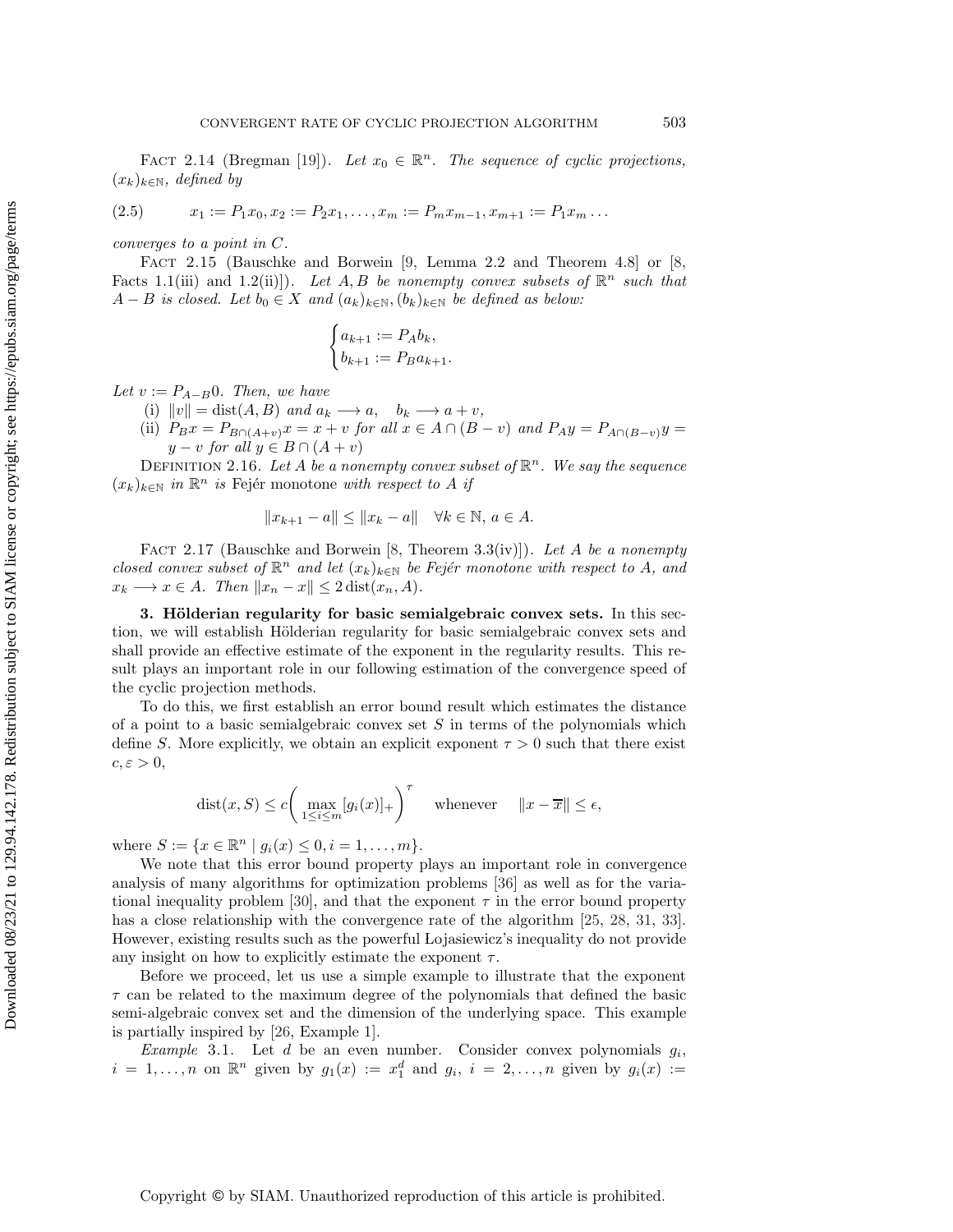$x_i^d - x_{i-1}, i = 2,...,n.$  Then, direct verification gives us that  $S := \{x \in \mathbb{R}^n \mid x_i^d = 1, ..., n\}$  $g_i(x) \leq 0, i = 1,...,n$  = {0}, and so, dist $(x, S) = ||x||$ . In this case, consider  $x(t) = (t^{d^{n-1}}, t^{d^{n-2}}, \ldots, t) \in \mathbb{R}^n, t \in (0, 1)$ . Then  $dist(x(t), S) = O(t)$  and  $\max_{1 \leq i \leq m}$  $[g_i(x(t))]_+ = t^{d^n}$ . Therefore, we see that if there exist  $c, \epsilon > 0$  and  $\tau > 0$  such that

$$
dist(x, S) \le c \bigg( \max_{1 \le i \le m} [g_i(x)]_+ \bigg)^{\tau} \quad \text{whenever} \quad ||x|| \le \epsilon,
$$

then  $\tau \leq \frac{1}{d^n}$ . Thus, we see that the exponent  $\tau$  is related to the maximum degree of the polynomials defined the basic semialgebraic convex set and the dimension of the underlying space. 口

<span id="page-6-0"></span>We now introduce a decomposition of the index set.

DEFINITION 3.2. For convex polynomials  $g_1, \ldots, g_m$  on  $\mathbb{R}^n$  with  $S = \{x \in \mathbb{R}^n \mid$  $g_i(x) \leq 0, i = 1, \ldots, m$ , the index set  $\{1, \ldots, m\}$  can be decomposed as  $J_0 \cup J_1$  with  $J_0 \cap J_1 = \emptyset$ , where

$$
(3.1) \qquad J_0 := \left\{ i \in \{1, \dots, m\} \mid g_i(x) = 0 \,\,\forall x \in S \right\} \qquad and \qquad J_1 := \{1, \dots, m\} \setminus J_0.
$$

Now we come to our key technical result, which provides a local error bound for convex polynomial systems. The main idea of the proof is to use the extreme rigidity of convex polynomial functions (see Facts [2.1](#page-2-1) and [2.3\)](#page-2-2) to reduce the problem to the one of comparing a (power of a) nonnegative convex polynomial vanishing only at 0 with the norm so that the estimate of the Lojasiewicz inequality that we introduced in Facts [2.7](#page-3-2) and [2.8](#page-3-3) can be applied.

<span id="page-6-2"></span>Theorem 3.3 (local error bounds for convex polynomial systems). *Let* g<sup>i</sup> *be convex polynomials on*  $\mathbb{R}^n$  *with degree at most d for every*  $i = 1, \ldots, m$ *. Let*  $S :=$  ${x \in \mathbb{R}^n \mid q_i(x) \leq 0, i = 1, \ldots, m}$  *and*  $\bar{x} \in S$ *. Then there exist*  $c, \varepsilon > 0$  *such that* 

$$
dist(x, S) \le c \bigg( \max_{i \in J_1} [g_i(x)]_+ + \big( \max_{i \in J_0} [g_i(x)]_+ \big)^\tau \bigg) \quad \text{ whenever } \quad \|x - \overline{x}\| \le \varepsilon,
$$

 $where [a]_{+} := \max\{a, 0\}, \tau := \max\{\frac{2}{\kappa(n, 2d)}, \frac{1}{\beta(n-1)d^{n}}\}, \ \kappa(n, 2d) := (2d - 1)^{n} + 1,$  $\beta(n-1)$  *is the central binomial coefficient with respect to*  $n-1$  *which is given by*  $\binom{n-1}{[(n-1)/2]}$ , and  $J_0, J_1$  are defined as in [\(3.1\)](#page-6-0).

*Proof*. We prove the desired conclusion by induction on the number of the polynomials m.

**Trivial case.** Suppose that  $m = 1$ . Then  $J_0 = \{1\}$  or  $J_0 = \emptyset$ . If  $J_0 = \{1\}$ , then the conclusion follows by Fact [2.9](#page-3-4) since  $\max\{\frac{2}{\kappa(n,2d)},\frac{1}{\beta(n-1)d^n}\}\leq \frac{1}{\kappa(n,d)}$ . If  $J_0=\emptyset$ , then there exists  $x_0$  such that  $g_1(x_0) < 0$ . In this case, the conclusion follows by Fact [2.10.](#page-3-5)

**Reduction to the active cases.** Let us suppose that the conclusion is true for  $m \leq p-1, p \in \mathbb{N}$ , and look at the case for  $m = p$ .

We first consider the case where  $J_0 \neq \{1, \ldots, m\}$ . Then  $\{1, \ldots, m\} \setminus J_0 \neq \emptyset$ . Let  $i_0 \notin J_0$ . Then there exists  $x_0 \in S$  such that  $g_{i_0}(x_0) < 0$ . Set  $J := \{i \in \{1, 2, \ldots, m\} \mid$  $g_i(x_0) < 0$ . Then  $i_0 \in J \subseteq J_1$  and  $J \cap J_0 = \emptyset$ . Let  $A, B$  be defined by

$$
A := \{ x \in \mathbb{R}^n \mid g_i(x) \le 0 \quad \forall i \in J \},
$$
  

$$
B := \{ x \in \mathbb{R}^n \mid g_i(x) \le 0 \quad \forall i \in \tilde{J} \},
$$

where  $J := \{1, 2, ..., m\} \setminus J$ . Thus,  $J_0 \subseteq J$ . Then we have  $x_0 \in \text{int } A \cap B$  and  $S = A \cap B$ . Since  $S \subseteq B$ , we have

<span id="page-6-1"></span>(3.2) 
$$
J_0 := \{ i \in \{1, 2, ..., m\} \setminus J \mid g_i(B) \equiv 0 \} \subseteq J_0.
$$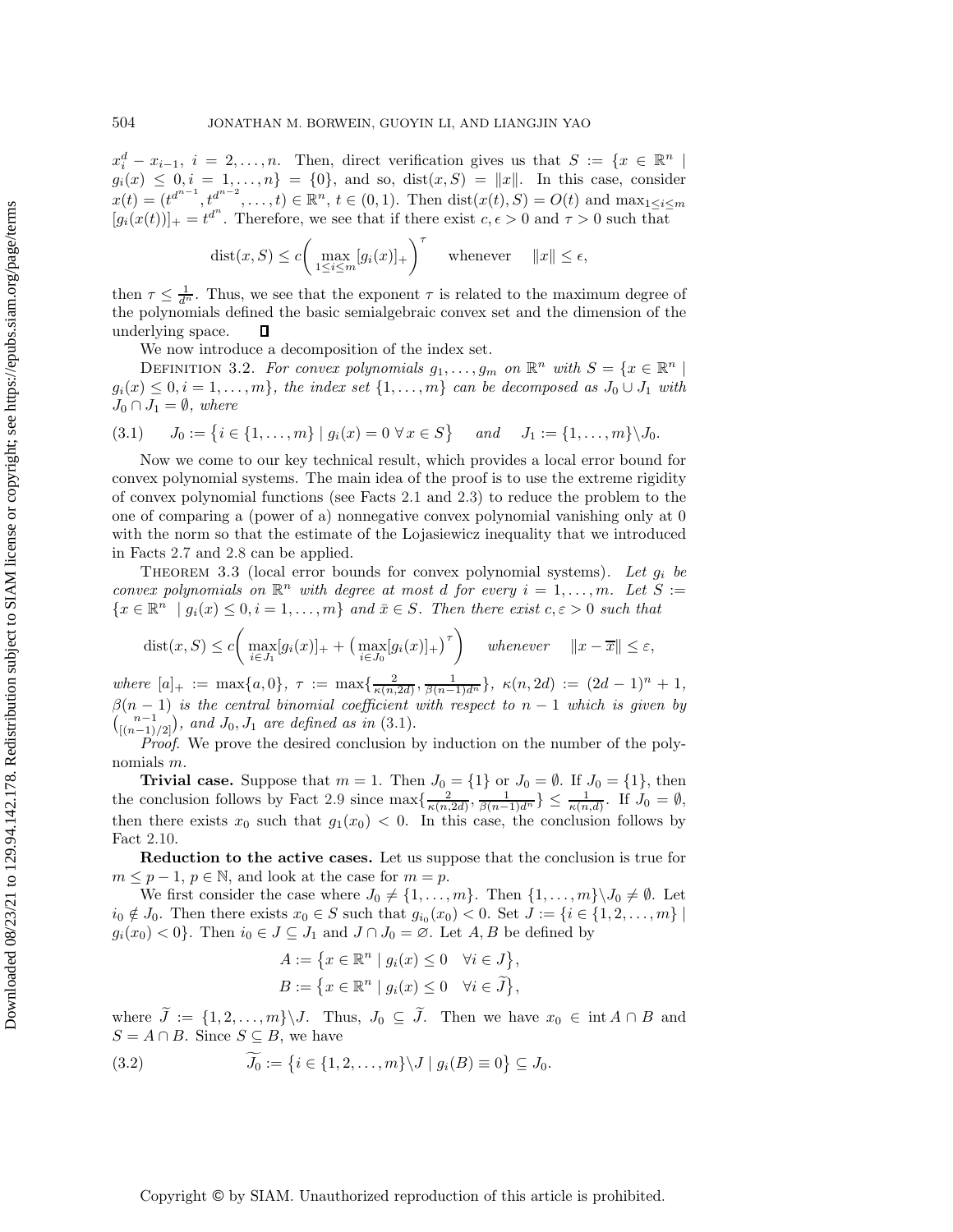Since int  $A \cap B \neq \emptyset$ , [\[8,](#page-28-0) Corollary 4.5] implies that for every compact set K there exist  $\gamma, \delta > 0$  such that

<span id="page-7-0"></span>(3.3) 
$$
\text{dist}(x, S) = \text{dist}(x, A \cap B) \le \gamma \max\{\text{dist}(x, A), \text{dist}(x, B)\} \quad \forall x \in K.
$$

Now applying Fact [2.11](#page-4-0) with  $f(x) = \max_{i \in J} [g_i(x)]_+,$  there exists  $c_1 > 0$  such that

<span id="page-7-1"></span>(3.4) 
$$
\text{dist}(x, A) \le c_1 \max_{i \in J} [g_i(x)]_+ \quad \forall x \in K.
$$

From the induction hypothesis and [\(3.2\)](#page-6-1), we see that there exist  $\varepsilon > 0$  and  $c_2 > 0$ such that for every  $\|x - \bar{x}\| \leq \varepsilon$ ,  $\max_{1 \leq i \leq m} [g_i(x)]_+ \leq 1$  such that

$$
\begin{split}\n\text{dist}(x, B) &\leq c_2 \bigg( \max_{i \in \widetilde{J} \setminus \widetilde{J}_0} [g_i(x)]_+ + \big( \max_{i \in \widetilde{J}_0} [g_i(x)]_+ \big)^\tau \bigg) \\
&= c_2 \bigg( \max \big\{ \max_{i \in \widetilde{J} \setminus J_0} [g_i(x)]_+, \max_{i \in J_0 \setminus \widetilde{J}_0} [g_i(x)]_+ \big\} + \big( \max_{i \in \widetilde{J}_0} [g_i(x)]_+ \big)^\tau \bigg) \\
&\leq c_2 \bigg( \max_{i \in \widetilde{J} \setminus J_0} [g_i(x)]_+ + \max_{i \in J_0 \setminus \widetilde{J}_0} [g_i(x)]_+ + \big( \max_{i \in \widetilde{J}_0} [g_i(x)]_+ \big)^\tau \bigg) \\
&\leq c_2 \bigg( \max_{i \in \widetilde{J} \setminus J_0} [g_i(x)]_+ + \big( \max_{i \in J_0 \setminus \widetilde{J}_0} [g_i(x)]_+ \big)^\tau + \big( \max_{i \in \widetilde{J}_0} [g_i(x)]_+ \big)^\tau \bigg) \\
&\leq c_2 \bigg( \max_{i \in \widetilde{J} \setminus J_0} [g_i(x)]_+ + 2 \big( \max_{i \in J_0} [g_i(x)]_+ \big)^\tau \bigg) \\
&\leq 2c_2 \bigg( \max_{i \in \widetilde{J} \setminus J_0} [g_i(x)]_+ + \big( \max_{i \in J_0} [g_i(x)]_+ \big)^\tau \bigg). \n\end{split}
$$

Thus, combining [\(3.3\)](#page-7-0) and [\(3.4\)](#page-7-1) and noting that  $(J\setminus J_0) \cup J \subseteq J_1$ , we see that the conclusion follows when  $J_0 \neq \{1, \ldots, m\}.$ 

From now on, we may assume that  $J_0 = \{1, \ldots, m\}$ . That is to say,

$$
\{x \mid g_i(x) \leq 0, i = 1, \ldots, m\} = \{x \mid g_i(x) = 0, i = 1, \ldots, m\}.
$$

This implies that  $\inf_{x \in \mathbb{R}^n} \max_{1 \leq i \leq m} \{g_i(x)\} = 0$ . Then,

<span id="page-7-2"></span>
$$
0_{\mathbb{R}^m} \notin \{(g_1(x), \ldots, g_m(x)) \mid x \in \mathbb{R}^n\} + \text{int } \mathbb{R}^m_+.
$$

Hence the convex separation theorem ensures that there exist  $\alpha_i \ge 0$  with  $\sum_{i=1}^m \alpha_i = 1$  such that  $\sum_{i=1}^m \alpha_i g_i(x) \ge 0$  for all  $x \in \mathbb{R}^n$ . Denote  $I := \{i \mid \alpha_i > 0\} \neq \emptyset$ . Then, we have  $\sum_{i\in I}\alpha_i=1$  and

(3.5) 
$$
\sum_{i \in I} \alpha_i g_i(x) \geq 0 \quad \forall x \in \mathbb{R}^n.
$$

**Decompose the underlying space into sum of two subspaces** *M* **and** *M*<sup>⊥</sup>**.** Consider  $D := \{x \in \mathbb{R}^n \mid g_i(x) \leq 0, i \in I\}$ . Clearly, *D* is a convex set and  $\bar{x} \in D$ . Moreover, for any  $v \in D$ , [\(3.5\)](#page-7-2) implies that

<span id="page-7-3"></span>
$$
(3.6) \t\t\t g_i(v) = 0 \quad \forall i \in I.
$$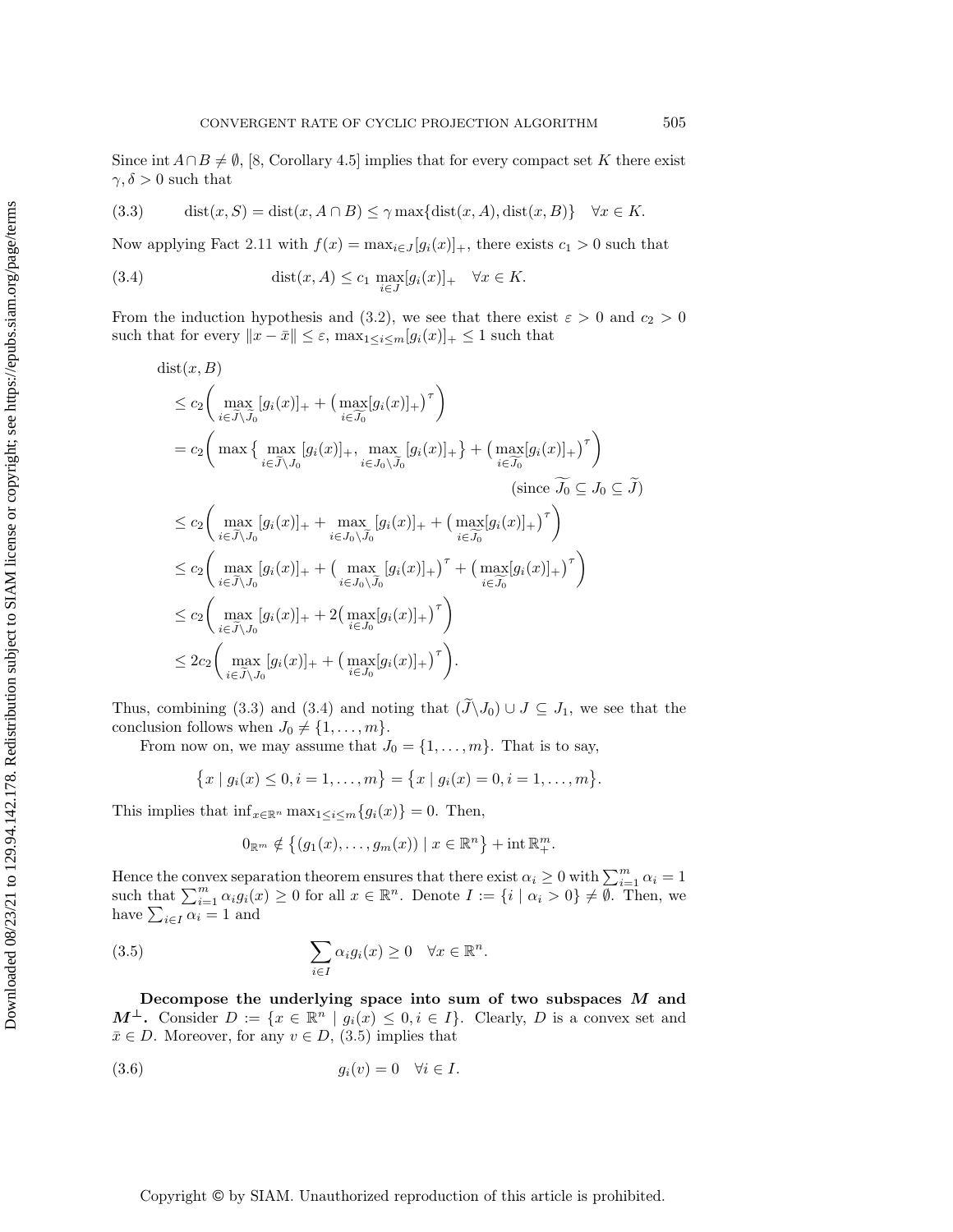In other words,  $g_i$  takes constant value 0 on D. Then, Fact [2.1](#page-2-1) implies that D is either a singleton or an affine set with dimension larger than one.

Let  $M := D - \bar{x}$ . Then M is a subspace. We may decompose  $\mathbb{R}^n = M + M^{\perp}$ . Denote dim  $M = k$   $(k \leq n)$ .

<span id="page-8-0"></span>We now see that

(3.7) 
$$
\sum_{i\in I} g_i^2(x) > 0 \quad \forall x - \bar{x} \in M^{\perp}\backslash\{0\}.
$$

Otherwise, there exists  $x_0 \in \mathbb{R}^n$  such that  $x_0 - \bar{x} \in M^{\perp} \setminus \{0\}$  and  $g_i(x_0) = 0$  for all  $i \in I$ . This shows that  $x_0 \in D$ . Thus  $x_0 - \bar{x} \in M$  and hence  $x_0 - \bar{x} \in M \cap M^{\perp}$ . This contradicts the fact that  $x_0 - \bar{x} \neq 0$ .

<span id="page-8-3"></span>Similarly, we have

(3.8) 
$$
\max_{i \in I} g_i(x) > 0 \quad \forall x - \bar{x} \in M^{\perp} \setminus \{0\}.
$$

<span id="page-8-2"></span>**Distance estimation on**  $M^{\perp}$ **.** We first show that there exist  $\varepsilon_0, \gamma_0 > 0$  such that

(3.9) 
$$
||x - \bar{x}|| \leq \gamma_0 \left( \sum_{i \in I} g_i^2(x) \right)^{\frac{1}{\kappa (n - k, 2d)}} \quad \forall x - \bar{x} \in M^\perp \cap \mathbb{B}(0, \varepsilon_0).
$$

Since dim  $M^{\perp} = n - k$ , there exists an  $n \times (n - k)$  matrix  $Q_0$  with the rank  $n - k$ such that  $Q_0(\mathbb{R}^{n-k}) = M^{\perp}$ . Then  $Q_0$  is a bijective operator from  $\mathbb{R}^{n-k}$  to  $M^{\perp}$ . Then [\(3.7\)](#page-8-0) shows that

<span id="page-8-1"></span>(3.10) 
$$
\sum_{i\in I} g_i^2(\bar{x} + Q_0 b) > 0 \quad \forall b \in \mathbb{R}^{n-k} \setminus \{0\}.
$$

Define  $h: \mathbb{R}^{n-k} \to \mathbb{R}$  by  $h(b) := \sum_{i \in I} g_i^2(\bar{x} + Q_0 b)$ . Then  $h(0) = \sum_{i \in I} g_i^2(\bar{x}) = 0$  by [\(3.6\)](#page-7-3). Thus by [\(3.10\)](#page-8-1) and Fact [2.7,](#page-3-2) there exist  $\varepsilon_1, \gamma_1 > 0$  such that for all

$$
||b|| \leq \gamma_1 h(b)^{\frac{1}{\kappa(n-k,2d)}} = \gamma_1 \left( \sum_{i \in I} g_i^2(\bar{x} + Q_0 b) \right)^{\frac{1}{\kappa(n-k,2d)}} \quad \forall ||b|| \leq \varepsilon_1.
$$

Setting  $x := \bar{x} + Q_0 b$ , it follows that

$$
||x - \bar{x}|| = ||Q_0(Q_0^{-1}(x - \bar{x}))|| \le ||Q_0|| \cdot ||Q_0^{-1}(x - \bar{x})||
$$
  

$$
\le ||Q_0||\gamma_1 \left(\sum_{i \in I} g_i^2(x)\right)^{\frac{1}{\kappa(n-k, 2d)}} \quad \forall ||Q_0^{-1}(x - \bar{x})|| \le \varepsilon_1.
$$

Hence, there exist  $\varepsilon_1, \gamma_1 > 0$  such that

$$
||x - \bar{x}|| \le \gamma_0 \left(\sum_{i \in I} g_i^2(x)\right)^{\frac{1}{\kappa(n-k,2d)}} \quad \forall x - \bar{x} \in M^{\perp} \cap \mathbb{B}(0,\varepsilon_0).
$$

Thence [\(3.9\)](#page-8-2) holds.

By Fact [2.8](#page-3-3) and [\(3.8\)](#page-8-3), there exist  $\tilde{\epsilon_0}, \tilde{\gamma_0} > 0$  such that  $\tilde{\epsilon_0} \leq \epsilon_0$  and, for all x with  $x - \bar{x} \in M^{\perp} \cap \mathbb{B}(0, \widetilde{\varepsilon_0}),$ 

$$
\max_{i \in I} g_i(x) \le 1
$$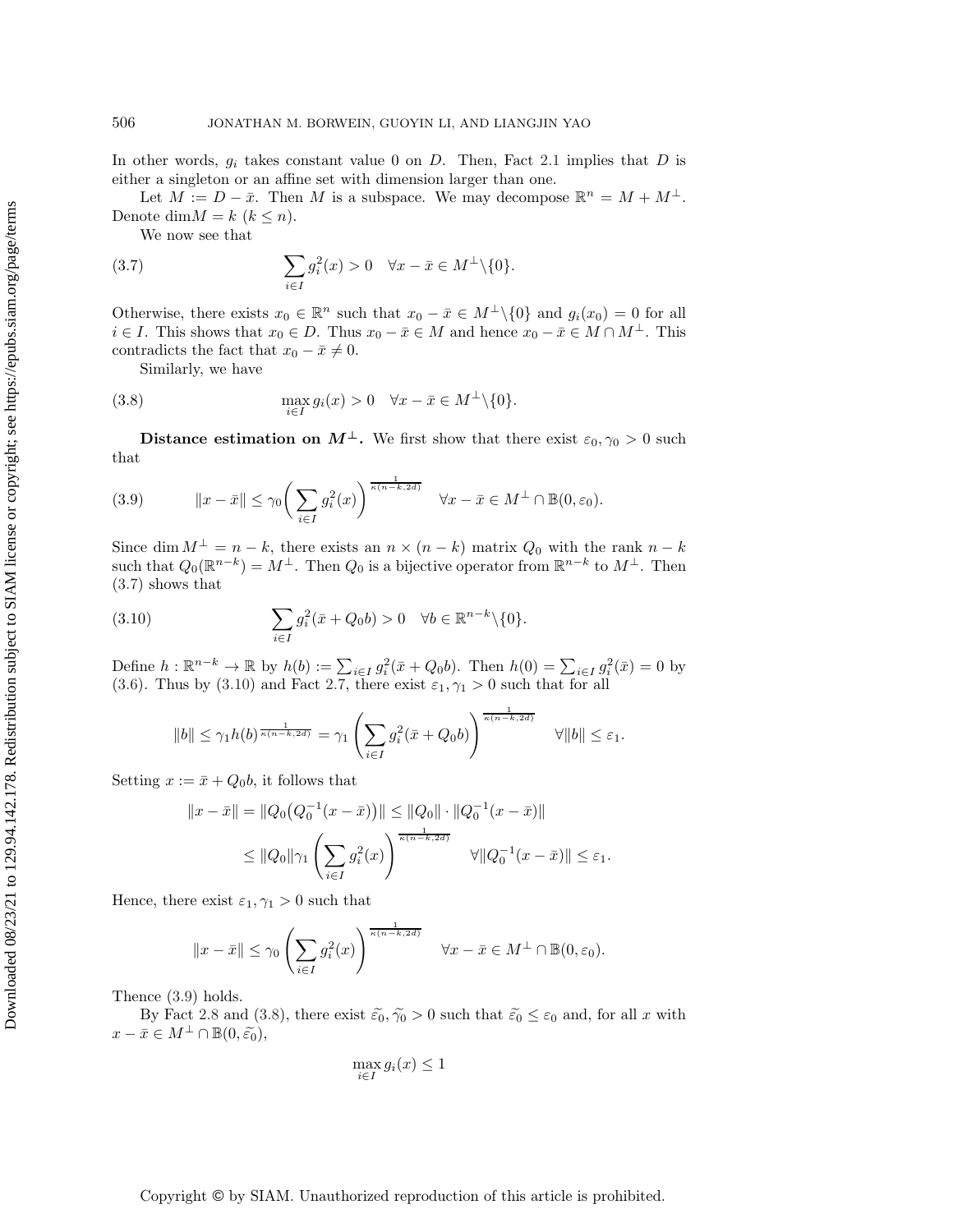and

<span id="page-9-0"></span>(3.11) 
$$
||x - \bar{x}|| \leq \widetilde{\gamma_0} \left( \max_{i \in I} g_i(x) \right)^{\frac{1}{\beta(n-k-1)d^{n-k}}}
$$

$$
= \widetilde{\gamma_0} \left( \max_{i \in I} [g_i(x)]_+ \right)^{\frac{1}{\beta(n-k-1)d^{n-k}}}.
$$

**Distance estimation on** *M***.** Set

$$
r := \begin{cases} \max \{ \frac{\sum_{j \in I \setminus \{i\}} \alpha_j}{\alpha_i} \mid i \in I \} > 0 & \text{if } |I| \ge 2; \\ 1 & \text{otherwise.} \end{cases}
$$

Thus  $r \geq 1$ . Note that  $\sum_{i \in I} \alpha_i g_i(x) \geq 0$ , and we have for each  $i \in I$ 

$$
\max_{i\in I}[g_i(x)]_+\geq g_i(x)\geq -\frac{\sum_{j\in I\setminus\{i\}}\alpha_jg_j(x)}{\alpha_i}\geq -r\max_{i\in I}[g_i(x)]_+\;.
$$

Hence we have  $|g_i(x)| \leq r \max_{i \in I} [g_i(x)]_+$ . This together with [\(3.9\)](#page-8-2) implies that

<span id="page-9-1"></span>
$$
||x - \bar{x}|| \leq \gamma_0 r^2 |I| \left( \max_{i \in I} [g_i(x)]_+ \right)^{\frac{2}{\kappa (n - k, 2d)}} \quad \forall x - \bar{x} \in M^\perp \cap \mathbb{B}(0, \varepsilon_0).
$$

Combining this with [\(3.11\)](#page-9-0), we see that, for every  $x - \bar{x} \in M^{\perp} \cap \mathbb{B}(0, \tilde{\varepsilon}_0)$ ,

$$
(3.12) \t\t ||x-\bar{x}|| \leq (\gamma_0 r^2 |I| + \tilde{\gamma_0}) \left( \max_{i \in I} [g_i(x)]_+ \right)^{\max\{\frac{2}{\kappa(n-k,2d)}, \frac{1}{\beta(n-k-1)d^{n-k}}\}}.
$$

We now consider two cases.

*Case* 1. dim  $M = \{0\}.$ 

We have  $D = S = {\bar{x}}$ . Thus  $M = 0$  and  $M^{\perp} = \mathbb{R}^n$ . We can assume that  $\max_{i \in I} [g_i(x)]_+ \leq 1$  for all  $x - \bar{x} \in \mathbb{B}(0, \tilde{\varepsilon}_0)$ . Then by [\(3.12\)](#page-9-1), we have

$$
dist(x, S) = ||x - \bar{x}||
$$
  
\n
$$
\leq (\gamma_0 r^2 |I| + \tilde{\gamma}_0) \left( \max_{i \in I} [g_i(x)]_+ \right)^{\max \left\{ \frac{2}{\kappa(n, 2d)}, \frac{1}{\beta(n-1)d^n} \right\}} \quad \forall ||x - \bar{x}|| \leq \tilde{\varepsilon}_0.
$$

*Case* 2.  $k = \dim M \ge 1$ .

Since dim  $M = k$ , there exists a full rank matrix  $Q \in \mathbb{R}^{n \times k}$  such that  $Q(\mathbb{R}^k) = M$ . For each  $u \in M$  and  $i \in I$ , [\(3.6\)](#page-7-3) implies that

<span id="page-9-2"></span>
$$
g_i^{\infty}(u) = \lim_{t \to \infty} \frac{g_i(\bar{x} + tu) - g_i(\bar{x})}{t} = 0.
$$

Then, Fact [2.3](#page-2-2) implies that

(3.13) 
$$
g_i(x+u) = g_i(x) \quad \forall x \in \mathbb{R}^n, u \in M, i \in I.
$$

Since  $S \subseteq D = \bar{x} + M$ , it follows that

$$
S = \{ x \in \bar{x} + M \in \mathbb{R}^n \mid g_i(x) \le 0, i \notin I \} = \bar{x} + Q(\widehat{S}),
$$

where  $\widehat{S} := \{a \in \mathbb{R}^k \mid g_i(\bar{x} + Qa) \leq 0, i \notin I\}.$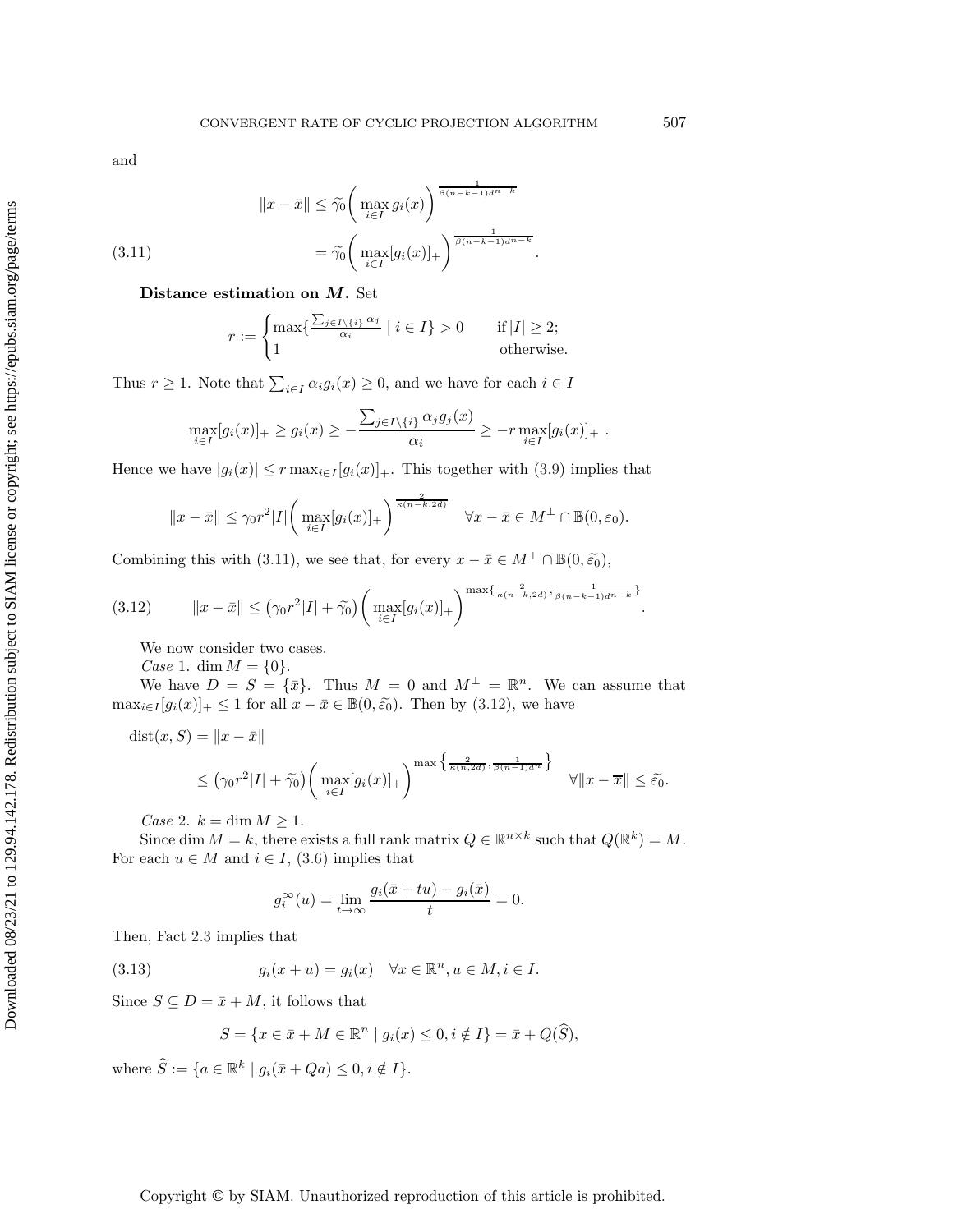Note that  $0 \in \widehat{S}$ . The induction hypothesis implies that there exist  $\widetilde{\varepsilon}_1, \widetilde{\gamma}_1 > 0$ such that  $\max_{i \notin I} [g_i(\bar{x} + Qa)]_+ \leq 1$  and

$$
\text{dist}(a,\widehat{S}) \leq \widetilde{\gamma_1} \Big( \max_{i \notin I} [g_i(\bar{x} + Qa)]_+ \Big)^{\max \big\{ \frac{2}{\kappa(k,2d)}, \frac{1}{\beta(k-1)d^k} \big\}} \quad \forall \|a\| \leq \widetilde{\varepsilon_1}.
$$

This implies that there exist  $\epsilon_2, \gamma_2 > 0$  such that

$$
(3.14) \quad \text{dist}(x, S) \leq \gamma_2 \Big( \max_{i \notin I} [g_i(x)]_+ \Big)^{\max \Big\{ \frac{2}{\kappa(k, 2d)}, \frac{1}{\beta(k-1)d^k} \Big\}} \quad \forall x - \bar{x} \in M \cap \mathbb{B}(0, \varepsilon_2).
$$

**Combining the estimation and simplification.** Now let  $\varepsilon \leq \min\{\tilde{\varepsilon}_0, \varepsilon_2\}$ be such that  $\max_{1 \leq i \leq m}[g_i(x)]_+ \leq 1$  for all  $x \in \mathbb{B}(\bar{x}, \varepsilon)$ . Let K be a compact set containing  $\mathbb{B}(\bar{x}, \varepsilon) \cup \mathbb{B}(0, \varepsilon)$ . Denote the Lipschitz constant of  $g_i$  over K by  $L_i$ , i.e.,  $|g_i(x_1) - g_i(x_2)| \leq L_i ||x_1 - x_2||$  for all  $x_1, x_2 \in K$ . Set  $L := \max_{1 \leq i \leq m} L_i$  and  $\gamma := \max\{\gamma_0 r^2 |I| + \widetilde{\gamma_0}, \gamma_2\}.$ 

To arrive at the conclusion, we only need to show that for any  $x \in \mathbb{B}(\bar{x}, \varepsilon)$ ,

$$
dist(x, S) \le c \left( \max_{1 \le i \le m} [g_i(x)]_+ \right)^{\max \left\{ \frac{2}{\kappa(n, 2d)}, \frac{1}{\beta(n-1)d^n} \right\}}
$$

<span id="page-10-0"></span>,

where  $c := 2\gamma + L\gamma^2$ . To see this, let us fix an arbitrary  $x \in \mathbb{B}(\bar{x}, \varepsilon)$ . Note that  $\mathbb{R}^n = M + M^{\perp}$ . Then, one can decompose  $x - \bar{x} = u + v$  for some  $u \in M \cap \mathbb{B}(0, \varepsilon)$ and  $v \in M^{\perp} \cap \mathbb{B}(0,\varepsilon)$ . This, together with [\(3.14\)](#page-10-0) and [\(3.12\)](#page-9-1), implies that

(3.15) 
$$
\text{dist}(u + \bar{x}, S) \le \gamma \Big( \max_{i \notin I} [g_i(u + \bar{x})]_+ \Big)^{\max \Big\{ \frac{2}{\kappa(k, 2d)}, \frac{1}{\beta(k-1)d^k} \Big\}},
$$
  
(3.16) 
$$
||v|| \le \gamma \Big( \max_{i \in I} [g_i(v + \bar{x})]_+ \Big)^{\max \Big\{ \frac{2}{\kappa(n-k, 2d)}, \frac{1}{\beta(n-k-1)d^{n-k}} \Big\}}.
$$

<span id="page-10-1"></span>Therefore,

$$
\begin{split}\n\text{dist}(x, S) &\leq \text{dist}(u + \bar{x}, S) + \|x - (u + \bar{x})\| \\
&= \text{dist}(u + \bar{x}, S) + \|v\| \\
&\leq \gamma \bigg(\max_{i \notin I} [g_i(u + \bar{x})]_+\bigg)^{\max\left\{\frac{2}{\kappa(k, 2d)}, \frac{1}{\beta(k-1)d^k}\right\}} \\
&\quad + \gamma \bigg(\max_{i \in I} [g_i(v + \bar{x})]_+\bigg)^{\max\left\{\frac{2}{\kappa(n-k, 2d)}, \frac{1}{\beta(n-k-1)d^{n-k}}\right\}} \\
&= \gamma \bigg(\max_{i \notin I} [g_i(u + \bar{x})]_+\bigg)^{\max\left\{\frac{2}{\kappa(k, 2d)}, \frac{1}{\beta(k-1)d^k}\right\}} \\
&\quad + \gamma \bigg(\max_{i \in I} [g_i(x)]_+\bigg)^{\max\left\{\frac{2}{\kappa(n, 2d)}, \frac{1}{\beta(n-1)d^n}\right\}} \\
&\leq \gamma \bigg(\max_{1 \leq i \leq m} [g_i(u + \bar{x})]_+\bigg)^{\max\left\{\frac{2}{\kappa(k, 2d)}, \frac{1}{\beta(k-1)d^k}\right\}} \\
&\quad + \gamma \bigg(\max_{1 \leq i \leq m} [g_i(x)]_+\bigg)^{\max\left\{\frac{2}{\kappa(n, 2d)}, \frac{1}{\beta(n-1)d^n}\right\}}\n\bigg),\n\end{split}
$$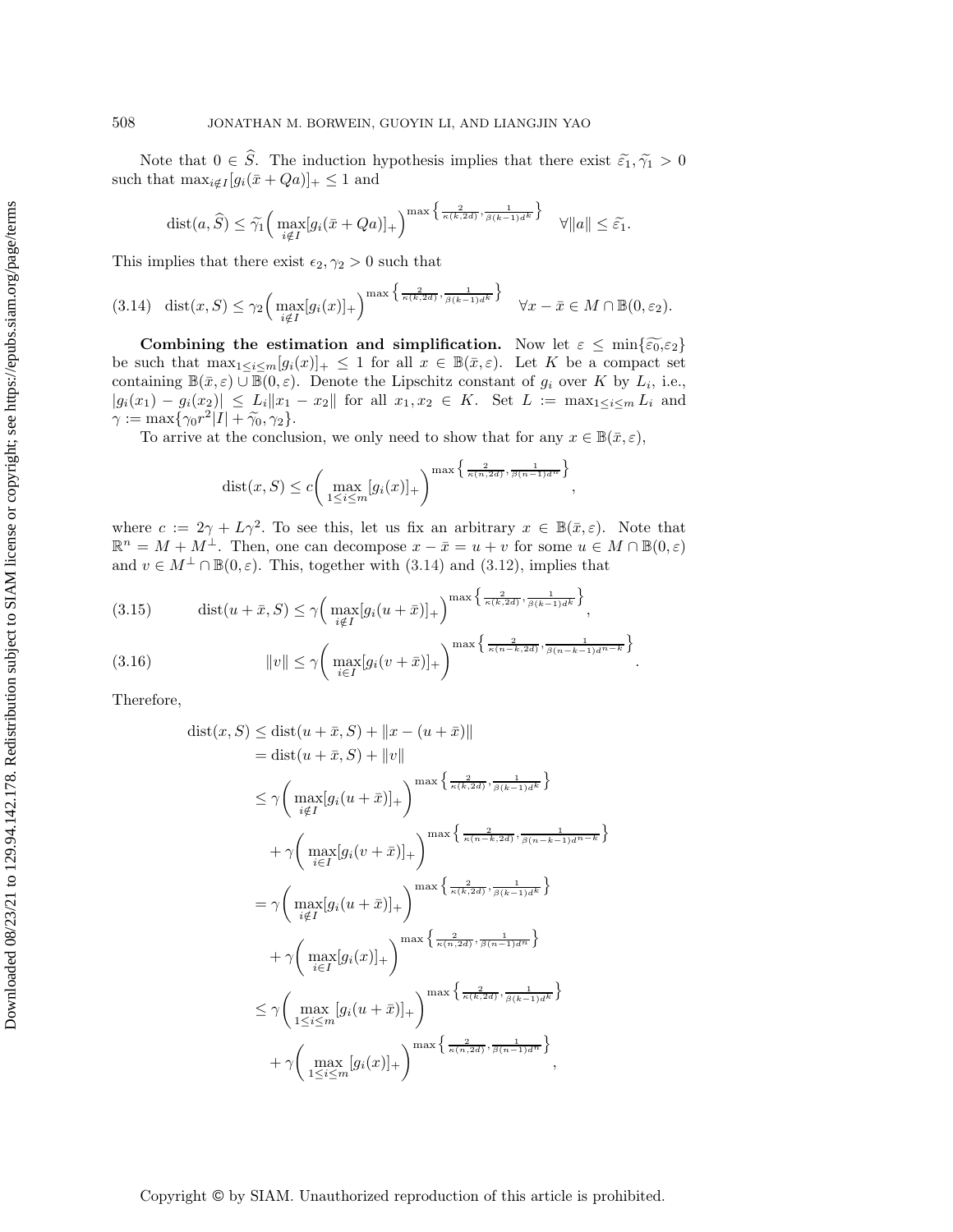<span id="page-11-0"></span>
$$
(3.17)
$$
\n
$$
\left| \max_{1 \leq i \leq m} [g_i(u + \bar{x})]_+ - \max_{1 \leq i \leq m} [g_i(x)]_+ \right|
$$
\n
$$
\leq \max_{1 \leq i \leq m} |g_i(u + \bar{x}) - g_i(x)|
$$
\n
$$
\leq L \|u + \bar{x} - x\| = L \|v\|
$$
\n
$$
\leq L \gamma \left( \max_{i \in I} [g_i(v + \bar{x})]_+ \right)^{\max \left\{ \frac{2}{\kappa(n - k, 2d)}, \frac{1}{\beta(n - k - 1)d^{n - k}} \right\}} \quad \text{(by (3.16))}
$$
\n
$$
= L \gamma \left( \max_{i \in I} [g_i(x)]_+ \right)^{\max \left\{ \frac{2}{\kappa(n - k, 2d)}, \frac{1}{\beta(n - k - 1)d^{n - k}} \right\}} \quad \text{(by 3.13) and } v + \bar{x} + u = x \right).
$$

As  $\max_{1 \leq i \leq m} [g_i(x)]_+ \leq 1$  for all  $x \in \mathbb{B}(\bar{x}, \varepsilon)$ , it follows that

<span id="page-11-1"></span>
$$
(3.18)
$$
\n
$$
\text{dist}(x, S)
$$
\n
$$
\leq \gamma \Big( \max_{1 \leq i \leq m} [g_i(u + \bar{x})]_+ \Big)^{\frac{2}{\kappa(k, 2d)}} + \gamma \Big( \max_{1 \leq i \leq m} [g_i(x)]_+ \Big)^{\max \Big\{ \frac{2}{\kappa(n, 2d)}, \frac{1}{\beta(n-1)d^n} \Big\}}
$$
\n
$$
\leq \gamma \Big( \max_{1 \leq i \leq m} [g_i(x)]_+ + L\gamma \Big( \max_{i \in I} [g_i(x)]_{\frac{\kappa}{k(n-k, 2d)}}^{\frac{2}{\kappa(k, 2d)}} \Big) \Big)^{\frac{2}{\kappa(k, 2d)}} \quad \text{(by (3.17))}
$$
\n
$$
+ \gamma \Big( \max_{1 \leq i \leq m} [g_i(x)]_+ \Big)^{\max \Big\{ \frac{2}{\kappa(n, 2d)}, \frac{2}{\beta(n-1)d^n} \Big\}}
$$
\n
$$
\leq \gamma \Big( \max_{1 \leq i \leq m} [g_i(x)]_{\frac{\kappa}{k}}^{\frac{2}{\kappa(k-2d)}} + L\gamma \Big( \max_{i \in I} [g_i(x)]_{\frac{\kappa}{k}}^{\frac{2}{\kappa(k-2d)}} \Big) \Big)^{\frac{2}{\kappa(k, 2d)}}
$$
\n
$$
+ \gamma \Big( \max_{1 \leq i \leq m} [g_i(x)]_+ \Big)^{\max \Big\{ \frac{2}{\kappa(n, 2d)}, \frac{1}{\beta(n-1)d^n} \Big\}}
$$
\n
$$
\leq (\gamma + L\gamma^2) \max_{1 \leq i \leq m} [g_i(x)]_{\frac{\kappa}{k}}^{\frac{4}{\kappa(k-2d)}, \frac{4}{\kappa(k, 2d)}} + \gamma \Big( \max_{1 \leq i \leq m} [g_i(x)]_+ \Big)^{\max \Big\{ \frac{2}{\kappa(n, 2d)}, \frac{1}{\beta(n-1)d^n} \Big\}}
$$
\n
$$
= (\gamma + L\gamma^2) \max_{1 \leq i \leq m} [g_i(x)]_{\frac{\kappa}{k}}^{\frac{2}{\kappa(k, 2d)}, \frac{1}{\beta(n-1)d^n} \Big\}
$$
\n<

Copyright  $\mathbb O$  by SIAM. Unauthorized reproduction of this article is prohibited.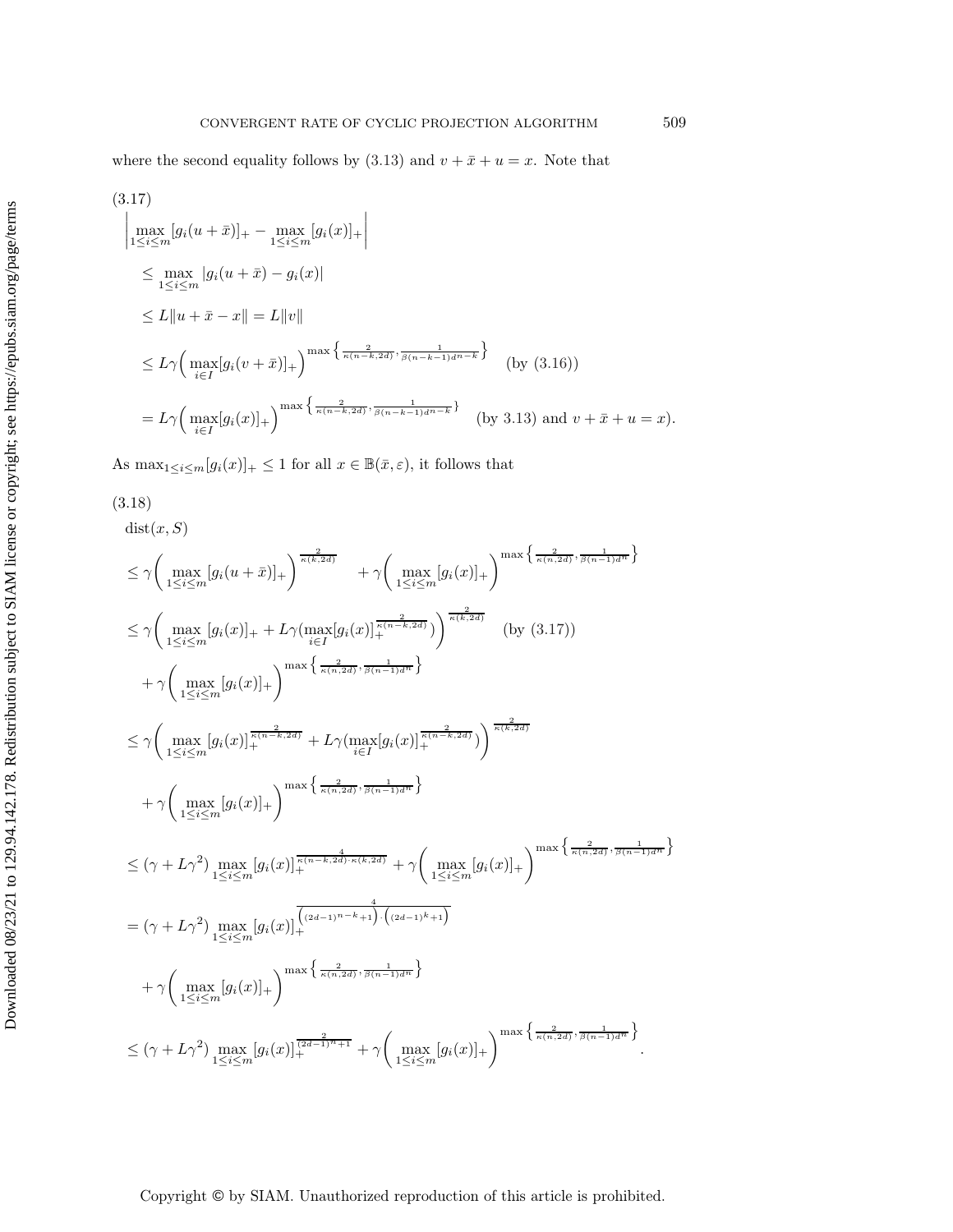Similarly, we also have

$$
\begin{split}\n\text{dist}(x, S) &\leq \gamma \bigg( \max_{1 \leq i \leq m} [g_i(u + \bar{x})]_+ \bigg) \frac{\frac{1}{\beta(k-1)d^k}}{s(k-1)d^k} + \gamma \bigg( \max_{1 \leq i \leq m} [g_i(x)]_+ \bigg) \frac{\max\left\{ \frac{2}{\kappa(n, 2d)}, \frac{1}{\beta(n-1)d^n} \right\}}{\frac{1}{\beta(k-1)d^k}} \\
&\leq \gamma \bigg( \max_{1 \leq i \leq m} [g_i(x)]_+ + L\gamma (\max_{i \in I} [g_i(x)]_+^{\frac{1}{\beta(n-k-1)d^{n-k}}}) \bigg) \frac{\frac{1}{\beta(k-1)d^k}}{\beta(k-1)d^k} \quad \text{(by (3.17))} \\
&+ \gamma \bigg( \max_{1 \leq i \leq m} [g_i(x)]_+ \bigg) \frac{\max\left\{ \frac{2}{\kappa(n, 2d)}, \frac{1}{\beta(n-1)d^n} \right\}}{\frac{1}{\kappa(n, 2d)}, \frac{1}{\beta(n-k-1)d^n}} \bigg) \frac{\frac{1}{\beta(k-1)d^k}}{\beta(k-1)d^k} \\
&+ \gamma \bigg( \max_{1 \leq i \leq m} [g_i(x)]_+ \bigg) \frac{\max\left\{ \frac{2}{\kappa(n, 2d)}, \frac{1}{\beta(n-1)d^n} \right\}}{\frac{1}{\kappa(n, 2d)}, \frac{1}{\beta(n-1)d^n}} \bigg) \\
&+ \gamma \bigg( \max_{1 \leq i \leq m} [g_i(x)]_+ \bigg) \frac{\max\left\{ \frac{2}{\kappa(n, 2d)}, \frac{1}{\beta(n-1)d^n} \right\}}{\frac{2}{\kappa(n, 2d)}, \frac{1}{\beta(n-1)d^n}} \bigg) \\
&+ \gamma \bigg( \max_{1 \leq i \leq m} [g_i(x)]_+ \bigg) \frac{\max\left\{ \frac{2}{\kappa(n, 2d)}, \frac{1}{\beta(n-1)d^n} \right\}}{\frac{2}{\kappa(n, 2d)}, \frac{1}{\beta(n-1)d^n}} \bigg) \frac{\max\left\{ \frac{2}{\kappa(n, 2d)}, \frac{1}{\beta(n-1)d^n} \right\}}{\frac{1}{
$$

where the last inequality was obtained by the Chu–Vandermonde identity.

In combination with [\(3.18\)](#page-11-1), we obtain

$$
\begin{split} \text{dist}(x, S) &\leq (\gamma + L\gamma^2) \max_{1 \leq i \leq m} [g_i(x)]_+^{\max\left\{\frac{2}{(2d-1)n+1}, \frac{1}{\beta(n-1)d^n}\right\}} \\ &+ \gamma \bigg(\max_{1 \leq i \leq m} [g_i(x)]_+\bigg)^{\max\left\{\frac{2}{\kappa(n, 2d)}, \frac{1}{\beta(n-1)d^n}\right\}} \\ &= (2\gamma + L\gamma^2) \max_{1 \leq i \leq m} [g_i(x)]_+^{\max\left\{\frac{2}{(2d-1)n+1}, \frac{1}{\beta(n-1)d^n}\right\}}. \end{split}
$$

This completes the proof. Д

As a corollary, we obtain a local error bound result which is independent of the partition of the index set.

<span id="page-12-0"></span>COROLLARY 3.4. Let  $g_i$  be convex polynomials on  $\mathbb{R}^n$  with degree at most d for *every*  $i = 1, ..., m$ *. Let*  $S := \{x \in \mathbb{R}^n \mid g_i(x) \leq 0, i = 1, ..., m\}$  and  $\bar{x} \in S$ *. Then there exist*  $c, \varepsilon > 0$  *such that* 

$$
dist(x, S) \le c \Big(\max_{1 \le i \le m} [g_i(x)]_+\Big)^{\tau} \quad whenever \quad ||x - \overline{x}|| \le \varepsilon,
$$

 $where [a]_+ := \max\{a, 0\}, \tau := \max\{\frac{2}{\kappa(n, 2d)}, \frac{1}{\beta(n-1)d^n}\} = \frac{1}{\min\{\frac{(2d-1)^n+1}{2}, \beta(n-1)d^n\}}$ *and*  $\beta(n-1)$  *is the central binomial coefficient with respect to*  $n-1$ *.* 

*Proof.* Choose  $\varepsilon$  small enough so that  $\max_{1 \leq i \leq m} [g_i(x)]_+ \leq 1$ . Then, the conclu-sion follows immediately from the preceding Theorem [3.3](#page-6-2) by noting that  $[g_i(x)]_+ \leq$  $(\max_{1 \leq i \leq m} [g_i(x)]_+)^{\frac{2}{\kappa(n,2d)}}$  for each  $i = 1, ..., m$ .  $\Box$ 

*Remark* 3.5 (discussion of the exponent). Let  $g_i$  be convex polynomials on  $\mathbb{R}^n$ with degree at most d for every  $i = 1, \ldots, m$ . Let  $S := \{x \in \mathbb{R}^n \mid g_i(x) \leq 0, i =$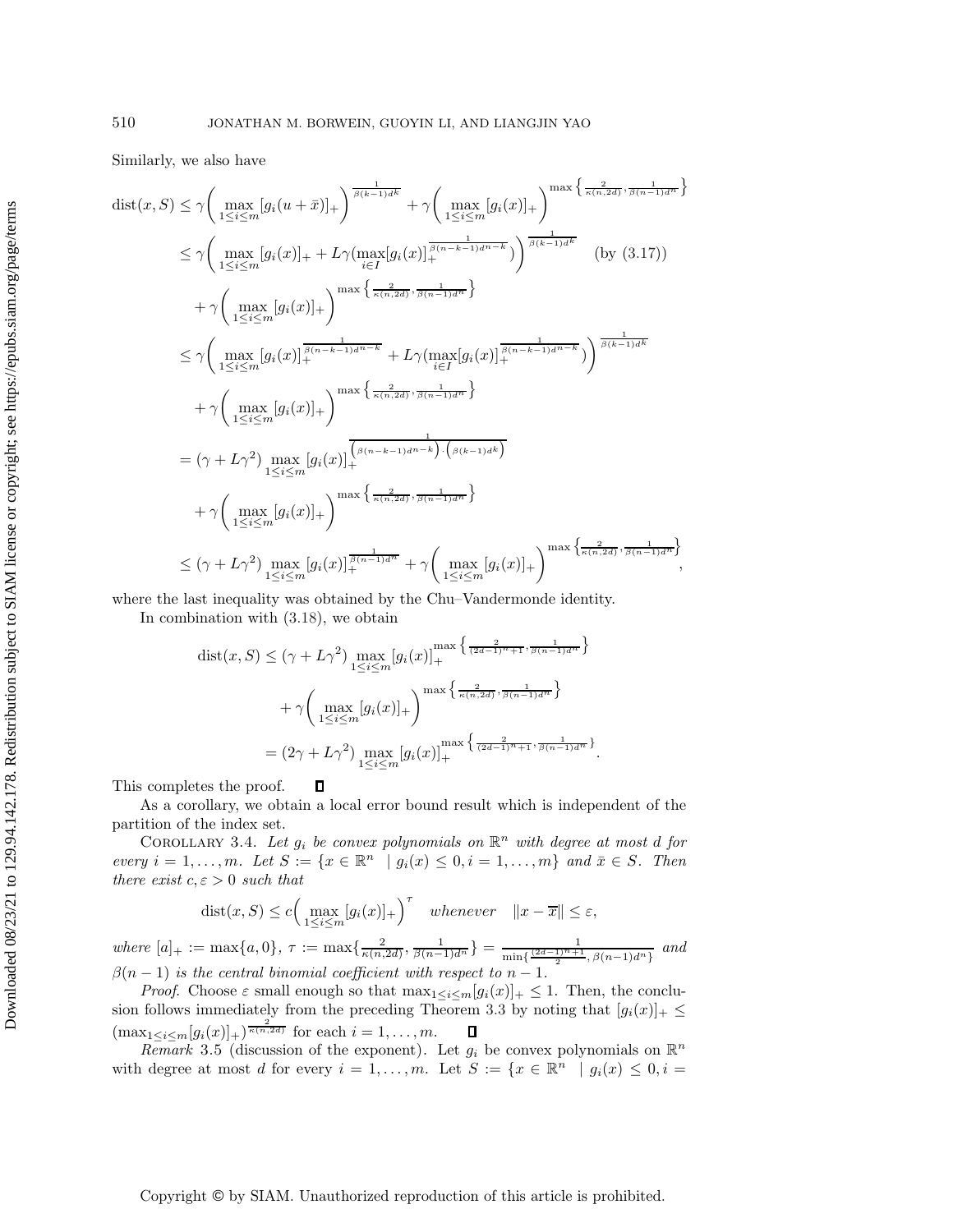$1,\ldots,m$  and  $\bar{x} \in S$ . We now make some discussion on the exponent in our local error bound results.

(1) Theorem [3.3](#page-6-2) shows that in the case when  $d = 1$  or if there exists  $x_0 \in \mathbb{R}^n$ such that  $g_i(x_0) < 0, i = 1,...,m$ , we indeed obtain a Lipschitz type local error bound. That is to say, in these cases, there exist  $c, \varepsilon > 0$  such that

$$
dist(x, S) \le c \max_{1 \le i \le m} [g_i(x)]_+ \quad \text{whenever} \quad ||x - \overline{x}|| \le \varepsilon,
$$

where  $[a]_+ := \max\{a, 0\}$ . To see this, if  $d = 1$ , then  $\frac{2}{\kappa(n, 2d)} = 1$  and  $\frac{1}{\beta(n-1)d^n} \ge 1$ . So,  $\tau = \max\{\frac{2}{\kappa(n, 2d)}, \frac{1}{\beta(n-1)d^n}\} = 1$  and the conclusion follows immediately from Theorem [3.3.](#page-6-2) On the other hand, if there exists  $x_0 \in \mathbb{R}^n$ such that  $g_i(x_0) < 0, i = 1,...,m$ , then  $J_0 = \emptyset$ . So, the conclusion follows immediately from the same theorem.

(2) In the case when  $n = 1$ , we see that  $\frac{2}{\kappa(n,2d)} = \frac{1}{\beta(n-1)d^n} = \frac{1}{d}$ . So, when each  $g_i$  is a univariate convex polynomial, there exist  $c, \varepsilon > 0$  such that

dist
$$
(x, S) \le c \Big( \max_{1 \le i \le m} [g_i(x)]_+ \Big)^{\frac{1}{d}}
$$
 whenever  $||x - \overline{x}|| \le \varepsilon$ .

Note that, for the naive simple example  $g_1(x) := x^d$ , local error bound holds at 0 with exponent  $\frac{1}{d}$ . This suggests that our result matches what one might expect in the univariate case.

(3) On the other hand, in general, our estimation on the exponent will not be optimal.

For example, if the inequality system consists of one single convex polynomial, Fact [2.9](#page-3-4) shows that the exponent can be set as  $\frac{1}{(d-1)^n+1}$  while our results produce a weaker exponent max $\{\frac{2}{(2d-1)^n+1}, \frac{1}{\beta(n-1)d^n}\}$ . An interesting feature of the exponent  $\frac{1}{(d-1)^n+1}$  in Fact [2.9](#page-3-4) is that, in the convex quadratic case, it collapses to  $\frac{1}{2}$ , which is independent of the dimension of the underlying space and which agrees with the known result presented in [\[32\]](#page-29-28). By contrast, our estimate max $\{\frac{2}{3^n+1}, \frac{1}{\beta(n-1)2^n}\}$  depends heavily on the dimension *n*.

Moreover, as indicated in Example [3.1,](#page-5-1) the best possible exponent might be  $\frac{1}{d^n}$ . (See [\[26\]](#page-29-18) for some relevant discussion regarding the best possible exponent for a general nonconvex polynomial system.) It would be interesting to find how to could improve our estimate here.

Making better sense of these estimates will be one of our future research topics.  $\Box$ Given  $D \subseteq \mathbb{R}^n$ , we set  $dist^r(\cdot, D) := (\text{dist}(\cdot, D))^r$  for every  $r \in \mathbb{R}$ .

<span id="page-13-0"></span>THEOREM 3.6 (Hölderian regularity). Let  $\gamma_i \in \mathbb{N}$ ,  $i = 1, \ldots, m$ , and  $g_{i,j}$  be *convex polynomials on*  $\mathbb{R}^n$  *with degree*  $d \in \mathbb{N}$ *,*  $j = 1, \ldots, \gamma_i$ *,*  $i = 1, \ldots, m$ *. Recall that* 

$$
C_i = \left\{ x \in \mathbb{R}^n \mid g_{i,j}(x) \leq 0, j = 1, \dots, \gamma_i \right\} \text{ and } C = \bigcap_{i=1}^m C_i.
$$

Let  $\theta > 0$  and  $K \subseteq \mathbb{R}^n$  be a compact set. Then there exists  $c > 0$  such that

$$
\text{dist}^{\theta}(x, C) \le c \bigg( \sum_{i=1}^{m} \text{dist}^{\theta}(x, C_i) \bigg)^{\tau} \quad \forall x \in K,
$$

where  $\tau := \frac{1}{\min\{\frac{(2d-1)^n+1}{2}, \beta(n-1)d^n\}}$  and  $\beta(n-1)$  is the central binomial coefficient *with respect to*  $n-1$  *which is given by*  $\binom{n-1}{[(n-1)/2]}$ .

## Copyright © by SIAM. Unauthorized reproduction of this article is prohibited.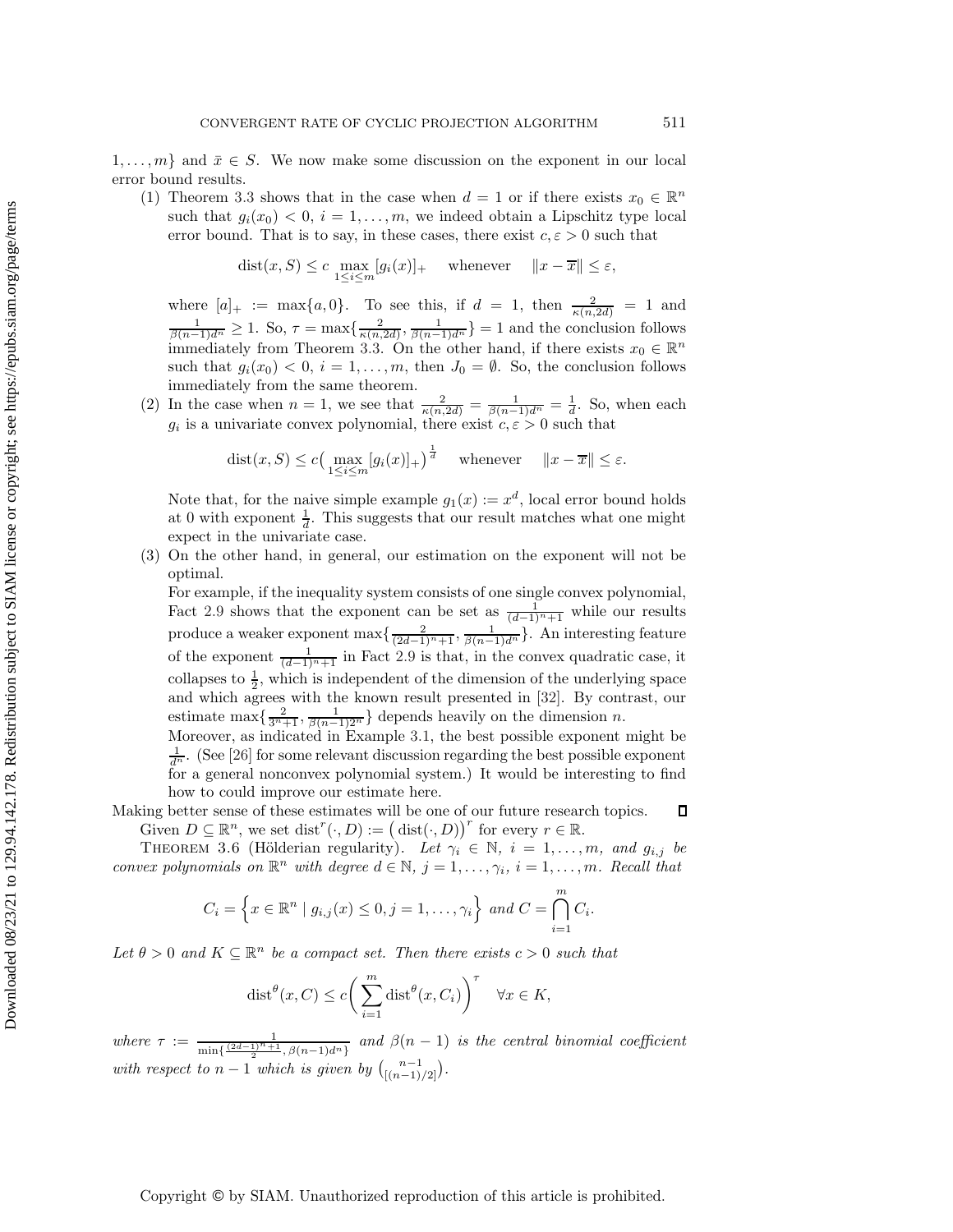*Proof.* To see the conclusion, we only need to show that for each  $\bar{x} \in \mathbb{R}^n$ , there exist  $c, \varepsilon > 0$  such that

(3.19) 
$$
\text{dist}^{\theta}(x, C) \le c \bigg( \sum_{i=1}^{m} \text{dist}^{\theta}(x, C_i) \bigg)^{\tau} \quad \forall \|x - \bar{x}\| \le \varepsilon.
$$

Indeed, granting this and fixing a compact set K, for any  $\bar{x} \in K$  there exist  $c_{\bar{x}}, \varepsilon_{\bar{x}}>0$ such that

<span id="page-14-0"></span>
$$
\text{dist}^{\theta}(x, C) \le c_x \left( \sum_{i=1}^m \text{dist}^{\theta}(x, C_i) \right)^{\tau} \quad \forall \|x - \bar{x}\| \le \varepsilon_x.
$$

As K is compact and  $\bigcup_{\bar{x}\in K}\mathbb{B}(\bar{x};\varepsilon_{\bar{x}})\supseteq K$ , we can find finitely many points  $\bar{x}_1,\ldots,\bar{x}_s\in$  $K, s \in \mathbb{N}$ , such that  $\bigcup_{i=1}^{s} \mathbb{B}(\bar{x}_i; \varepsilon_{\bar{x}_i}) \supseteq K$ . Let  $c := \max\{c_{\bar{x}_1}, \ldots, c_{\bar{x}_s}\}$ . Then, for any  $x \in K$ , there exists  $i_0 \in \{1, \ldots, s\}$  such that  $x \in \mathbb{B}(\bar{x}_{i_0}; \varepsilon_{\bar{x}_{i_0}})$ , and hence

$$
\text{dist}^{\theta}(x, C) \le c_{\bar{x}_{i_0}} \left( \sum_{i=1}^m \text{dist}^{\theta}(x, C_i) \right)^{\tau} \le c \left( \sum_{i=1}^m \text{dist}^{\theta}(x, C_i) \right)^{\tau}.
$$

We now show [\(3.19\)](#page-14-0) holds. Fix  $\bar{x} \in \mathbb{R}^n$ . We consider two cases. *Case* 1.  $\bar{x} \notin C$ .

Then there exist  $\varepsilon_1$ ,  $\eta$ ,  $M > 0$  such that

$$
\sum_{i=1}^{m} \text{dist}^{\theta}(x, C_i) \ge \eta \text{ and } \text{dist}^{\theta}(x, C) \le M \quad \forall \|x - \bar{x}\| \le \varepsilon_1.
$$

Therefore, dist<sup> $\theta$ </sup> $(x, C) \leq M = \frac{M}{\eta^{\tau}} \eta^{\tau} \leq \frac{M}{\eta^{\tau}} \left( \sum_{i=1}^{m} \text{dist}^{\theta} (x, C_i) \right)^{\tau}$  for all  $||x - \bar{x}|| \leq \varepsilon_1$ , and hence [\(3.19\)](#page-14-0) holds.

*Case* 2.  $\bar{x} \in C$ .

We have

$$
C = \Big\{ x \in \mathbb{R}^n \mid g_{i,1}(x) \leq 0, g_{i,2}(x) \leq 0, \ldots, g_{i,\gamma_i}(x) \leq 0, \quad i = 1, \ldots, m \Big\}.
$$

By Corollary [3.4,](#page-12-0) there exist positive constants  $c_0$  and  $\delta$  such that

$$
\text{dist}(x, C) \le c_0^{\frac{1}{\theta}} \bigg( \max_{1 \le i \le m} \left\{ [g_{i,1}(x)]_+, \dots, [g_{i,\gamma_i}(x)]_+ \right\} \bigg)^{\tau} \quad \forall \|x - \bar{x}\| \le \delta.
$$

Hence

<span id="page-14-3"></span>
$$
(3.20) \quad \text{dist}^{\theta}(x, C) \le c_0 \bigg( \max_{1 \le i \le m} \left\{ [g_{i,1}(x)]_+, \dots, [g_{i,\gamma_i}(x)]_+ \right\} \bigg)^{\theta \tau} \quad \forall \|x - \bar{x}\| \le \delta.
$$

Now we claim that there exists  $\beta > 0$  such that

<span id="page-14-2"></span>
$$
(3.21) \quad \left(\max_{1\leq i\leq m}\left\{g_{i,1}(x)\right]_+,\ldots,\left[g_{i,\gamma_i}(x)\right]_+\right\}\right)^{\theta}\leq \beta\sum_{i=1}^m \text{dist}^{\theta}(x,C_i) \quad \forall \|x-\bar{x}\|\leq \delta.
$$

Suppose to the contrary that there exists a sequence  $(x_k)_{k\in\mathbb{N}}$  in  $\mathbb{B}(\bar{x}, \delta)$  such that

<span id="page-14-1"></span>
$$
(3.22) \qquad \left(\max_{1\leq i\leq m}\left\{[g_{i,1}(x_k)]_+,\ldots,[g_{i,\gamma_i}(x_k)]_+\right\}\right)^{\theta} > k\sum_{i=1}^m \text{dist}^{\theta}(x_k,C_i) \quad \forall k\in\mathbb{N}.
$$

### Copyright © by SIAM. Unauthorized reproduction of this article is prohibited.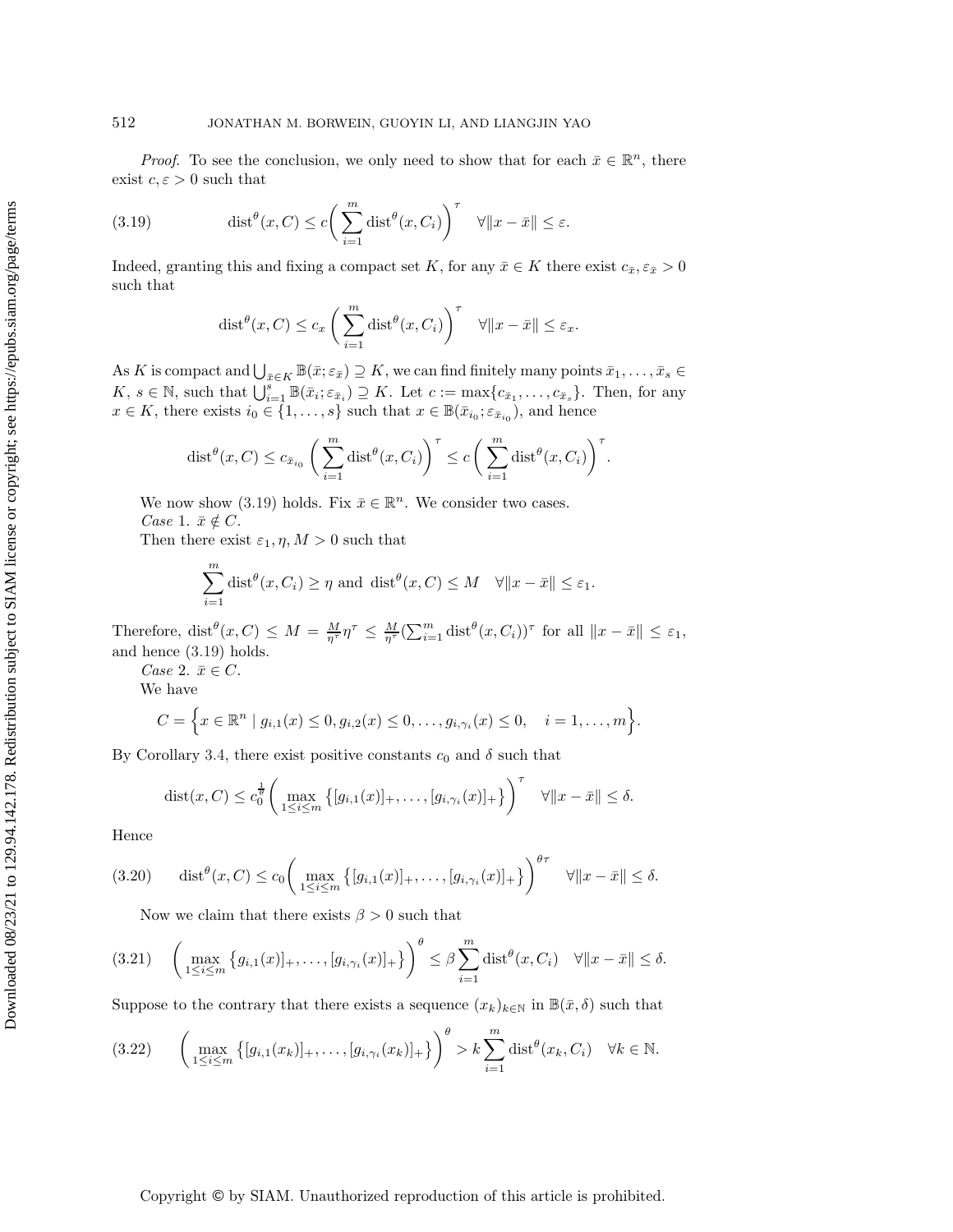Without loss of generality, we can assume that  $g_{i,1}, g_{i,2}, \ldots, g_{i,\gamma_i}$  have the Lipschitz constant  $L > 0$  on  $\mathbb{B}(\bar{x}, \delta)$  for every  $i = 1, 2, ..., m$ . Then, there exists a subsequence  $(x_{k_l})_{l \in \mathbb{N}}$  of  $(x_k)_{k \in \mathbb{N}}$ ,  $1 \leq i_0 \leq m$  and  $1 \leq j_0 \leq \gamma_{i_0}$ , such that

$$
\max_{1 \leq i \leq m} \left\{ [g_{i,1}(x_{k_i})]_+, \ldots, [g_{i,\gamma_i}(x_{k_i})]_+ \right\} = [g_{i_0,j_0}(x_{k_i})]_+ \quad \forall l \in \mathbb{N}.
$$

It follows from [\(3.22\)](#page-14-1) that

(3.23) 
$$
\left( [g_{i_0,j_0}(x_{k_l})]_+ \right)^{\theta} > k_l \sum_{i=1}^m \text{dist}^{\theta}(x_{k_l}, C_i) \quad \forall l \in \mathbb{N}.
$$

Then  $[g_{i_0,j_0}(x_{k_l})]_+ = g_{i_0,j_0}(x_{k_l})$ , and hence for every  $l \in \mathbb{N}$ ,

<span id="page-15-1"></span>(3.24)

$$
(g_{i_0,j_0}(x_{k_l}))^{\theta} > k_l \sum_{i=1}^m \text{dist}^{\theta}(x_{k_l},C_i) = k_l \sum_{i=1}^m ||x_{k_l} - P_i(x_{k_l})||^{\theta} \ge k_l ||x_{k_l} - P_{i_0}(x_{k_l})||^{\theta}.
$$

Since  $P_{i_0}(x_{k_l}) \in C_{i_0}$ , we have  $g_{i_0,j_0}(P_{i_0}(x_{k_l})) \leq 0$  and  $||x_{k_l} - P_{i_0}(x_{k_l})|| \leq ||x_{k_l} - \bar{x}|| < \delta$ by  $\bar{x} \in C_{i_0}$ . Combining this with [\(3.24\)](#page-15-1), we have

$$
L^{\theta} \|x_{k_l} - P_{i_0}(x_{k_l})\|^{\theta} \geq \left(g_{i_0,j_0}(x_{k_l}) - g_{i_0,j_0}(P_{i_0}(x_{k_l}))\right)^{\theta}
$$
  
>  $k_l \|x_{k_l} - P_{i_0}(x_{k_l})\|^{\theta} \quad \forall l \in \mathbb{N}.$ 

Hence we have  $L^{\theta} > k_l$  for every  $l \in \mathbb{N}$ ; this contradicts the fact that  $k_l \longrightarrow +\infty$ . Thus, [\(3.21\)](#page-14-2) holds.

Combining [\(3.21\)](#page-14-2) and [\(3.20\)](#page-14-3), we see that

$$
\operatorname{dist}^{\theta}(x, C) \le c_0 \beta^{\tau} \left( \sum_{i=1}^{m} \operatorname{dist}^{\theta}(x, C_i) \right)^{\tau} \quad \forall \|x - \bar{x}\| \le \delta,
$$

 $\Box$ 

<span id="page-15-0"></span>and so the conclusion follows.

**4. Convergence rate for the cyclic projection algorithm.** In this section, we derive an explicit convergence rate of the cyclic projection algorithm applied to finite intersections of basic semialgebraic convex sets.

Before we come to our main result, we need the following useful lemma, Lemma [4.1,](#page-15-2) which is a special case of Alber and Reich's result in [\[1\]](#page-28-12) . For the reader's convenience, we provide a direct and self-contained proof.

<span id="page-15-2"></span>LEMMA 4.1 (recurrence relationships). Let  $p > 0$ , and let  $\{\delta_k\}_{k=0}^{\infty}$  and  $\{\beta_k\}_{k=0}^{\infty}$ *be two sequences of nonnegative numbers satisfying the conditions*

<span id="page-15-3"></span>
$$
\beta_{k+1} \leq \beta_k (1 - \delta_k \beta_k^p) \quad \text{as} \quad k = 0, 1, \dots
$$

*Then, we have*

(4.1) 
$$
\beta_k \leq \left(\beta_0^{-p} + p \sum_{i=0}^{k-1} \delta_i\right)^{-\frac{1}{p}} \forall k \in \mathbb{N}.
$$

*We use the convention that*  $\frac{1}{0}$ We use the convention that  $\frac{1}{0} = +\infty$ . In particular, we have  $\lim_{k \to \infty} \beta_k = 0$  whenever  $\sum_{k=0}^{\infty} \delta_k = \infty$ .  $\sum_{k=0}^{\infty} \delta_k = \infty.$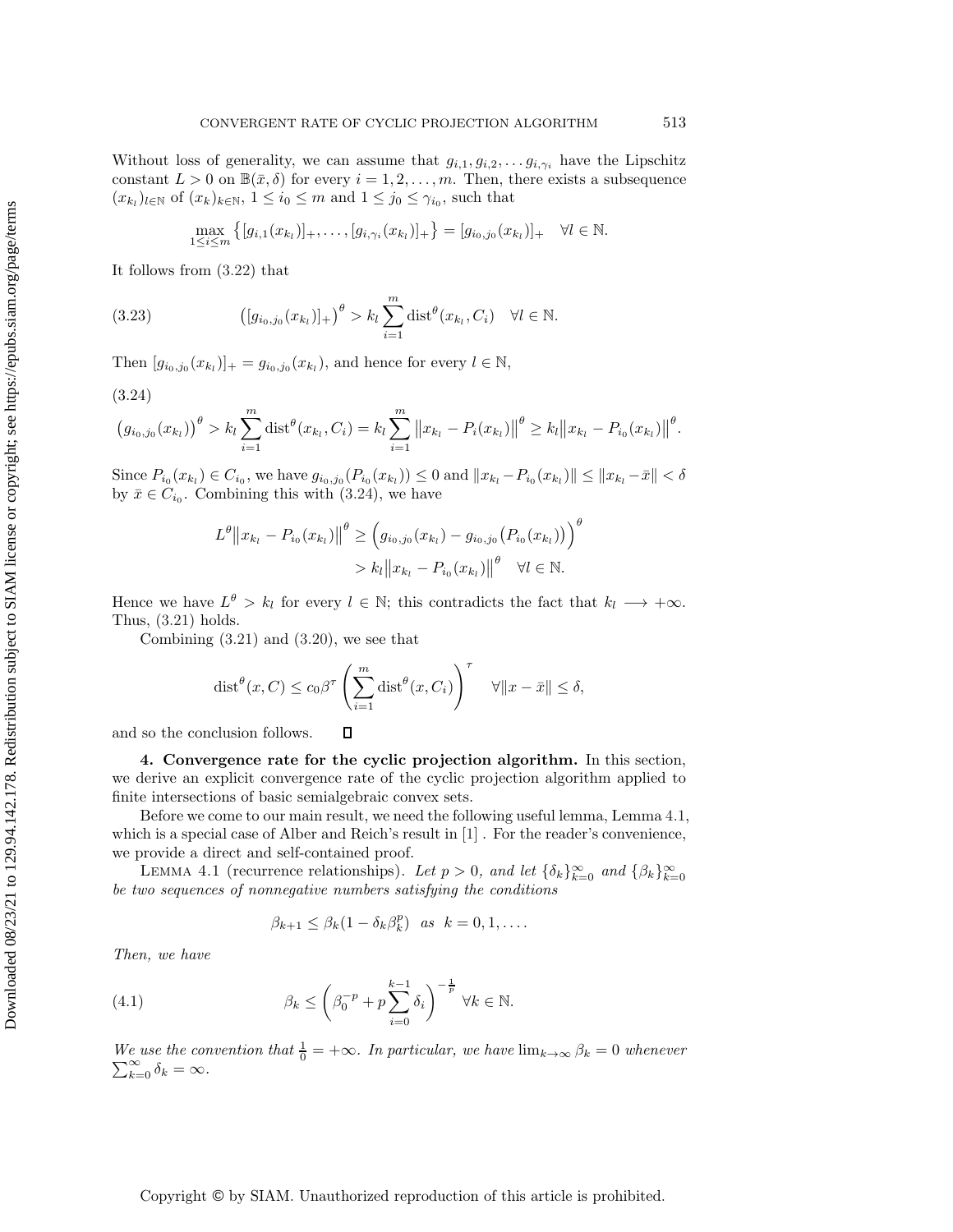*Proof*. It follows from our assumption that

$$
0 \le \beta_{i+1} \le \beta_i \le \dots \le \beta_0 \text{ and } \delta_i \beta_i^{p+1} \le \beta_i - \beta_{i+1} \text{ as } i \in \mathbb{N}.
$$

Fix  $k \in \mathbb{N}$ . We consider two cases.

*Case* 1.  $\beta_k = 0$ .

Clearly, [\(4.1\)](#page-15-3) holds.

*Case* 2.  $\beta_k \neq 0$ .

Thus  $\beta_k > 0$  and hence  $\beta_i > 0$  for every  $i \leq k$ . Define the nonincreasing function  $h : \mathbb{R}_{++} \to ]-\infty, +\infty]$  by  $h(x) := x^{-(p+1)}$ . As  $\delta_i h(\beta_i)^{-1} = \delta_i \beta_i^{p+1} \leq \beta_i - \beta_{i+1}$ , we get

<span id="page-16-1"></span>
$$
\delta_i \leq (\beta_i - \beta_{i+1})h(\beta_i) \leq \int_{\beta_{i+1}}^{\beta_i} h(x)dx = \frac{\beta_{i+1}^{-p} - \beta_i^{-p}}{p}.
$$

This implies that

(4.2) 
$$
\beta_{i+1}^{-p} - \beta_i^{-p} \ge p\delta_i \ \forall i \in \mathbb{N} \cup \{0\}.
$$

Now fix any  $k \in \mathbb{N}$  and, summing [\(4.2\)](#page-16-1) from  $i = 0$  to  $i = k - 1$ , we get

$$
\beta_k^{-p} - \beta_0^{-p} \ge p \sum_{i=0}^{k-1} \delta_i,
$$

which implies the conclusion in  $(4.1)$ .

口 We also need the following technical result. The proof of it follows in part that of [\[23,](#page-29-5) Lemmas 3 and 4]; one may also consult [\[10\]](#page-28-5).

<span id="page-16-0"></span>PROPOSITION 4.2 (cyclic convergence rate). Let  $D_i \subseteq \mathbb{R}^n$  *be a closed convex set, for all*  $i = 1, ..., m$ , and  $D := \bigcap_{i=1}^{m} D_i \neq \emptyset$ . Let  $x_0 \in \mathbb{R}^n$  and the sequence of cyclic *projections,*  $(x_k)_{k \in \mathbb{N}}$ *, be defined by* 

$$
x_1 := P_1 x_0, x_2 := P_2 x_1, \ldots, x_m := P_m x_{m-1}, x_{m+1} := P_1 x_m \ldots,
$$

*where we set*  $P_i := P_{D_i}$  *for the convenience. Suppose that Hölderian regularity with exponent*  $\tau$  (0 <  $\tau$  ≤ 1) *holds:* for any compact set  $K \subseteq \mathbb{R}^n$  and  $\theta > 0$ , there exists  $c_0 > 0$  *such that* 

$$
\text{dist}^{\theta}(x, D) \le c_0 \left(\sum_{i=1}^m \text{dist}^{\theta}(x, D_i)\right)^{\tau} \quad \forall x \in K.
$$

*Then*  $x_k$  *converges to*  $x_\infty \in D$ *. Moreover, there exist*  $M > 0$  *and*  $r_0 \in [0,1]$  *such that* 

$$
||x_k - x_{\infty}|| \le \begin{cases} M k^{-\frac{1}{2\tau - 1 - 2}} & \text{if } \tau \in ]0, 1[ \\ M r_0^k & \text{if } \tau = 1. \end{cases} \forall k \in \mathbb{N},
$$

*Proof.* We denoted by  $\alpha_i := (i \mod m) + 1$  for all  $i \in \mathbb{N}$ . Thus  $x_{k+1} = P_{D_{\alpha_k}} x_k$ . By Fact [2.14,](#page-5-2) there exists  $x_{\infty} \in D$  such that  $x_k \longrightarrow x_{\infty}$ .

We first follow closely the proofs of [\[23,](#page-29-5) Lemmas 3 and 4] to get that

<span id="page-16-2"></span>(4.3) 
$$
\operatorname{dist}^2(x_k, D) - \operatorname{dist}^2(x_{k+1}, D) \ge \operatorname{dist}^2(x_k, D_{\alpha_k}) \quad \forall k \in \mathbb{N}.
$$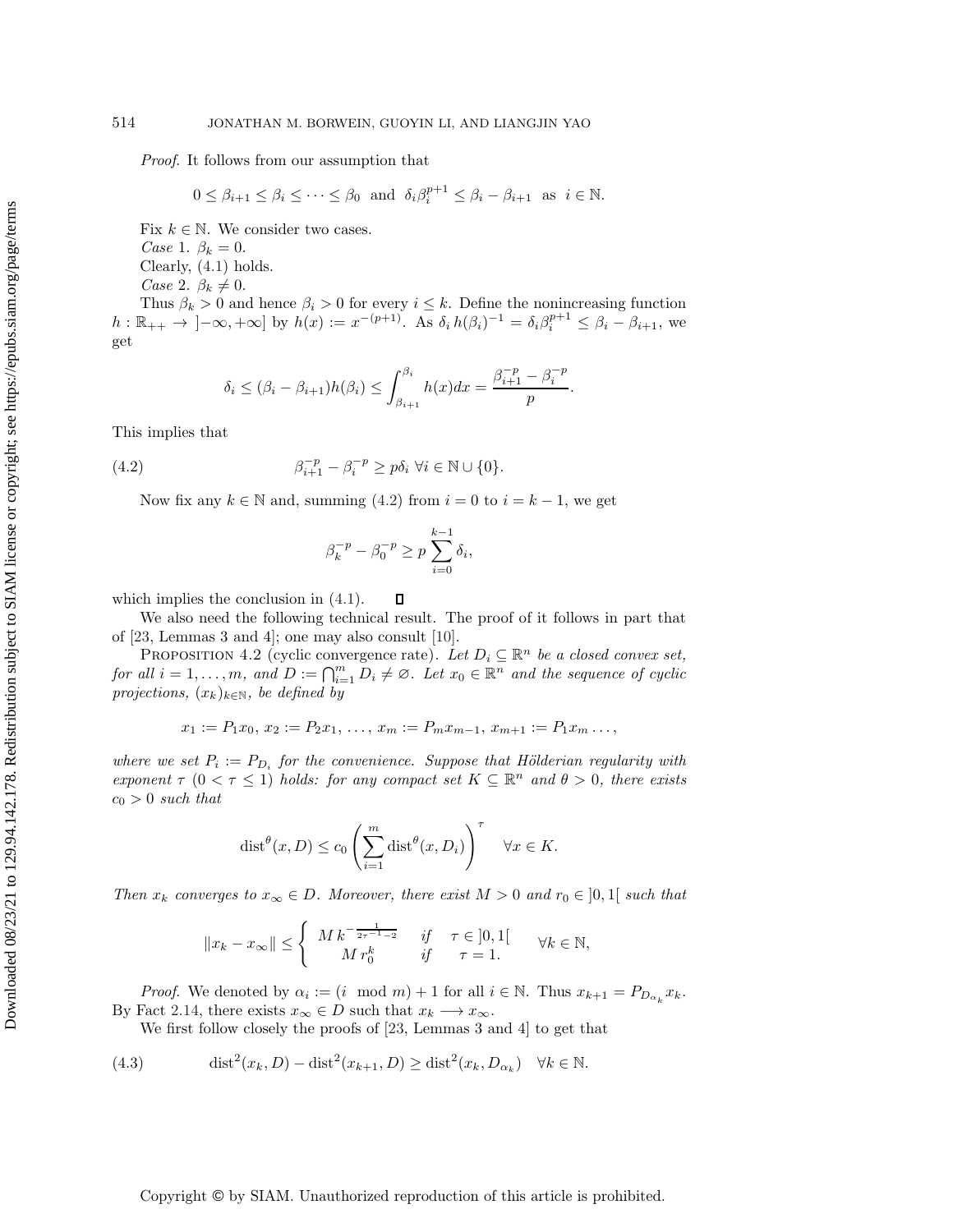Indeed, using the definition of projection operator, we have

$$
\text{dist}^{2}(x_{k}, D) - \text{dist}^{2}(x_{k+1}, D) \geq ||x_{k} - P_{D}x_{k}||^{2} - ||x_{k+1} - P_{D}x_{k}||^{2}
$$
\n
$$
= ||x_{k} - P_{D}x_{k}||^{2} - ||P_{\alpha_{k}}x_{k} - P_{D}x_{k}||^{2}
$$
\n
$$
= ||x_{k} - P_{D}x_{k}||^{2} - ||P_{\alpha_{k}}x_{k} - x_{k} + x_{k} - P_{D}x_{k}||^{2}
$$
\n
$$
= ||x_{k} - P_{D}x_{k}||^{2} - ||P_{\alpha_{k}}x_{k} - x_{k}||^{2} - ||x_{k} - P_{D}x_{k}||^{2} + 2\langle x_{k} - P_{\alpha_{k}}x_{k}, x_{k} - P_{D}x_{k}\rangle
$$
\n
$$
\geq -||x_{k} - P_{\alpha_{k}}x_{k}||^{2} + 2\langle x_{k} - P_{\alpha_{k}}x_{k}, x_{k} - P_{\alpha_{k}}x_{k} + P_{\alpha_{k}}x_{k} - P_{D}x_{k}\rangle
$$
\n
$$
= -||x_{k} - P_{\alpha_{k}}x_{k}||^{2} + 2||x_{k} - P_{\alpha_{k}}x_{k}||^{2} + 2\langle x_{k} - P_{\alpha_{k}}x_{k}, P_{\alpha_{k}}x_{k} - P_{D}x_{k}\rangle
$$
\n
$$
\geq ||x_{k} - P_{\alpha_{k}}x_{k}||^{2} = \text{dist}^{2}(x_{k}, D_{\alpha_{k}}) \quad \forall k \in \mathbb{N}.
$$

Hence [\(4.3\)](#page-16-2) holds.

<span id="page-17-0"></span>Next we claim that for every  $i\in\mathbb{N}$ 

(4.4)

$$
\text{dist}(x_k, D_{\alpha_i}) \leq \text{dist}(x_k, D_{\alpha_k}) + \text{dist}(x_{k+1}, D_{\alpha_{k+1}}) + \dots + \text{dist}(x_{k+m-1}, D_{\alpha_{k+m-1}}).
$$
\nTo see this, note that there exists  $i_0 \leq m-1$  such that  $\alpha_{i_0+k} = \alpha_i$ . Then, we have

$$
\text{dist}(x_k, D_{\alpha_i}) = \text{dist}(x_k, D_{\alpha_{i_0+k}}) \le ||x_k - x_{i_0+k}|| + ||x_{i_0+k} - P_{\alpha_{i_0+k}}x_{i_0+k}||
$$
\n
$$
\le ||x_k - x_{k+1}|| + \dots + ||x_{i_0+k-1} - x_{i_0+k}|| + ||x_{i_0+k} - P_{\alpha_{i_0+k}}x_{i_0+k}||
$$
\n
$$
= ||x_k - P_{\alpha_k}x_k|| + \dots + ||x_{i_0+k-1} - P_{\alpha_{i_0+k-1}}x_{i_0+k-1}|| + ||x_{i_0+k} - P_{\alpha_{i_0+k}}x_{i_0+k}||
$$
\n
$$
= \text{dist}(x_k, D_{\alpha_k}) + \text{dist}(x_{k+1}, D_{\alpha_{k+1}}) + \dots + \text{dist}(x_{i_0+k}, D_{\alpha_{i_0+k}})
$$
\n
$$
\le \text{dist}(x_k, D_{\alpha_k}) + \text{dist}(x_{k+1}, D_{\alpha_{k+1}}) + \dots + \text{dist}(x_{k+m-1}, D_{\alpha_{k+m-1}})
$$
\n
$$
\text{(by } i_0 \le m - 1\text{)}.
$$

Hence [\(4.4\)](#page-17-0) holds.

Thus by  $(4.4)$ ,

(4.5)  
\n
$$
\text{dist}^{2}(x_{k}, D_{\alpha_{i}}) \leq \left(m \max_{k \leq i \leq k+m-1} \text{dist}(x_{i}, D_{\alpha_{i}})\right)^{2}
$$
\n
$$
\leq m^{2} \left(\text{dist}^{2}(x_{k}, D_{\alpha_{k}}) + \text{dist}^{2}(x_{k+1}, D_{\alpha_{k+1}})\right)
$$
\n
$$
+ \dots + \text{dist}^{2}(x_{k+m-1}, D_{\alpha_{k+m-1}})\right).
$$

<span id="page-17-1"></span>By the assumption, there exists  $c_0 > 0$  such that

$$
\text{dist}^2(x_k, D) \le c_0 \left( \sum_{i=1}^m \text{dist}^2(x_k, D_i) \right)^{\tau} \quad \forall k \in \mathbb{N}.
$$

By enlarging  $c_0$  if necessary, we may assume that  $c_0 > 1$ .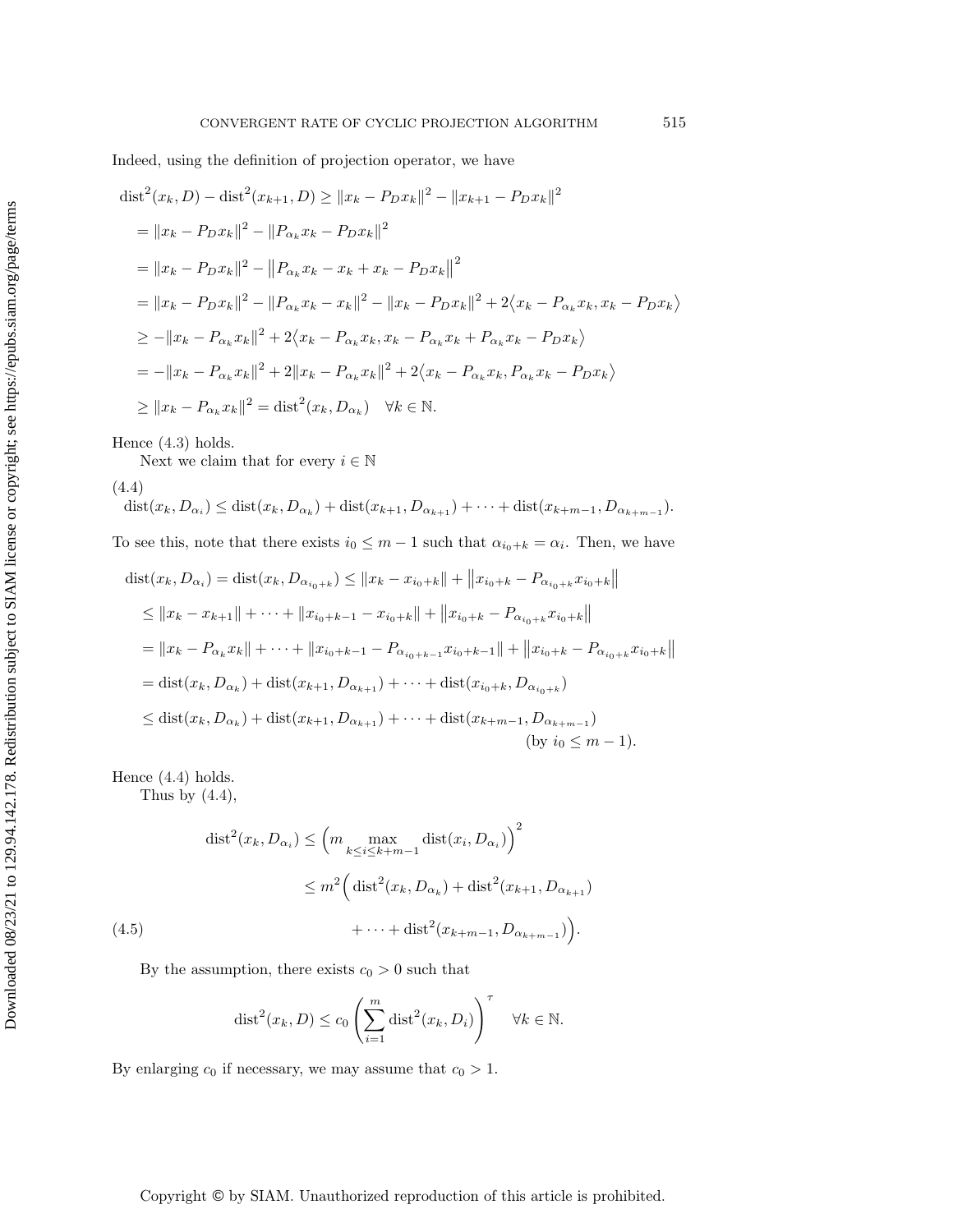Let  $r := \tau^{-1}$ . Then by [\(4.5\)](#page-17-1), for every  $k \in \mathbb{N}$ ,

$$
\frac{1}{c_0^r} \text{dist}^{2r}(x_k, D)
$$
\n
$$
\leq \sum_{i=1}^m \text{dist}^2(x_k, D_i) \leq m \max_{1 \leq i \leq m} \text{dist}^2(x_k, D_i)
$$
\n
$$
\leq m^3 \left( \text{dist}^2(x_k, D_{\alpha_k}) + \text{dist}^2(x_{k+1}, D_{\alpha_{k+1}}) + \dots + \text{dist}^2(x_{k+m-1}, D_{\alpha_{k+m-1}}) \right)
$$
\n
$$
\leq m^3 \sum_{i=k}^{k+m-1} \text{dist}^2(x_i, D) - \text{dist}^2(x_{i+1}, D) \quad \text{(by (4.3))}
$$
\n
$$
(4.6) = m^3 \left( \text{dist}^2(x_k, D) - \text{dist}^2(x_{k+m}, D) \right).
$$

Thus we have

<span id="page-18-0"></span>(4.7) 
$$
\text{dist}^2(x_{k+m}, D) \leq \text{dist}^2(x_k, D) - \frac{1}{m^3 c_0^r} \text{dist}^{2r}(x_k, D).
$$

Now we consider two cases.

*Case* 1.  $\tau \in ]0,1[$ .

Thus  $r > 1$ . Fix  $k_0 \in \mathbb{N}$ . Let  $\beta_i := \text{dist}^2(x_{k_0+im}, D)$  for all  $i \in \mathbb{N} \cup \{0\}$ . Then [\(4.7\)](#page-18-0) shows that

(4.8) 
$$
\beta_{i+1} \leq \beta_i - \frac{1}{m^3 c_0^r} \beta_i^r = \beta_i \left( 1 - \frac{1}{m^3 c_0^r} \beta_i^{r-1} \right).
$$

By Lemma [4.1,](#page-15-2)

dist<sup>2</sup>(x<sub>k<sub>0</sub>+im, D) = 
$$
\beta_i \leq \left(\beta_0^{1-r} + (r-1)i\frac{1}{m^3c_0^r}\right)^{-\frac{1}{r-1}}
$$
  $\forall i \in \mathbb{N}.$</sub> 

Thus, there exists  $M_0 > 0$  such that

$$
dist(x_{k_0+im}, D) \le M_0 \frac{1}{2(r-1)/i} \quad \forall i \in \mathbb{N}.
$$

Hence there exists  $M_1 > 0$  such that

<span id="page-18-3"></span>(4.9) 
$$
\text{dist}(x_k, D) \le M_1 \frac{1}{2(r-1)/k} = M_1 k^{-\frac{1}{2r-1-2}} \quad \forall k \in \mathbb{N}.
$$

So, we have

<span id="page-18-1"></span>
$$
(4.10) \t||x_k - x_{\infty}|| \le ||x_k - P_D(x_k)|| + ||P_D(x_k) - x_{\infty}|| = \text{dist}(x_k, D) + ||P_D(x_k) - x_{\infty}||.
$$

By [\[23,](#page-29-5) Lemma 3],

$$
||x_{k+l} - P_D(x_k)|| \le ||x_k - P_D(x_k)|| = \text{dist}(x_k, D) \quad \forall l \in \mathbb{N}.
$$

Letting  $l \longrightarrow \infty$  in the above inequality, we obtain that

<span id="page-18-2"></span>
$$
(4.11) \t\t\t\t\t||x_{\infty} - P_D(x_k)|| \leq \text{dist}(x_k, D).
$$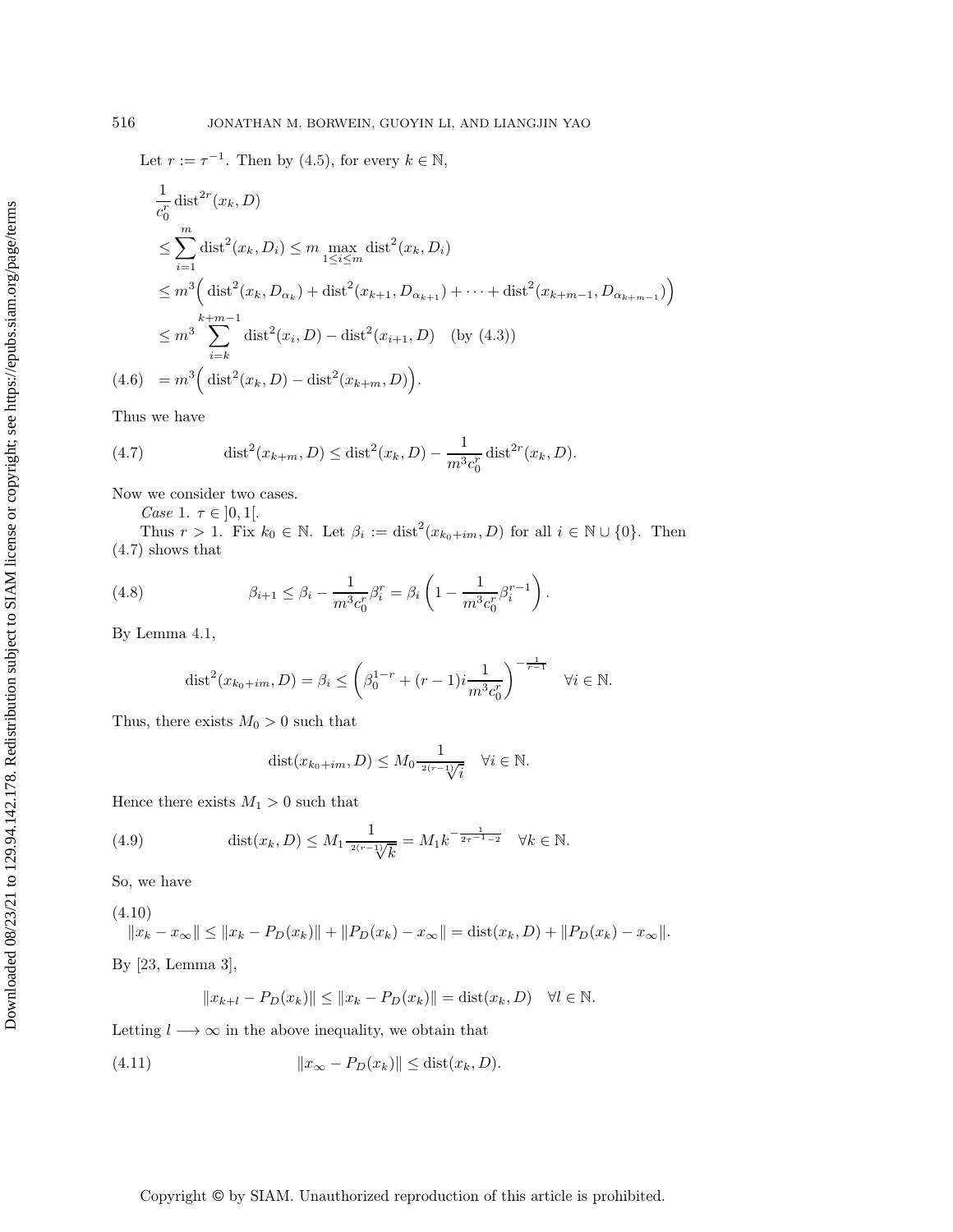Combining [\(4.10\)](#page-18-1), [\(4.11\)](#page-18-2), and [\(4.9\)](#page-18-3),

(4.12) 
$$
||x_k - x_{\infty}|| \le 2 \operatorname{dist}(x_k, D) \le 2M_1 k^{-\frac{1}{2\tau - 1 - 2}} \quad \forall k \in \mathbb{N}.
$$

Thus, the conclusion follows by letting  $M := 2M_1$ .

*Case* 2.  $\tau = 1$ .

Then we have  $r = \tau^{-1} = 1$ , and so [\(4.7\)](#page-18-0) implies that for all  $k \in \mathbb{N}$ 

$$
dist(x_{k+m}, D) \le \sqrt{1 - \frac{1}{m^3 c_0^r}} dist(x_k, D).
$$

Hence there exist  $M'_1 > 0$  and  $r_0 \in ]0,1[$  such that  $dist(x_k, D) \leq M'_1 r_0^k$  for all  $k \in \mathbb{N}$ . Then, using a similar method of proof as in Case 1, we obtain that

(4.13) 
$$
||x_k - x_{\infty}|| \le 2 \operatorname{dist}(x_k, D) \le 2M'_1 r_0^k \quad \forall k \in \mathbb{N}.
$$

Thus, the conclusion follows by letting  $M := 2M'_1$ . П

*Remark* 4.3 (connection to the existing result on linear convergence). In the case where there exists  $i_0 \in \{1, \ldots, m\}$  such that  $D_{i_0} \cap \text{int}(\bigcap_{i \neq i_0} D_i) \neq \emptyset$  (in this case, we say the intersection is regular), the Hölderian regularity result holds with exponent  $\tau = 1$ . So, the preceding proposition implies that the cyclic projection algorithm converges linearly in the regular intersection case. Thus, this recovers the linear convergence result for cyclic projection algorithm established in [\[23\]](#page-29-5).  $\Box$ 

We are now ready for one of our main results.

<span id="page-19-0"></span>THEOREM 4.4 (estimate of the cyclic convergence rate). Let  $x_0 \in \mathbb{R}^n$  and the *sequence of cyclic projections,*  $(x_k)_{k \in \mathbb{N}}$ *, be defined by* 

$$
x_1 := P_1 x_0, x_2 := P_2 x_1, \ldots, x_m := P_m x_{m-1}, x_{m+1} := P_1 x_m \ldots
$$

*Then*  $x_k$  *converges to*  $x_\infty \in C$ *, and there exist*  $M > 0$  *and*  $r_0 \in ]0,1[$  *such that* 

$$
||x_k - x_{\infty}|| \le \begin{cases} M \frac{1}{k^{\rho}} & \text{if } d > 1 \\ Mr_0^k & \text{if } d = 1 \end{cases} \quad \forall k \in \mathbb{N},
$$

where  $\rho := \frac{1}{\min\{(2d-1)^n-1, 2\beta(n-1)d^n-2\}}$  and  $\beta(n-1)$  is the central binomial coefficient *with respect to*  $n-1$  *which is given by*  $\binom{n-1}{[(n-1)/2]}$ .

*Proof.* Combining Theorem [3.6](#page-13-0) and Proposition [4.2,](#page-16-0) we directly obtain  $\tau$  :=

 $\frac{1}{2^{n+1}, \beta(n-1)d^n}$ . Note that  $2\tau^{-1} - 2 = \min\{(2d-1)^n - 1, 2\beta(n-1)d^n - 2\}.$ min{ (2*d*−1)*n*+1 Thus the conclusion follows from the preceding proposition.  $\Box$ 

*Remark* 4.5 (discussion on our estimation of the convergence rate). Although our estimate of the convergence rate works for cyclic projection algorithm with finitely many basic semialgebraic convex sets without any regularity condition, the estimated convergence rate is quite poor when the dimension  $n$  of the underlying space and the maximal degree  $d$  are large. This is mainly due to the fact that the estimated convergence rate is derived by using the local error bound result for general convex polynomial systems. It would be interesting to see how one could improve the estimation of the convergence rate by either adopting other approaches or by further exploiting the structure of the underlying convex sets. For example, one possibility would be to examine problems involving some suitable additional curvature or uniform convexity assumptions. This will be another of our future research topics.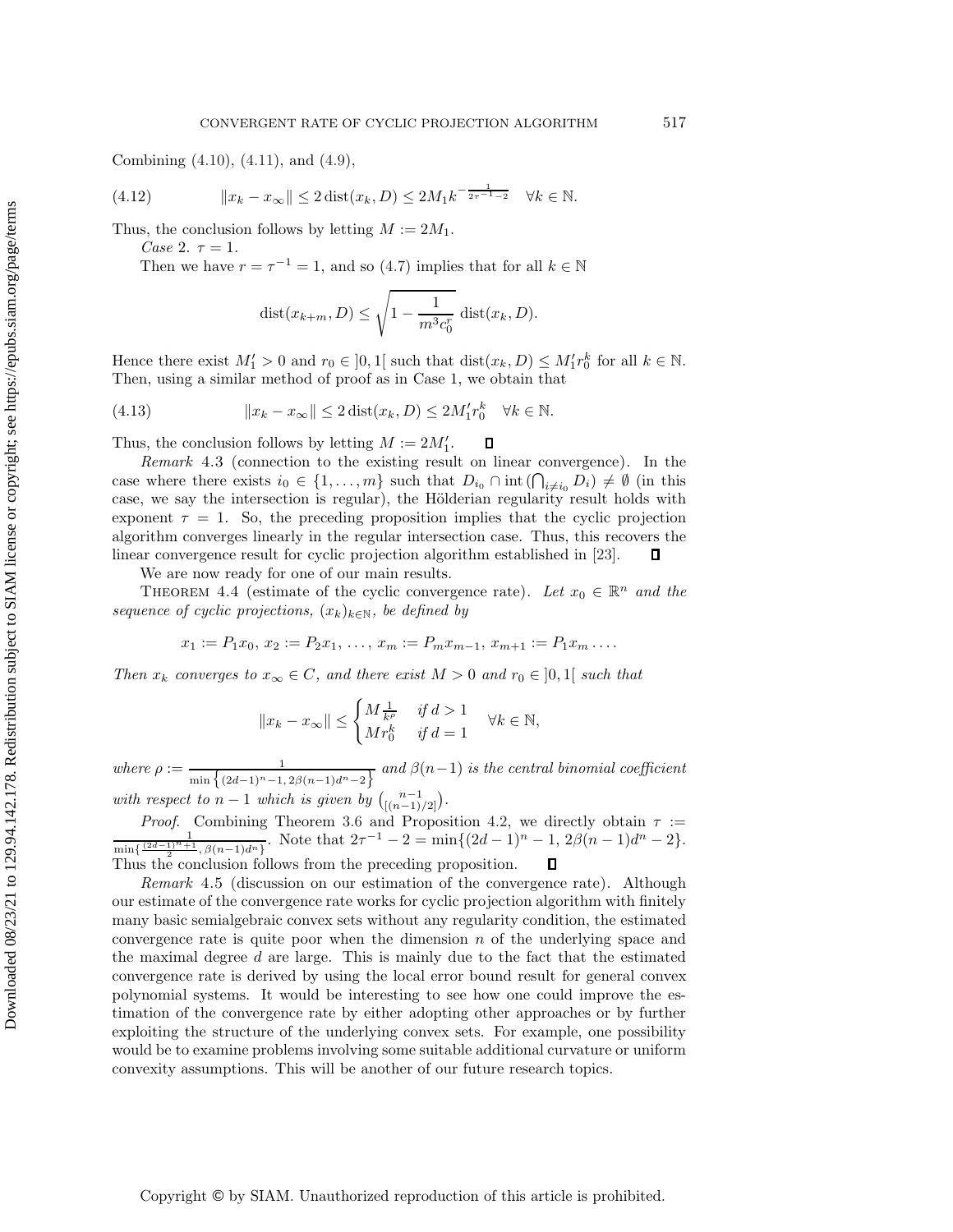**4.1. Alternating projection algorithm.** In this subsection, we discuss the convergence rate of the alternating projection algorithm. We assume throughout this subsection that

 $g_i, h_j$  are convex polynomials with degree at most  $d \forall i = 1, 2, ..., m, j = 1, 2, ..., l$ ,  $A := \{x \in \mathbb{R}^n \mid g_i(x) \leq 0, i = 1, \ldots, m\},\$  $B := \{x \in \mathbb{R}^n \mid h_j(x) \leq 0, j = 1, \ldots, l\},\$  $b_0 \in \mathbb{R}^n$ ,  $a_{k+1} := P_A b_k$ ,  $b_{k+1} := P_B a_{k+1}$ .

As an immediate corollary of Theorem [4.4,](#page-19-0) we first obtain the following estimate on the convergence rate of the alternating projection algorithm in the case where the two sets have nonempty intersection.

### **The case of two sets with nonempty intersection.**

<span id="page-20-0"></span>COROLLARY 4.6 (alternating convergence rate). *Suppose that*  $A \cap B \neq \emptyset$ . Let *the sequence*  $\{(a_k, b_k)\}\$  *be generated by the alternating projection algorithm. Then,*  $a_k, b_k \longrightarrow c \in A \cap B$ *. Moreover, there exist*  $M > 0$  *and*  $r_0 \in ]0,1[$  *such that for every*  $k \in \mathbb{N}$ 

$$
\|a_k-c\|\leq \begin{cases} M \frac{1}{k^{\rho}} & \text{ if } d>1,\\ M r_0^k & \text{ if } d=1 \end{cases}\qquad \text{and}\qquad \|b_k-c\|\leq \begin{cases} M \frac{1}{k^{\rho}} & \text{ if } d>1,\\ M r_0^k & \text{ if } d=1, \end{cases}
$$

where  $\rho := \frac{1}{\min\{(2d-1)^n-1, 2\beta(n-1)d^n-2\}}$  and  $\beta(n-1)$  is the central binomial coefficient *with respect to*  $n-1$  *which is given by*  $\binom{n-1}{[(n-1)/2]}$ .

Recently, [\[2\]](#page-28-8) established a local convergence rate analysis for proximal alternating projection methods for very general nonconvex problems, and where the corresponding convergence rate involves the exponent of the Kurdyka–Lojasiewicz inequality. The *proximal alternating projection method* is a variant of the alternating projection algorithm we discussed here. On the other hand, as we discussed before, in general, the actual exponent of the Kurdyka–Lojasiewicz inequality is typically unknown and hard to estimate. Corollary [4.6](#page-20-0) above complements the result of [\[2\]](#page-28-8) in the case of basic convex semialgebraic cases by providing an explicit estimate of the convergence rate.

**The case of two sets with empty intersection.** In this part, we consider the general case where the intersection of these two sets is (possibly) empty. We first need the following lemma.

<span id="page-20-1"></span>Lemma 4.7. *The difference* B −A *of two basic semialgebraic sets* A, B *is closed. Proof.* Let  $b_k \in B$  and  $a_k \in A$  be such that  $b_k - a_k \longrightarrow c$ . We now show that  $c \in B - A$ . Consider the following convex polynomial optimization problem:

$$
(P) \min_{\substack{x \in \mathbb{R}^n, y \in \mathbb{R}^n}} \| (y - x) - c \|^2
$$
  
subject to  $g_i(x) \le 0, i = 1, \dots, m$ ,  
 $h_j(y) \le 0, j = 1, \dots, l$ .

Note that  $(a_k, b_k)$  are feasible for (P). Hence we see that  $\inf(P) = 0$ . By Fact [2.2,](#page-2-0) the optimal solution of (P) exists. Thus there exists  $x \in A$  and  $y \in B$  such that  $c = y - x \in B - A$ . Hence the conclusion follows. Д

*Remark* 4.8. With A and B defined as above, Fact [2.2](#page-2-0) implies that  $B - A$  is closed convex. Hence  $P_{B-A}0 \neq \emptyset$ . Let  $v := P_{B-A}0$ . Then, there exist  $a \in A$  and  $b \in B$  such that  $v = b - a$  and hence  $dist(A, B) = ||v||$ .  $\Box$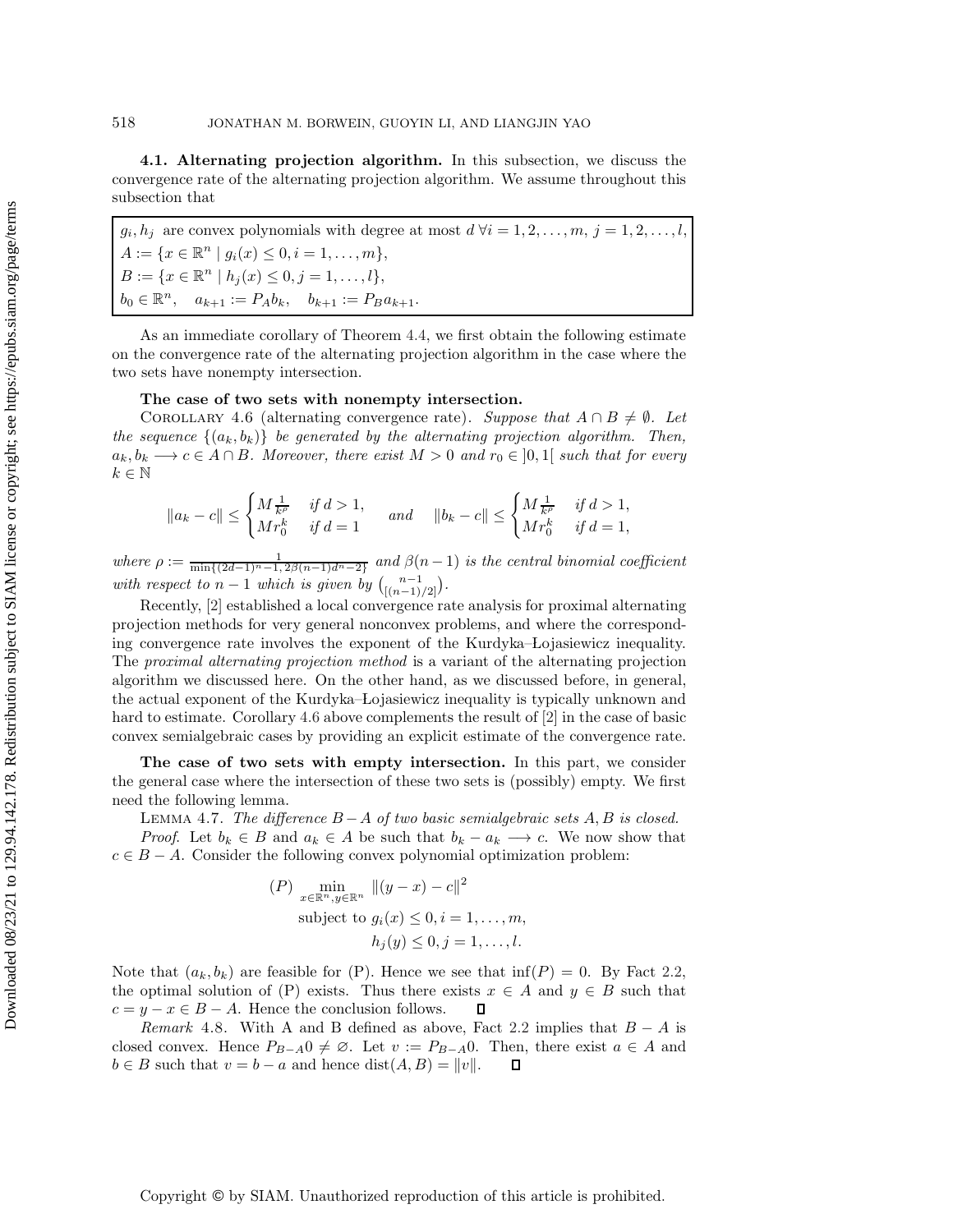*Remark* 4.9. In general, the distance between two convex and semialgebraic sets need not be attained. For instance, consider  $D := \{(x_1, x_2) \in \mathbb{R}^2 \mid x_1x_2 \geq 1, x_1 \geq 1\}$  $0, x_2 \geq 0$  and  $E := \{(x_1, x_2) \in \mathbb{R}^2 \mid x_1 = 0\}$ . It is clear that  $D, E$  are both convex and semialgebraic, while D is not a basic semialgebraic convex set (as explained in Example [2.13\)](#page-4-1). Clearly,  $dist(D, E) = 0$  but  $D \cap E = \emptyset$ . Thus, the distance is not attained in this case.  $\Box$ 

The proof of Theorem [4.10](#page-21-0) partially follows that of [\[8,](#page-28-0) Theorem 3.12].

<span id="page-21-0"></span>THEOREM 4.10 (convergence rate in the infeasible case). Let the sequence  $\{(a_k, b_k)\}$ *be generated by the alternating projection algorithm. Then*  $a_k \to \tilde{a} \in A$  *and*  $b_k \to \tilde{b} \in B$  *with*  $\tilde{b} - \tilde{a} = v$ *, where*  $v := P_{B-A}0$ *. Moreover, there exist*  $M > 0$  *and*  $r_0 \in [0,1]$ *such that for every*  $k \in \mathbb{N}$ 

$$
(4.14) \t ||a_k - \tilde{a}|| \le \begin{cases} M \frac{1}{k^{\rho}} & \text{if } d > 1, \\ M r_0^k & \text{if } d = 1 \end{cases} \quad \text{and} \quad \|b_k, -b\| \le \begin{cases} M \frac{1}{k^{\rho}} & \text{if } d > 1, \\ M r_0^k & \text{if } d = 1, \end{cases}
$$

where  $\rho := \frac{1}{\min\{(2d-1)^n-1, 2\beta(n-1)d^n-2\}}$  and  $\beta(n-1)$  is the central binomial coefficient *with respect to*  $n-1$  *which is given by*  $\binom{n-1}{[(n-1)/2]}$ .

*Proof.* Lemma [4.7](#page-20-1) implies that  $B - A$  is closed. Then, by Fact [2.15\(](#page-5-3)i), there exist  $\tilde{a} \in A, b \in B$  such that  $a_k \longrightarrow \tilde{a} \in A$  and  $b_k \longrightarrow b \in B$  with  $b - \tilde{a} = v$ . By Theorem [3.6,](#page-13-0) there exists  $c_0 > 1$  such that

#### <span id="page-21-1"></span>(4.15)

$$
dist(a_k, A \cap (B - v)) \le c_0 \big( dist(a_k, A) + dist(a_k, B - v) \big)^{\frac{1}{r}} = c_0 \, dist^{\frac{1}{r}}(a_k, B - v),
$$

where  $r := \min\{\frac{(2d-1)^n+1}{2}, \beta(n-1)d^n\}$ . Fix  $x \in A \cap (B - v)$ . Note that  $v = P_{B-A}0$ ; we have  $P_B(x) = x + v$  by Fact [2.15\(](#page-5-3)ii). This implies that

$$
\text{dist}^2(a_k, B - v) \le ||a_k - (b_k - v)||^2 = ||(a_k - x) - (b_k - (v + x))||^2
$$
  
\n
$$
= ||(a_k - x) - (P_B a_k - P_B x)||^2
$$
  
\n
$$
\le ||a_k - x||^2 - ||P_B a_k - P_B x||^2 \quad \text{(by [12, Proposition 4.8])}
$$
  
\n
$$
= ||a_k - x||^2 - ||b_k - (x + v)||^2
$$
  
\n
$$
\le ||a_k - x||^2 - ||P_A b_k - P_A (x + v)||^2
$$
  
\n
$$
= ||a_k - x||^2 - ||a_{k+1} - x||^2 \quad \text{(by Fact 2.15(ii))}.
$$

In particular, choose  $x = P_{A \cap (B-v)} a_k$ . Then, we have

$$
\text{dist}^2(a_k, B - v) \le \text{dist}^2(a_k, A \cap (B - v)) - ||a_{k+1} - P_{A \cap (B - v)} a_k||^2
$$
  

$$
\le \text{dist}^2(a_k, A \cap (B - v)) - \text{dist}^2(a_{k+1}, A \cap (B - v)).
$$

Combining with [\(4.15\)](#page-21-1), we have

$$
\frac{1}{c_0^{2r}} \operatorname{dist}^{2r}(a_k, A \cap (B - v)) \le \operatorname{dist}^2(a_k, (B - v))
$$
  
(4.16) 
$$
\le \operatorname{dist}^2(a_k, A \cap (B - v)) - \operatorname{dist}^2(a_{k+1}, A \cap (B - v)).
$$

Thus

$$
\text{dist}(a_{k+1}, A \cap (B - v))^2 \le \text{dist}(a_k, A \cap (B - v))^2 - \frac{1}{c_0^{2r}} \text{dist}(a_k, A \cap (B - v))^{2r}.
$$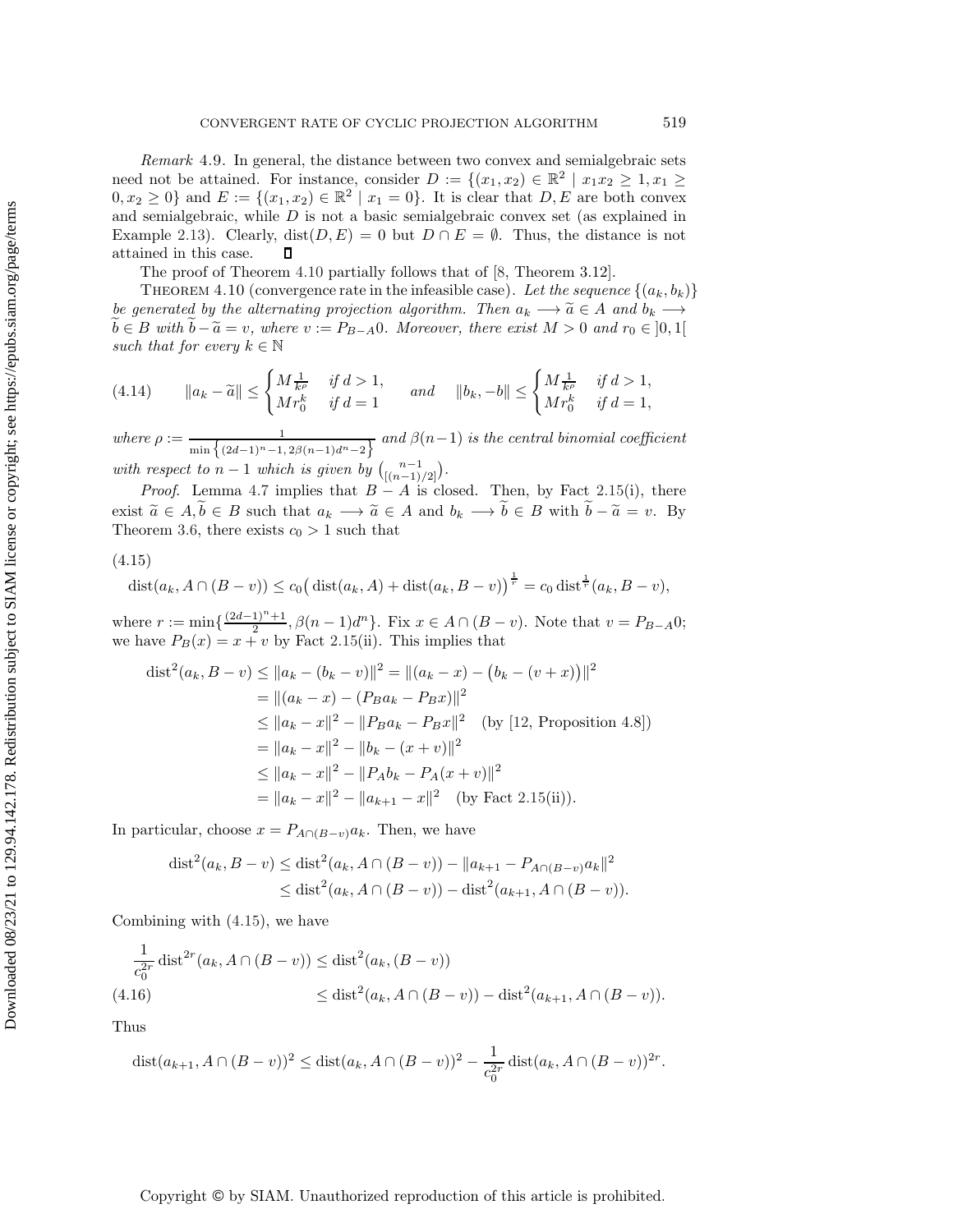Now, let  $\beta_k := \text{dist}(a_k, A \cap (B - v))^2$ ,  $k \in \mathbb{N}$ . Then, we have

<span id="page-22-1"></span>
$$
(4.17) \qquad \beta_{k+1} \leq \beta_k \left(1 - \frac{1}{c_0^{2r}} \beta_k^{r-1}\right).
$$

Now we consider two cases.

*Case* 1.  $d > 1$ .

In this case, we have  $r > 1$ . Applying the preceding Lemma [4.1](#page-15-2) with  $\delta_k := \frac{1}{c_0^{2r}}$ and  $p := r - 1$ , by [\(4.17\)](#page-22-1), we see that

$$
\text{dist}^2(a_k, A \cap (B - v)) = \beta_k \le \left(\beta_0^{1-r} + \frac{(r-1)}{c_0^{2r}}k\right)^{-\frac{1}{r-1}} \forall k \in \mathbb{N}.
$$

Thence there exists  $M_0 > 0$  such that

$$
dist(a_k, A \cap (B - v)) \le M_0 \frac{1}{k^{\rho}} \quad \forall k \in \mathbb{N},
$$

where  $\rho := \frac{1}{\min\{(2d-1)^n-1, 2\beta(n-1)d^n-2\}}$ . Then, [\[8,](#page-28-0) Example 3.2] shows that  $(a_k)_{k \in \mathbb{N}}$  is Fejér monotone with respect to  $A \cap (B - v)$ . Thus, by Fact [2.17,](#page-5-4)

$$
||a_k - \widetilde{a}|| \le 2 \operatorname{dist}(a_k, A \cap (B - v)) \le 2M_0 \frac{1}{k^{\rho}} \quad \forall k \in \mathbb{N}.
$$

*Case* 2.  $d = 1$ .

Thus r = 1. Then by [\(4.17\)](#page-22-1),  $dist(a_{k+1}, A \cap (B - v)) \leq \theta dist(a_k, A \cap (B - v)),$ where  $\theta := \sqrt{1 - \frac{1}{c_0^2}}$ . Then  $\theta < 1$  since  $c_0 > 1$ . Hence there exists  $M_1 > 0$  such that

$$
dist(a_k, A \cap (B - v)) \le M_1 \theta^k.
$$

From [\[8,](#page-28-0) Example 3.2], we see that  $(a_k)_{k\in\mathbb{N}}$  is Fejér monotone with respect to  $A \cap$  $(B - v)$ . Thus, by Fact [2.17,](#page-5-4)

$$
||a_k - \widetilde{a}|| \le 2 \operatorname{dist}(a_k, A \cap (B - v)) \le 2M_1 \theta^k.
$$

Set  $M_2 := \max\{2M_0, 2M_1\}$ . Combining the above two cases, we have

$$
||a_k - \widetilde{a}|| \le \begin{cases} M_2 \frac{1}{k^{\rho}} & \text{if } d > 1 \\ M_2 \theta^k & \text{if } d = 1 \end{cases} \quad \forall k \in \mathbb{N}.
$$

Similarly, we can show that there exist  $L > 0$  and  $\eta \in [0, 1]$  such that

$$
||b_k - \widetilde{b}|| \le \begin{cases} L\frac{1}{k^{\rho}} & \text{if } d > 1 \\ L\eta^k & \text{if } d = 1 \end{cases} \quad \forall k \in \mathbb{N}.
$$

Therefore, the conclusion follows by taking  $M := \max\{M_2, L\}$  and  $r_0 :=$  $\max{\theta, \eta}.$  $\Box$ 

<span id="page-22-0"></span>**5. Examples and remarks.** In this section, we will provide several examples of the rates of convergence of the cyclic projection algorithm and the von Neumann alternating projection algorithm. We first start with some examples where the basic semialgebraic convex sets are described by convex quadratic functions. Subsequently, we will examine examples where the basic semialgebraic convex sets are described by higher degree convex polynomials.

Copyright © by SIAM. Unauthorized reproduction of this article is prohibited.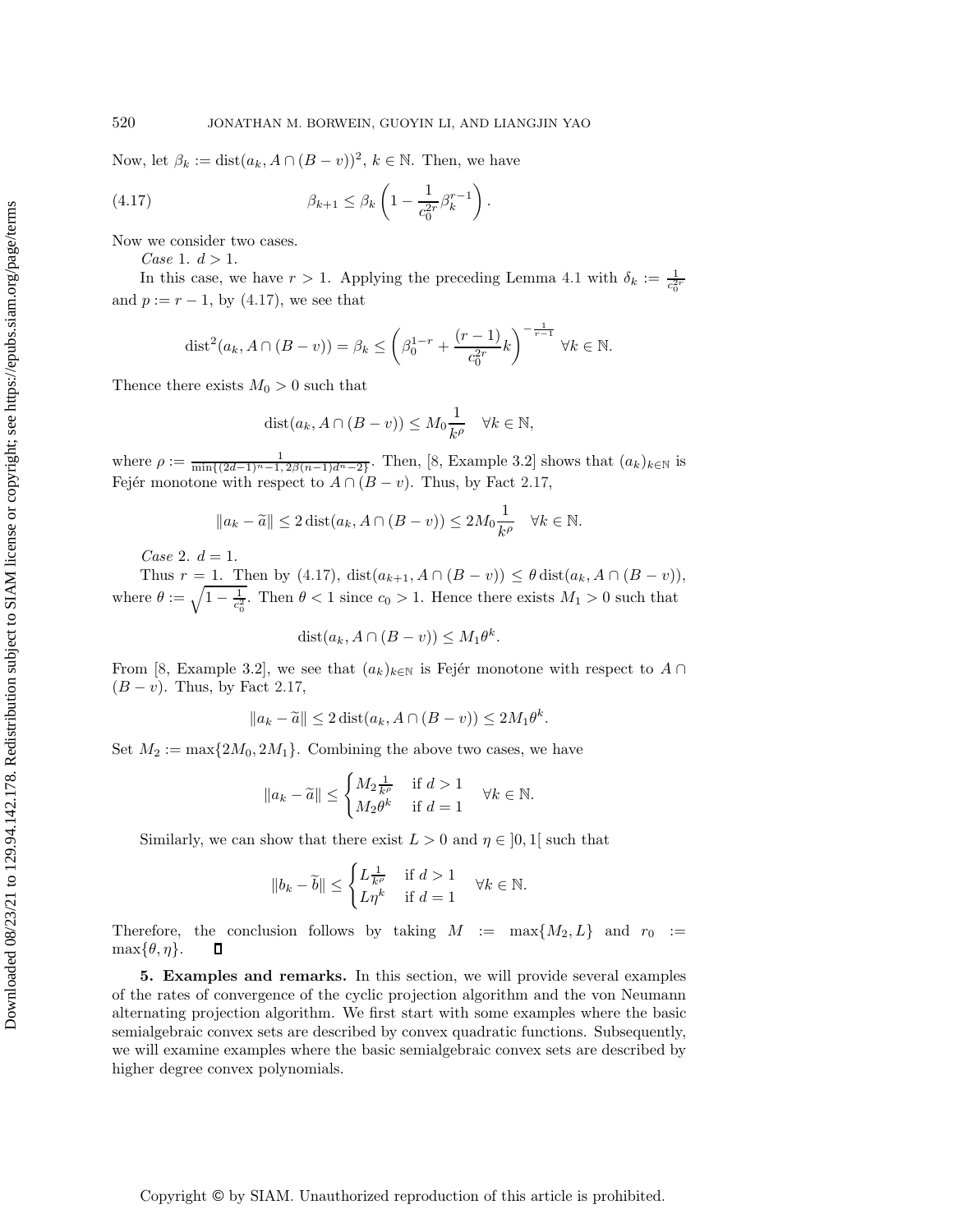**Basic semialgebraic convex sets described by convex quadratic functions.**

*Example* 5.1. Let

$$
C_1 := \{ (x, y) \in \mathbb{R}^2 \mid (x + 1)^2 + y^2 - 1 \le 0 \},
$$
  
\n
$$
C_2 := \{ (x, y) \in \mathbb{R}^2 \mid x + y - 1 \le 0 \},
$$
  
\n
$$
C_3 := \{ (x, y) \in \mathbb{R}^2 \mid (x - 1)^2 + y^2 - 1 \le 0 \},
$$
  
\n
$$
C_4 := \{ (x, y) \in \mathbb{R}^2 \mid x + (y + 2)^2 - 4 \le 0 \}.
$$

Take  $x_0 \in \mathbb{R}^2$ . Let  $(x_k)_{k \in \mathbb{N}}$  be defined by

$$
x_1 := P_1 x_0, x_2 := P_2 x_1, x_3 := P_3 x_2, x_4 := P_4 x_3, x_5 := P_1 x_4 \dots
$$

Then  $||x_k|| = O(\frac{1}{k^{\frac{1}{6}}}).$ 

<span id="page-23-2"></span>*Proof.* Clearly,  $\bigcap_{i=1}^4 C_i = \{0\}$ . Then apply  $n = 2$  and  $d = 2$  to Theorem [4.2.](#page-16-0)  $\Box$ 

*Example* 5.2. Let  $\alpha \geq 0$  and

$$
A := \{ (x, y) \in \mathbb{R}^2 \mid (x + 1)^2 + y^2 - 1 \le 0 \} = (-1, 0) + \overline{\mathbb{B}}(0, 1),
$$
  

$$
B := \{ (x, y) \in \mathbb{R}^2 \mid -x + \alpha \le 0 \}.
$$

Let  $(a_k)_{k\in\mathbb{N}} := (u_k, v_k)_{k\in\mathbb{N}}$  and  $(b_k)_{k\in\mathbb{N}} := (s_k, t_k)_{k\in\mathbb{N}}$  be defined by

$$
b_0 \in \mathbb{R}^2
$$
,  $a_{k+1} := P_A b_k$ ,  $b_{k+1} := P_B a_{k+1}$ .

Then for every  $k \geq 2$ 

$$
b_k = \left(\alpha, \frac{t_1}{\sqrt{(1+\alpha)^{2(k-1)} + t_1^2 \sum_{i=0}^{k-2} ((1+\alpha)^{2i})}}, \alpha_{k+1} = \left(-1 + \frac{\alpha+1}{\sqrt{(\alpha+1)^2 + \frac{t_1^2}{(1+\alpha)^{2(k-1)} + t_1^2 \sum_{i=0}^{k-2} ((1+\alpha)^{2i})}}}, \frac{t_1}{\sqrt{(1+\alpha)^{2k} + t_1^2 \sum_{i=0}^{k-1} ((1+\alpha)^{2i})}}\right).
$$

Consequently,  $a_k \longrightarrow 0$  and  $b_k \longrightarrow (\alpha, 0)$  at the rate of  $k^{-\frac{1}{2}}$  when  $\alpha = 0$ . When  $\alpha \neq 0$ (then  $A \cap B = \emptyset$ ),  $a_k \longrightarrow 0$  and  $b_k \longrightarrow (\alpha, 0)$  at the rate of  $(1 + \alpha)^{-k}$ .  $\Box$ 

*Proof*. We first claim that

<span id="page-23-1"></span>(5.1) 
$$
b_{k+1} = (\alpha, t_{k+1}) = \left(\alpha, \frac{t_k}{\sqrt{(1+\alpha)^2 + t_k^2}}\right) \quad \forall k \ge 1.
$$

By [\[12,](#page-28-1) Examples 3.17 and 3.21 and Proposition 3.17], we have

<span id="page-23-0"></span>(5.2) 
$$
P_A(x, y) = (-1, 0) + \frac{(x + 1, y)}{\max\{1, ||(x + 1, y)||\}} \quad \forall (x, y) \in \mathbb{R}^2,
$$

$$
P_B(x, y) = (\alpha, y) \quad \forall (x, y) \notin \text{int } B.
$$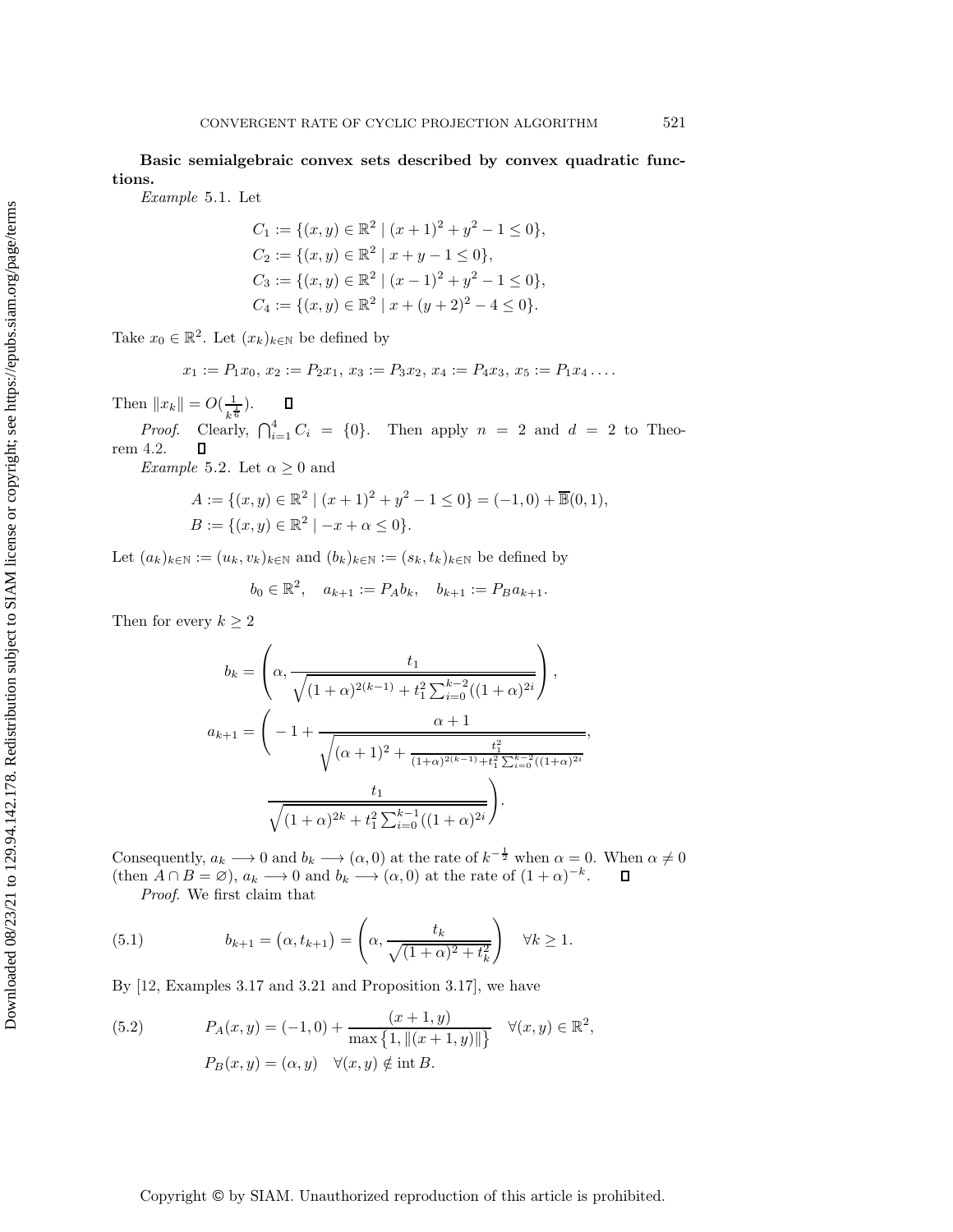Let  $k \ge 1$ . Since  $A \cap B = \{0\}$  or  $A \cap B = \emptyset$ ,  $a_k \notin \text{int } B$ . Then by  $(5.2)$ ,  $b_k = (\alpha, v_k)$ and then

$$
a_{k+1} = P_A b_k = (-1,0) + \frac{(1+\alpha, v_k)}{\max\{1, \|(1+\alpha, v_k)\| \}} = (-1,0) + \frac{(1+\alpha, v_k)}{\sqrt{(1+\alpha)^2 + v_k^2}},
$$

$$
b_{k+1} = P_B(a_{k+1}) = \left(\alpha, \frac{v_k}{\sqrt{(1+\alpha)^2 + v_k^2}}\right) = \left(\alpha, \frac{t_k}{\sqrt{(1+\alpha)^2 + t_k^2}}\right).
$$

Hence [\(5.1\)](#page-23-1) holds. Next we show that

<span id="page-24-0"></span>(5.3) 
$$
b_k = \left(\alpha, \frac{t_1}{\sqrt{(1+\alpha)^{2(k-1)} + t_1^2 \sum_{i=0}^{k-2} ((1+\alpha)^{2i})}}\right) \quad \forall k \ge 2.
$$

We prove  $(5.3)$  by the induction on  $k$ .

By [\(5.1\)](#page-23-1), [\(5.3\)](#page-24-0) holds when  $k = 2$ . Now assume that (5.3) holds when  $k = p$ , where  $p \geq 2$ . Now we consider the case of  $k = p + 1$ . By the assumption, we have

(5.4) 
$$
b_p = \left(\alpha, \frac{t_1}{\sqrt{(1+\alpha)^{2(p-1)} + t_1^2 \sum_{i=0}^{p-2} ((1+\alpha)^{2i})}}\right).
$$

Then by [\(5.1\)](#page-23-1), we have

$$
b_{p+1} = \left(\alpha, \frac{t_p}{\sqrt{(1+\alpha)^2 + t_p^2}}\right)
$$
  
= 
$$
\left(\alpha, \frac{\frac{t_1}{\sqrt{(1+\alpha)^2 + t_p^2}}}{\sqrt{(1+\alpha)^2 + \frac{t_1^2 \sum_{i=0}^{p-2} ((1+\alpha)^{2i})}{(1+\alpha)^2 + t_1^2 \sum_{i=0}^{p-2} (1+\alpha)^{2i}}}}\right)
$$
  
= 
$$
\left(\alpha, \frac{t_1}{\sqrt{(1+\alpha)^2 + t_1^2 \sum_{i=0}^{p-1} ((1+\alpha)^{2i})}}\right).
$$

Hence [\(5.3\)](#page-24-0) holds.

Combining[\(5.2\)](#page-23-0) and [\(5.3\)](#page-24-0), we have for every  $k \ge 2$ 

$$
a_{k+1} = P_A b_k
$$
  
=  $\left(-1 + \frac{\alpha + 1}{\sqrt{(\alpha + 1)^2 + \frac{t_1^2}{(1 + \alpha)^{2(k-1)} + t_1^2 \sum_{i=0}^{k-2} ((1 + \alpha)^{2i})}}}, \frac{t_1}{\sqrt{(1 + \alpha)^{2k} + t_1^2 \sum_{i=0}^{k-1} ((1 + \alpha)^{2i})}}\right).$ 

Copyright © by SIAM. Unauthorized reproduction of this article is prohibited.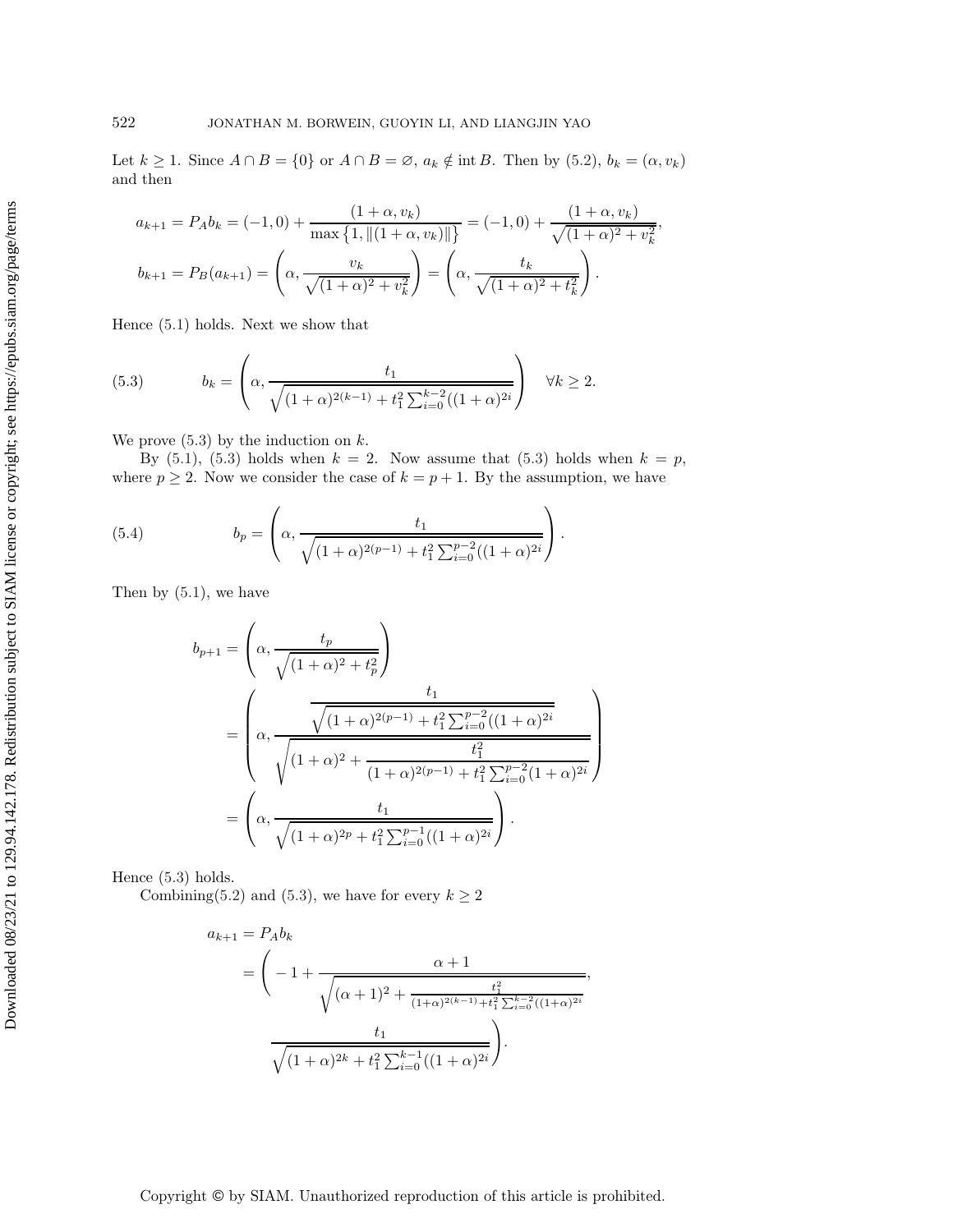

<span id="page-25-0"></span>Fig. 1. The iteration commencing at (0*,* 2).

Hence  $a_k \longrightarrow 0$  and  $b_k \longrightarrow (\alpha, 0)$  at the rate of  $k^{-\frac{1}{2}}$  when  $\alpha = 0$ . When  $\alpha \neq 0$ ,  $a_k \longrightarrow 0$  and  $b_k \longrightarrow (\alpha, 0)$  at the rate of  $(1 + \alpha)^{-k}$ .  $\Box$ 

*Remark* 5.3. According to Theorem [4.10,](#page-21-0) we can only deduce that  $(a_k)_{k\in\mathbb{N}}$  in Example [5.2](#page-23-2) converge to  $(0,0)$  and  $(b_k)_{k\in\mathbb{N}}$  converge to  $(\alpha,0)$  at the rate of at least of  $k^{-\frac{1}{6}}$ .  $\Box$ 

<span id="page-25-1"></span>*Example* 5.4. Let

$$
A := \left\{ (x, y) \in \mathbb{R}^2 \mid (x + 1)^2 + y^2 - 1 \le 0 \right\},\
$$
  

$$
B := \left\{ (x, y) \in \mathbb{R}^2 \mid (x - 1)^2 + y^2 - 1 \le 0 \right\}.
$$

Let  $(x_k, y_k)_{k \in \mathbb{N}}$  be defined by

 $(x_0, y_0) \in \mathbb{R}^2$ ,  $(x_1, y_1) := P_A(x_0, y_0), (x_2, y_2) := P_B(x_1, y_1), (x_3, y_3) := P_A(x_2, y_2), \ldots$ 

Note that

$$
P_A(x,y) = \left(-1 + \frac{x-1}{\sqrt{(x+1)^2 + y^2}}, \frac{y}{\sqrt{(x+1)^2 + y^2}}\right) \quad \forall (x,y) \in \mathbb{R}_+ \times \mathbb{R}_{++},
$$
  

$$
P_B(x,y) = \left(1 + \frac{x+1}{\sqrt{(x-1)^2 + y^2}}, \frac{y}{\sqrt{(x-1)^2 + y^2}}\right) \quad \forall (x,y) \in \mathbb{R}_- \times \mathbb{R}_{++},
$$

Figure [1](#page-25-0) depicts the algorithm's trajectory with the starting point (0, 2).

Suppose, without loss of generality, that one starts on a point on one of the half-circles nearest the other circle. Then the distance from zero (for every  $k \in \mathbb{N}$ ),  $r_k := \sqrt{x_k^2 + y_k^2}$ , satisfies  $r_k^2 = 2\alpha_k$ , where  $\alpha_k := |x_k|$ , since  $(x_k, y_k) \in \text{bd } A \cup \text{bd } B$ . Hence

$$
1 - \alpha_{k+1} = \frac{1 + \alpha_k}{\sqrt{1 + 4\alpha_k}}.
$$

Linearizing, we obtain that  $w_k := 4\alpha_k$  approximately satisfies the logistics equation

$$
w_{k+1} \approx w_k(1-w_k).
$$

Copyright © by SIAM. Unauthorized reproduction of this article is prohibited.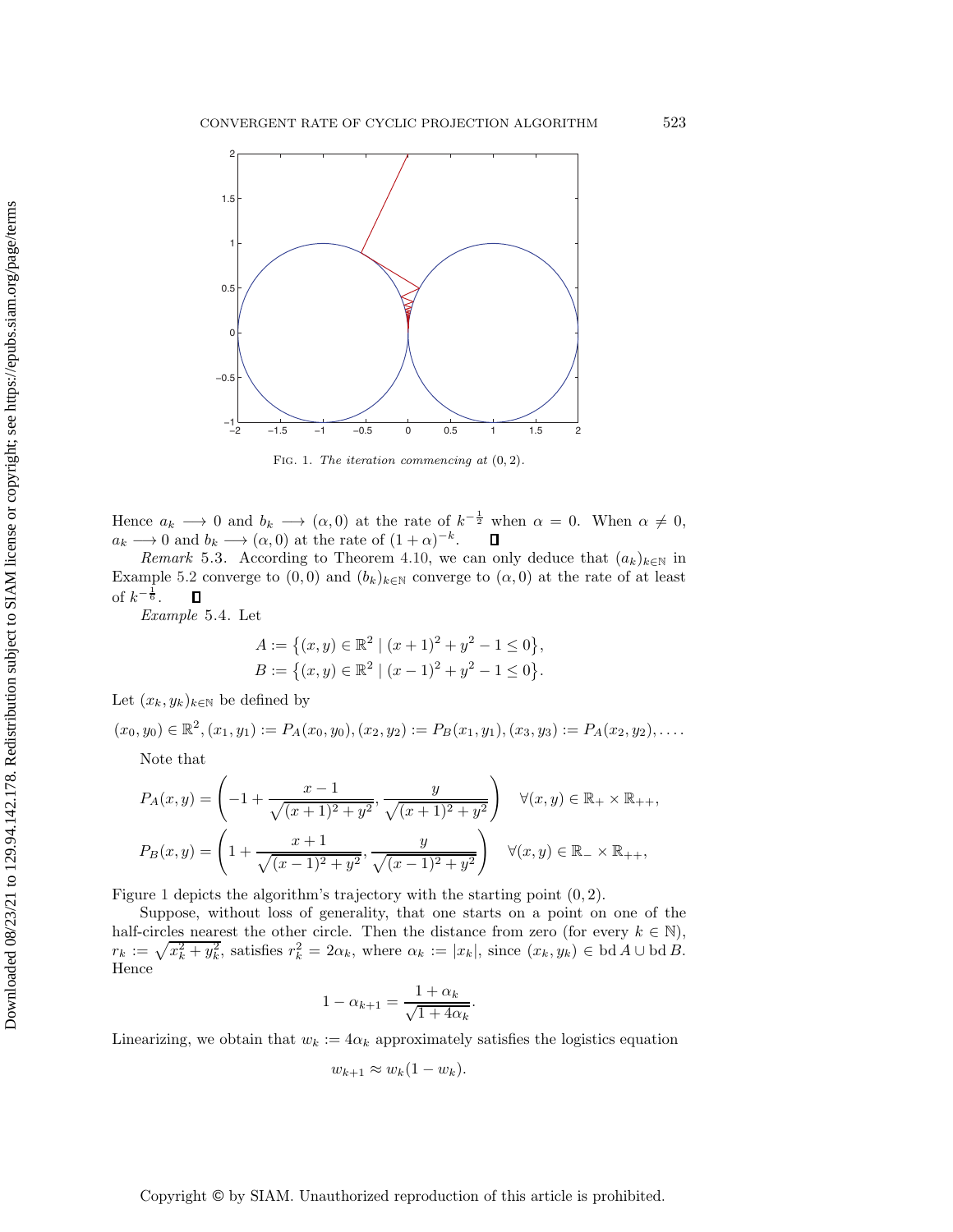This can be explicitly solved by writing

$$
\frac{1}{w_{k+1}} - \frac{1}{w_k} = \frac{1}{1 - w_k}.
$$

Summing and dividing by  $N$  leads to

(5.5) 
$$
\lim_{N \to \infty} \frac{1}{N w_N} = \lim_{N \to \infty} \left( \frac{1}{N w_N} - \frac{1}{N w_0} \right) \n= \lim_{N \to \infty} \frac{1}{N} \sum_{k=0}^{N-1} \frac{1}{1 - w_k} \n= \lim_{N \to \infty} \frac{1}{1 - w_N} = 1,
$$

since Césaro summability is conservative and  $w_N \to 0$ . Hence  $\alpha_k \sim 1/(4k)$  and so

$$
\sqrt{x_k^2 + y_k^2} = r_k \sim \frac{1}{\sqrt{2k}}.
$$

For instance, with  $\alpha_0 = 1, N = 10^6$ , we obtain  $\alpha_N \approx 0.0000002499992442$ . A similar analysis can be performed in the previous example.  $\Box$ 

*Remark* 5.5. According to Theorem [4.10,](#page-21-0) we can only deduce that  $(a_k)_{k\in\mathbb{N}}$  and  $(b_k)_{k \in \mathbb{N}}$  in Example [5.4](#page-25-1) converge to  $(0,0)$  at the rate of at least of  $k^{-\frac{1}{6}}$ .  $\Box$ 

**Basic semialgebraic convex sets described by convex polynomials.** In general, identifying the exact convergence rate of the cyclic projection method in a direct way can be quite arduous when applied to finitely many basic semialgebraic convex sets. Below, we provide two simple examples to illustrate how the convergence rate depends on the maximum degree of the polynomials that described the basic semialgebraic convex sets and on the dimension of the underlying space.

<span id="page-26-0"></span>*Example* 5.6. Let A, B be defined by

$$
A := \{(x, y) \in \mathbb{R}^2 \mid x \le 0\},\
$$
  

$$
B := \{(x, y) \in \mathbb{R}^2 \mid y^d - x \le 0\},\
$$

where d is an even number. Let  $(a_k)_{k\in\mathbb{N}}$ ,  $(b_k)_{k\in\mathbb{N}} := (x_k, y_k)_{k\in\mathbb{N}}$  be defined by

$$
b_0 := (x_0, y_0) \in \mathbb{R} \times \mathbb{R}_{++} \text{ with } \|b_0\| \le 1, \quad a_{k+1} := P_A b_k, \quad b_{k+1} := P_B a_{k+1}.
$$

Then for every  $k \in \mathbb{N}$ 

$$
a_{k+1} = (0, y_k),
$$
  $b_k = (y_k^d, y_k),$  and  $dy_{k+1}^{2d-1} + y_{k+1} = y_k.$ 

Consequently,  $(a_k)_{k \in \mathbb{N}}$  and  $(b_k)_{k \in \mathbb{N}}$  converge to 0 at the rate of at least of  $k^{-\frac{1}{2d-2}}$ .

*Proof.* Let  $k \in \mathbb{N}$ . Since  $A \cap B = \{0\}$ ,  $b_k \notin \text{int } A$ . Note that  $b_k \in \text{bd } B$ . Then,  $x_k = y_k^d$ . Thus  $a_{k+1} = P_A b_k = P_A(x_k, y_k) = (0, y_k)$ . Then we have  $y_k \longrightarrow 0$ ,

$$
b_{k+1} = (x_{k+1}, y_{k+1}) = (y_{k+1}^d, y_{k+1}) = P_B a_{k+1} = P_B(0, y_k).
$$

Thus  $y_{k+1}$  is a minimizer of the function

$$
y \mapsto ||(y^d, y) - (0, y_k)||^2 = ||(y^d, y - y_k)||^2 = y^{2d} + y^2 - 2yy_k + y_k^2.
$$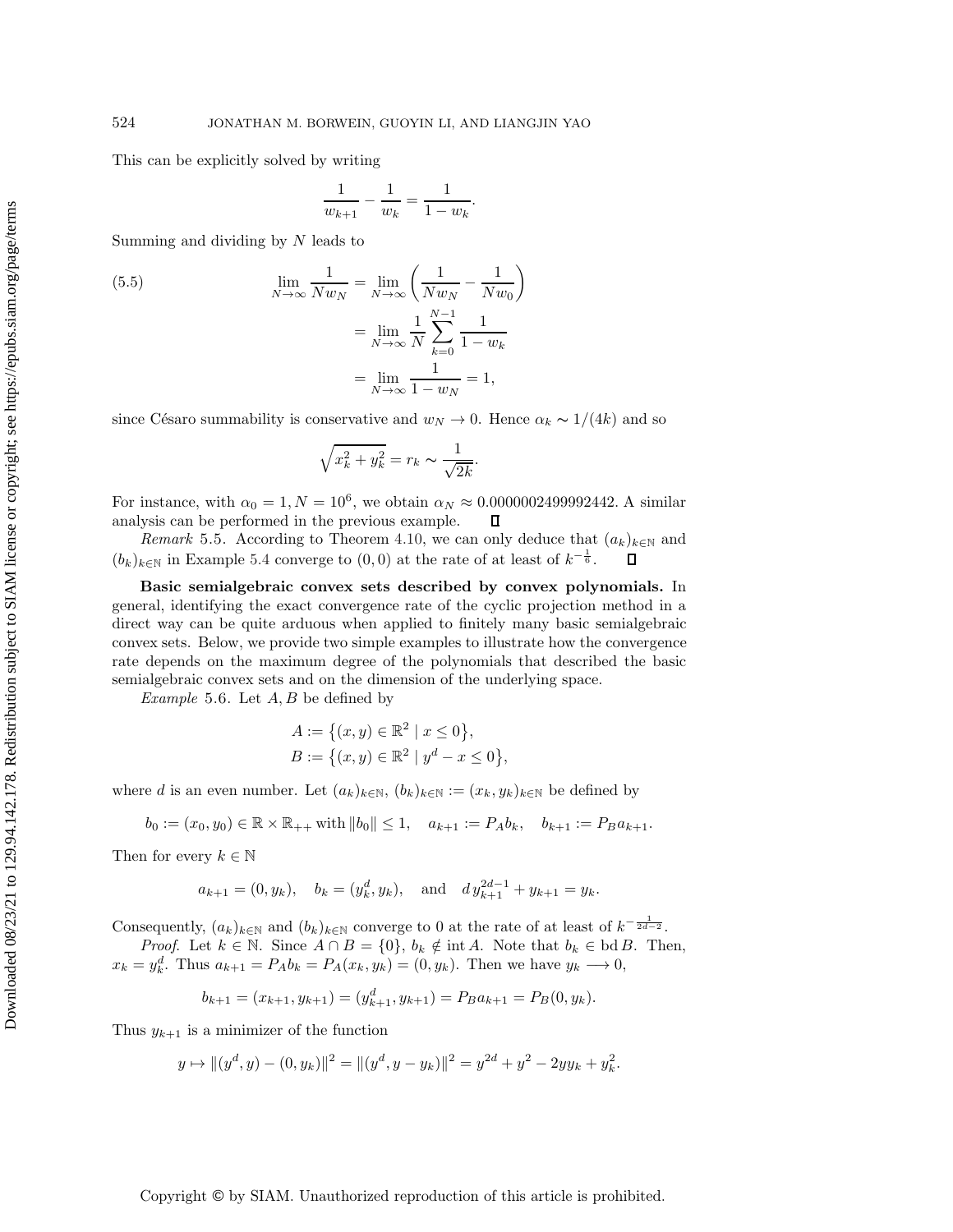Thus  $\left( dy_{k+1}^{2d-2} + 1 \right) y_{k+1} - y_k = dy_{k+1}^{2d-1} + y_{k+1} - y_k = 0$ . Then we have

$$
\frac{1}{(dy_{k+1}^{2d-2}+1)^{2d-2}}\frac{1}{y_{k+1}^{2d-2}} = \frac{1}{y_k^{2d-2}}.
$$

Now, for the function  $h(x) := \frac{1}{(x+1)^{2d-2}}$ , we have

$$
h'(x) = -(2d - 2)\frac{1}{(x+1)^{2d-1}} \forall x \in \mathbb{R}.
$$

Note that  $y_k \longrightarrow 0$ . So, for all large k,

$$
\frac{1}{(d\,y_{k+1}^{2d-2}+1)^{2d-2}} = h(d\,y_{k+1}^{2d-2}) \approx h(0) + h'(0)d\,y_{k+1}^{2d-2} = 1 - d(2d-2)y_{k+1}^{2d-2}.
$$

This gives us that for all large  $k$ ,

$$
\frac{1}{y_k^{2d-2}} \approx (1 - d(2d-2)y_{k+1}^{2d-2}) \frac{1}{y_{k+1}^{2d-2}} = \frac{1}{y_{k+1}^{2d-2}} - d(2d-2).
$$

In other words, there exists  $l_0 \in \mathbb{N}$  such that for all  $l \geq l_0$ 

(5.6) 
$$
\frac{1}{y_{l+1}^{2d-2}} - \frac{1}{y_l^{2d-2}} \approx d(2d-2).
$$

Let  $k > l_0$ . Summing the above relation from  $l = l_0$  to k, we have

$$
\frac{1}{y_k^{2d-2}} - \frac{1}{y_{l_0}^{2d-2}} \approx d(2d-2)(k-l_0+1),
$$

and so

$$
y_k \approx \left(\frac{1}{y_{l_0}^{2d-2}} + d(2d-2)(k-l_0+1)\right)^{-\frac{1}{2d-2}} = O(k^{-\frac{1}{2d-2}}).
$$

Thence  $(a_k)_{k\in\mathbb{N}}$  and  $(b_k)_{k\in\mathbb{N}}$  converge to 0 at that rate. о

*Remark* 5.7. Similarly, according to Theorem [4.10,](#page-21-0) we can only deduce that  $(a_k)_{k\in\mathbb{N}}$  and  $(b_k)_{k\in\mathbb{N}}$  in Example [5.6](#page-26-0) converge to  $(0,0)$  at the rate of at least of  $k^{-\frac{1}{2d^2-2}}$ .

*Example* 5.8. Let

$$
A := \left\{ (x_1, \dots, x_n) \in \mathbb{R}^n \mid (x_1 + 1)^4 + \sum_{i=2}^n x_i^4 - 1 \le 0 \right\},
$$
  

$$
B := \left\{ (x_1, \dots, x_n) \in \mathbb{R}^n \mid (x_1 - 2)^4 + \sum_{i=2}^n x_i^4 - 1 \le 0 \right\}.
$$

Let  $(a_k)_{k\in\mathbb{N}}$ ,  $(b_k)_{k\in\mathbb{N}}$  be defined by

$$
b_0 \in \mathbb{R}^2
$$
,  $a_{k+1} := P_A b_k$ ,  $b_{k+1} := P_B a_{k+1}$ .

Then  $||a_k|| = O(\frac{1}{k^{\rho_n}}), ||b_k - (1, 0, \ldots, 0))|| = O(\frac{1}{k^{\rho_n}})$  with  $\rho_n = \frac{1}{\min\{7^n - 1, 2\beta(n-1)4^n - 2\}}$ .

*Proof.* By the assumption, there exist unique points  $a_0 \in bd A$ ,  $b_0 \in bd B$  such that  $1 = \text{dist}(A, B) = ||a_0 - b_0||$ . Clearly,  $a_0 = (0, 0, \ldots, 0)$  and  $b_0 = (1, 0, \ldots, 0)$ . Then, the conclusion follows by applying Theorem [4.10](#page-21-0) with  $d = 4$ .  $\mathsf{\Pi}$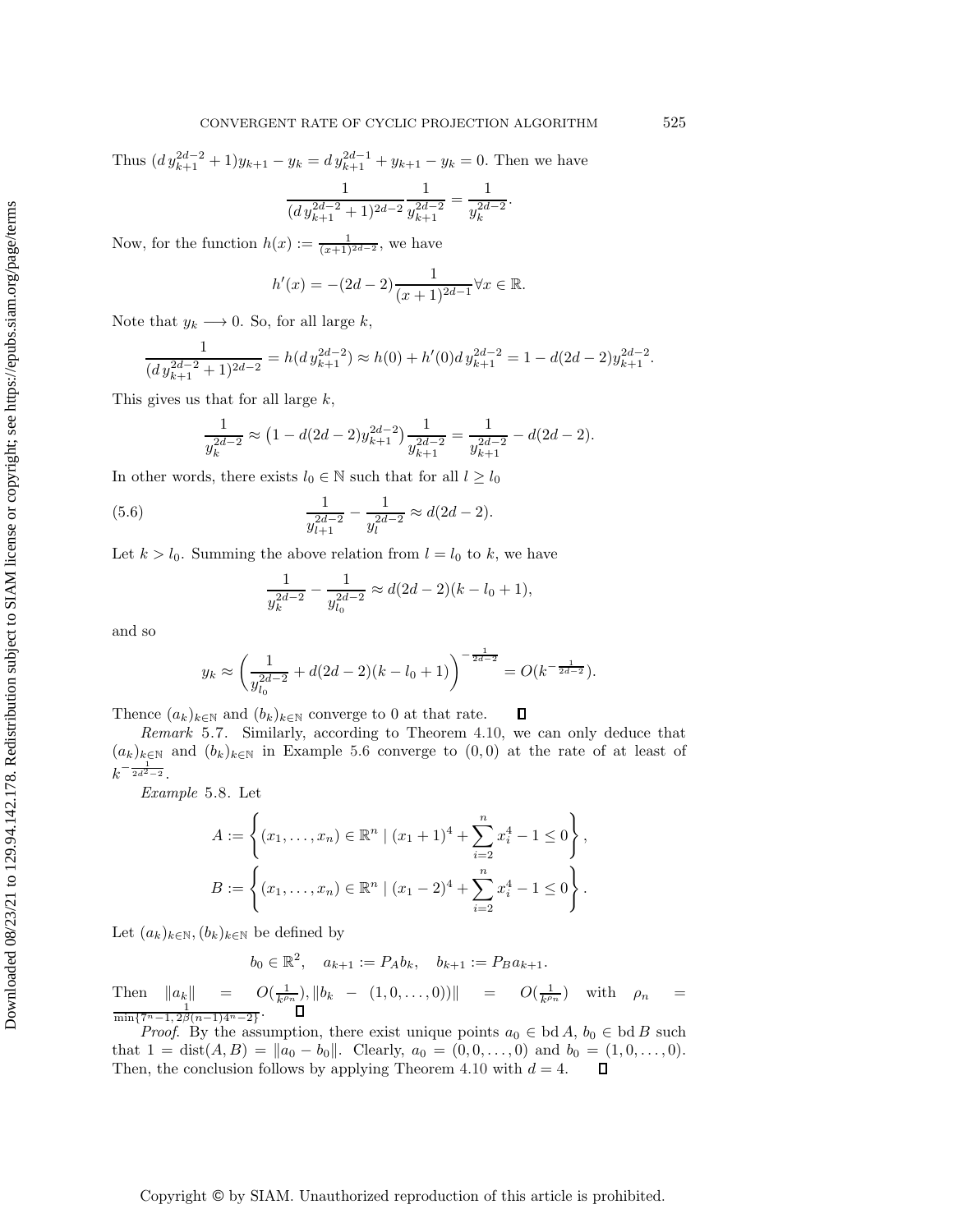**6. Conclusion and open questions.** In this paper, we studied the rate of convergence of the cyclic projection algorithm applied to finitely many basic semialgebraic convex sets. We established an explicit convergence rate estimate which relies on the maximum degree of the polynomials that generate the basic semialgebraic convex sets and the dimension of the underlying space. We also examined some concrete examples and compared the actual convergence rate with our estimate.

Although our estimate of the convergence rate works for a cyclic projection algorithm with finitely many basic semialgebraic convex sets without any regularity condition, the limitation of our approach is that the estimated convergence rate behaves quite badly when the dimension  $n$  of the underlying space and the maximal degree d are large. Our results have suggested the following future research topics and open questions:

- The explicit examples (Examples [5.2,](#page-23-2) [5.4,](#page-25-1) and [5.6\)](#page-26-0) show that, in general, our estimate of the convergence rate of the cyclic projection algorithm will not be tight. It would be interesting to see how one can sharpen the estimate obtained in this paper and get a tight estimate for the cyclic projection algorithm. In particular, finding the right exponent when each set is defined by convex quadratic functions would be a good starting point.
- Can we extend the approach here to analyze the convergence rate of the Douglas–Rachford algorithm? Almost nothing is known except for affine sets. These will be our future research topics and will be examined later on.

**Acknowledgments.** The authors are grateful to Dr. Simeon Reich, the two anonymous referees, and the editor for their pertinent and constructive comments.

#### REFERENCES

- <span id="page-28-12"></span>[1] Y. ALBER AND S. REICH, An iterative method for solving a class of nonlinear operator equations in Banach spaces, Panamer. Math. J., 4 (1994), pp. 39–54.
- <span id="page-28-8"></span>[2] H. ATTOUCH, J. BOLTE, P. REDONT, AND A. SOUBEYRAN, Proximal alternating minimization and projection methods for nonconvex problems: An approach based on the Kurdyka–  $Logasiewicz inequality$ , Math. Oper. Res., 35 (2010), pp. 438-457.
- <span id="page-28-9"></span>[3] H. ATTOUCH, J. BOLTE, AND B. SVAITER, Convergence of descent methods for semi-algebraic and tame problems: Proximal algorithms, forward-backward splitting, and regularized Gauss–Seidel methods, Math. Program. Ser. A, 137 (2013), pp. 91–129.
- <span id="page-28-10"></span>[4] A. AUSLENDER AND M. TEBOULLE, Asymptotic cones and functions in optimization and variational inequalities, Springer Monogr. Math., Springer-Verlag, New York, 2003.
- <span id="page-28-11"></span>[5] A. Auslender, Existence of optimal solutions and duality results under weak conditions, Math. Program., 88 (2000), pp 45–59.
- <span id="page-28-4"></span>[6] J.-B. BAILLON, P. L. COMBETTES, AND R. COMINETTI, There is no variational characterization of the cycles in the method of periodic projections, J. Funct. Anal., 262 (2012), pp. 400–408.
- <span id="page-28-3"></span>[7] H. H. Bauschke, Projection algorithms: Results and open problems, in Inherently Parallel Algorithms in Feasibility and Optimization and their Applications, 2001, pp. 11–22.
- <span id="page-28-0"></span>[8] H. H. BAUSCHKE AND J. M. BORWEIN, On the convergence of von Neumann's alternating projection algorithm for two sets, Set-Valued Anal., 1 (1993), pp. 185–212.
- <span id="page-28-7"></span>H. H. BAUSCHKE AND J. M. BORWEIN, Dykstra's alternating projection algorithm for two sets, J. Approxim. Theory, 79 (1994), pp. 418–443.
- <span id="page-28-5"></span>[10] H. H. BAUSCHKE AND J. M. BORWEIN, On projection algorithms for solving convex feasibility problems, SIAM Rev., 38 (1996), pp. 367–426.
- <span id="page-28-6"></span>[11] H. H. BAUSCHKE, J. M. BORWEIN, AND A. S. LEWIS, The method of cyclic projections for closed convex sets in Hilbert space, in Recent Developments in Optimization Theory and Nonlinear Analysis, Contemporary Mathematic 204, 1997, pp. 1–38.
- <span id="page-28-1"></span>[12] H. H. BAUSCHKE AND P. L. COMBETTES, Convex Analysis and Monotone Operator Theory in Hilbert Spaces, Springer-Verlag, New York, 2011.
- <span id="page-28-2"></span>[13] H. H. BAUSCHKE, D. R. LUKE, H. M. PHAN, AND X. WANG, Restricted normal cones and the method of alternating projections, in Set-Valued and Variational Analysis, in press, [http://arxiv.org/abs/1205.0318v1.](http://arxiv.org/abs/1205.0318v1)